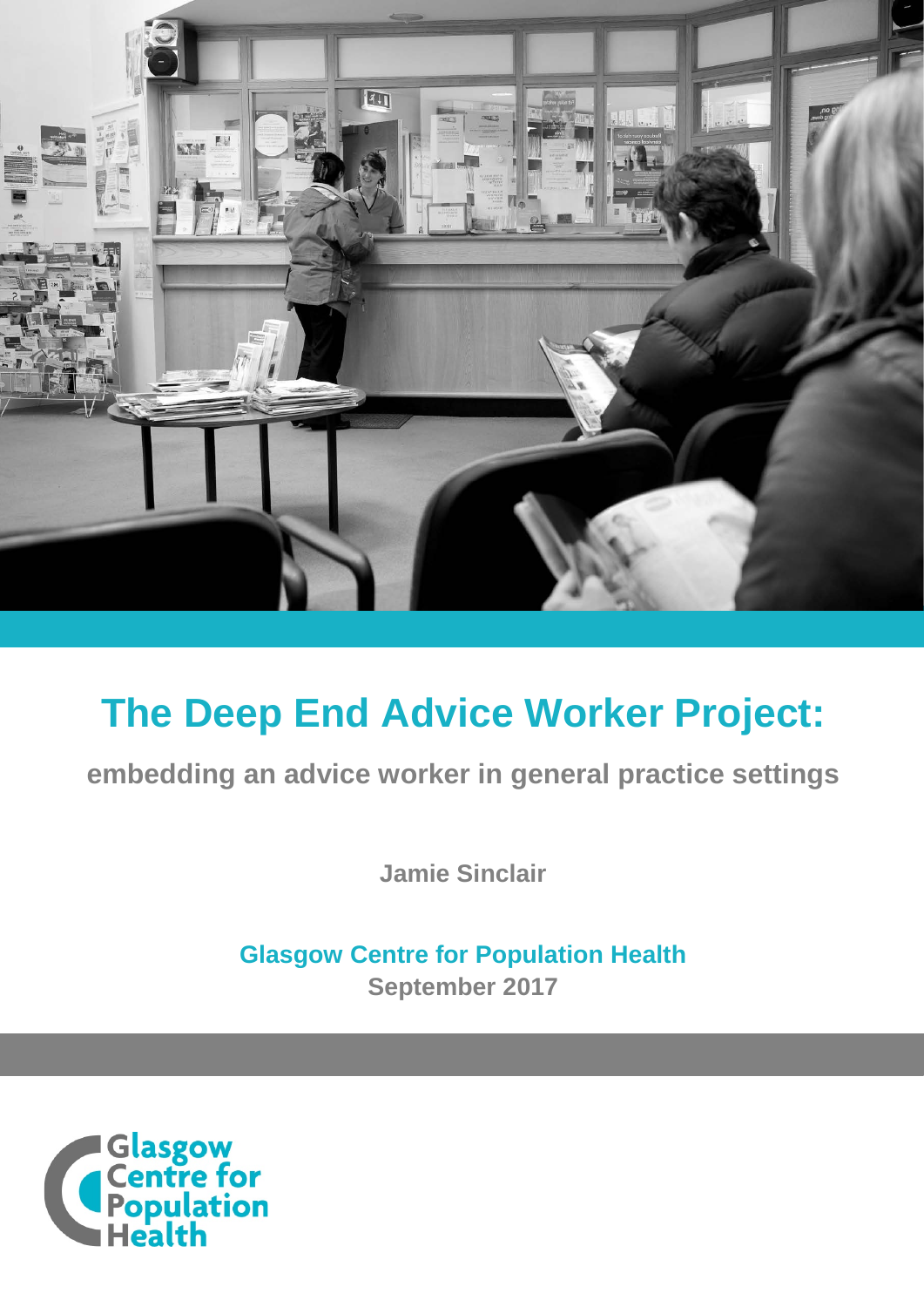# <span id="page-1-0"></span>Acknowledgements

First and foremost, thank you to the practitioners and partner organisations involved in the delivery of the project. Without their input, the work and this paper would not have been possible.

Specific thanks must also go to Douglas O'Malley and Janet Tobin (Health Improvement), Sharon McIntrye (Wheatley Group), Tony Quinn (Greater Easterhouse Money Advice Project), Oonagh Robinson and James Egan (Glasgow Centre for Population Health), Graham Watt (Deep End GP Group), Ronnie Burns and Maria Morris (McKenzie GP practice) and Gillian Dames (Lafferty GP practice), for their comments on earlier drafts of this report.

More broadly, input from Kate Burtons (NHS Scotland), Carolyn Brennan (Scottish Government Leading Improvement Team) and Nicholas Watson (What Works Scotland) helped position the paper in relation to the broader policy landscape. Specific mention must also be given to Pete Seaman, Joe Crossland and Jennie Coyle at the Glasgow Centre for Population Health for their comments regarding structure, content and presentation.

The report cover image is taken from the NHS Scotland Photo Library.



#### **Contact**

For enquiries, please contact the report author Jamie Sinclair, Building Connections Programme Manager E: [jsinclair@glasgowkelvin.ac.uk](mailto:jsinclair@glasgowkelvin.ac.uk)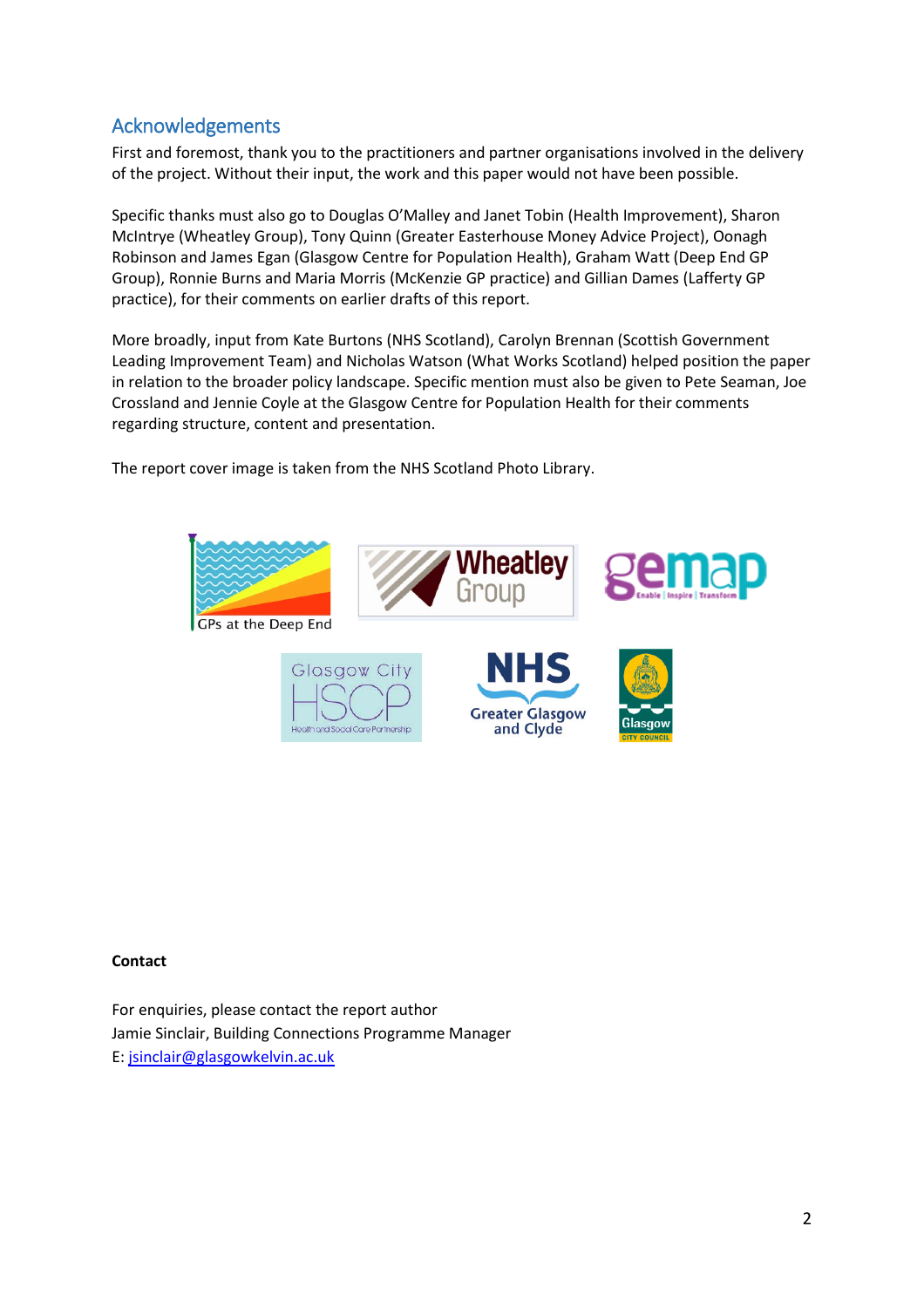# **Table of Contents**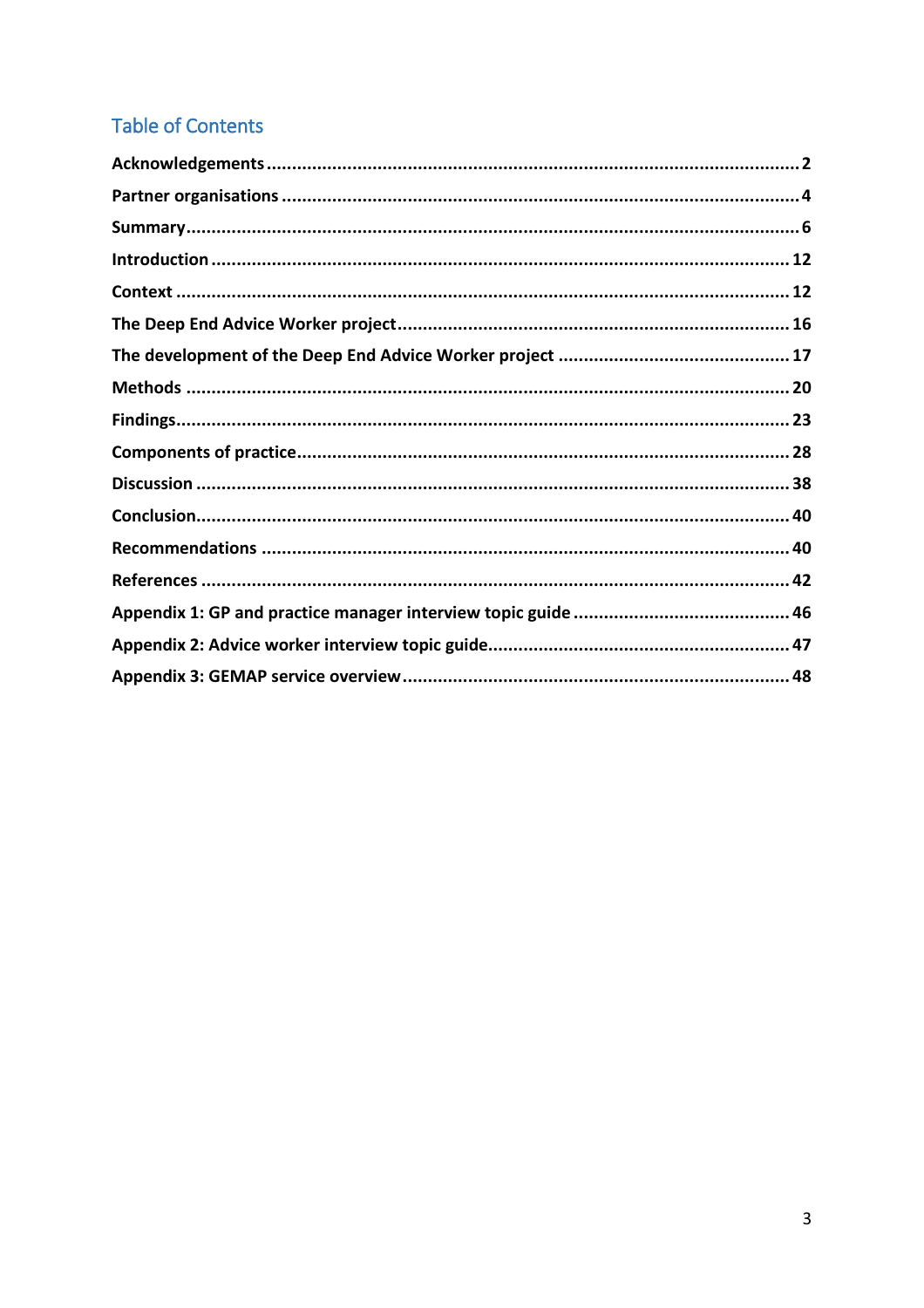# <span id="page-3-0"></span>Partner organisations

#### **Building Connections**

Based in Glasgow, Building Connections aims to better understand how collaborative services can support people experiencing poverty. It is responsible for a series of demonstration projects which work across, and within, the public and third sectors. These projects are developing and testing models of embedding support services (e.g. financial and social security advice, employment support, mental health advice) into the everyday practice of partner organisations. Joseph Rowntree Foundation (JRF) are the core funders, with additional support provided by Glasgow Kelvin College, the NHS, GCPH, the Scottish Government and What Works Scotland.

#### **General practitioners at the Deep End (Deep End GPs)**

The Deep End GPs Group is a collaborative endeavour involving GPs working in the 100 most deprived communities in Scotland. The group is concerned with the relationship between poverty, health and welfare reform, and the subsequent impact on general practice's ability to deliver primary healthcare. Through research, and the development of several practical interventions, the Deep End GPs aim to raise awareness regarding the disproportionate resource pressure experienced by general practices in the 'deep end' and offer practical solutions to common problems experienced by practices serving these communities.

#### **Glasgow Centre for Population Health (GCPH)**

GCPH seeks to generate insights and evidence, support new approaches, and inform and influence action to improve health and tackle inequality. Working with a wide range of stakeholders, they conduct research of direct relevance to policy and practice; facilitate and stimulate the exchange of ideas, fresh thinking and debate; and support processes of development and change.

# **Greater Easterhouse Money Advice Project (GEMAP)**

GEMAP offer free and confidential advice to local communities in the north east of Glasgow. This includes financial planning, debt management, housing advice and support navigating the social security system to ensure people receive their full entitlements. Through one-to-one and peer mentoring support they aim to help clients to fully contribute to the social and economic life of their communities.

#### **Lafferty, Macphee, Dames & Smith General Practice (Parkhead, Glasgow)**

This GP practice has 4,711 patients and is staffed by four GPs, five part-time administration workers, one full-time practice manager, one full-time secretary and two practice nurses. The practice delivers primary healthcare and works closely with partners in the community to offer holistic health support.

#### **McKenzie & Burns General Practice (Parkhead, Glasgow)**

This GP practice has 3,192 patients and is staffed by two GPs, two full-time administration workers, one full-time practice manager and a part-time nurse. The practice delivers primary healthcare and works closely with partners in the community to offer holistic health support.

#### **NHS North East Health Improvement Team (Glasgow)**

The North East (Glasgow) Health Improvement Team work is driven within a strategic context focused on reducing health inequalities. Key priorities include: building structurally and socially resilient communities; building mental wellbeing and resilience; and promoting a culture of goodhealth in the city.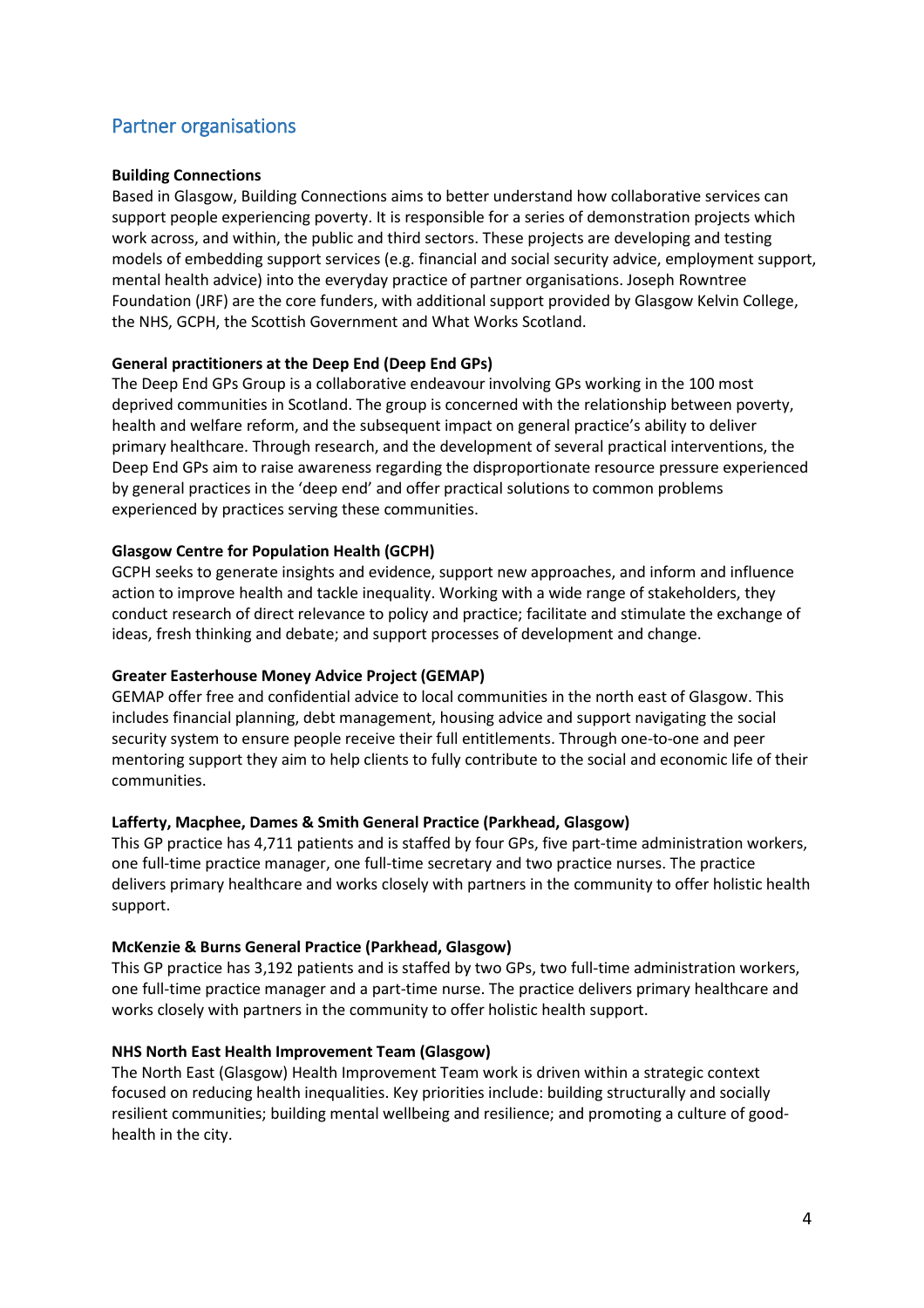#### **The Wheatley Group**

Wheatley are a housing, care and property-management group which provide homes and services to over 200,000 people in 17 local authority areas across Central Scotland. Wheatley are committed to improving housing, care and regeneration at a national level. They also have their own Charitable Trust, The Wheatley Foundation, which aims to "Make Lives Better" for thousands of disadvantaged and vulnerable people. The Foundation's key areas of interest are: reducing poverty; improving access to employment and education; increasing digital inclusion; and improving access to sports and the arts.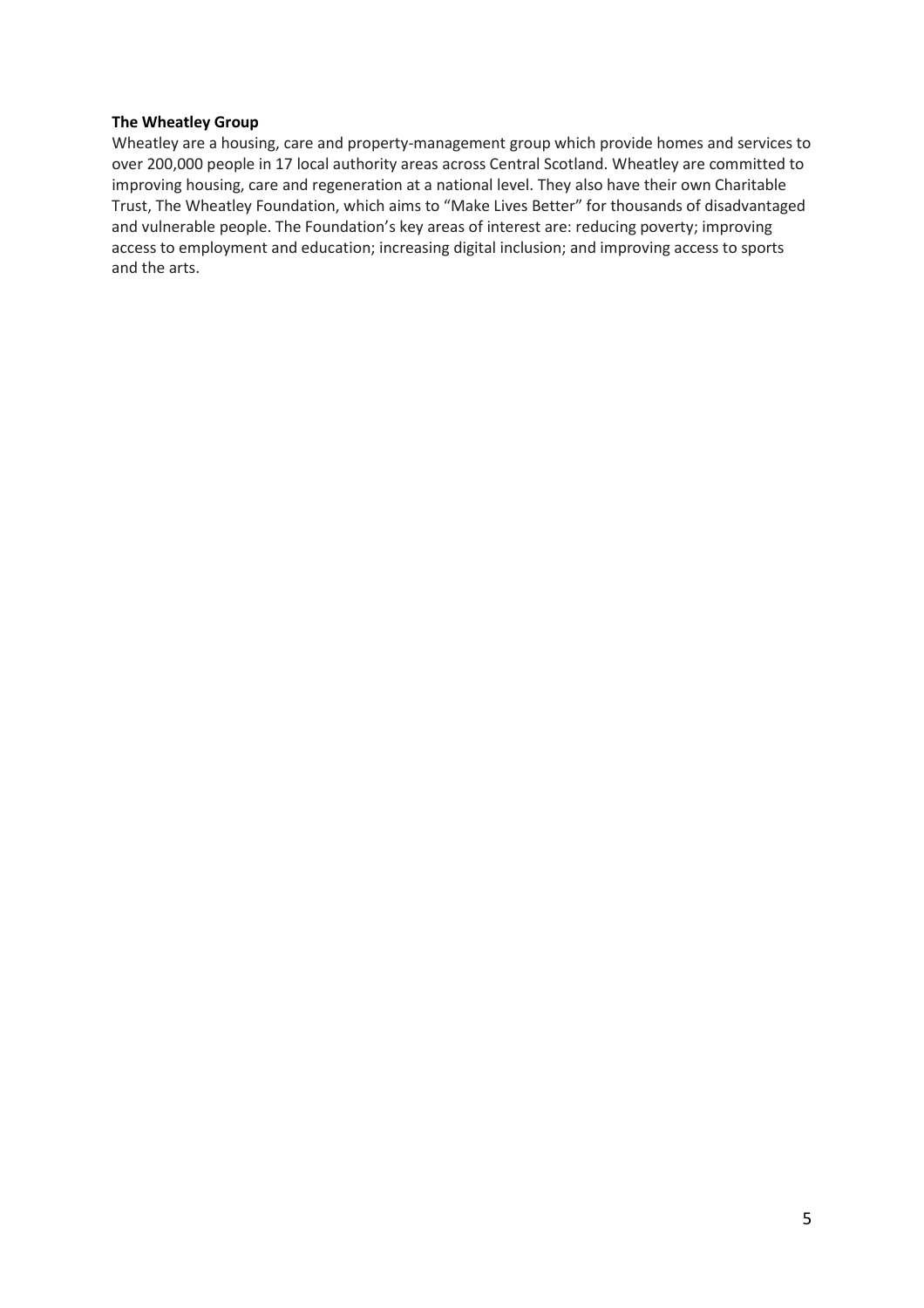# <span id="page-5-0"></span>**Summary**

# **Introduction**

The current economic climate has significantly impacted the resources available to public and third sector organisations supporting people experiencing poverty. Reductions in public sector spending and the consequential impact upon third sector funding, in conjunction with broader legislative changes to social security and the impact of poverty upon local communities, although challenging, offers the opportunity to rethink traditional service delivery models, across, and within, the public and third sectors.

In response to these evolving financial, legislative and service delivery landscapes, and building on the longstanding history of GP practices as valuable community hubs, the Deep End Advice Worker project developed and tested approaches to delivering advice services from two GP practices in Parkhead, Glasgow. Through the delivery of finance, debt, social security and housing advice from a trusted setting (i.e. general practice), the project aimed to improve social and economic outcomes for people in the local area. It also sought to reduce the time medical staff spent on non-clinical issues.

A range of data collection methodologies were employed to help understand the impact of the project and its supporting processes. With a view that this data could contribute to the evidence base regarding the delivery of advice from general practices, broader policy discussions regarding social security and service delivery, and the further roll-out of the service.

The project has been operating since December 2015 and is located in the McKenzie & Burns and the Lafferty, Macphee, Dames & Smith general practices. Greater Easterhouse Money Advice Project (GEMAP) deliver the on-site advice service. An advisory group consisting of one GP from each general practice, GEMAP, the Wheatley Group, the NHS North East Health Improvement Team, The Deep End GP group, Glasgow Centre for Population Health (GCPH) and the Building Connections programme, supported the design, development and evaluation of the project.

# **Advice in general practice settings**

General practices are recognised as neutral hubs through which local communities can access a range of support, over and above primary healthcare. Throughout the United Kingdom, general practices work collaboratively with the public and the third sector to deliver a range of support services, such as targeted advice for particular demographic groups and financial and debt advice. Examples of such collaborations are evident in Edinburgh, Dundee, Liverpool, London and throughout Wales.

# **The Deep End Advice Worker project**

Drawing from the learning of similar projects, the Deep End Advice Worker project intentionally positioned the advice service as an additional form of assistance that the GP practices could offer to patients. The approach placed significant importance on the assimilation and acceptance of the advice worker into the practice. Accordingly, we have framed the project as an *embedded* model, as opposed to a co-located approach.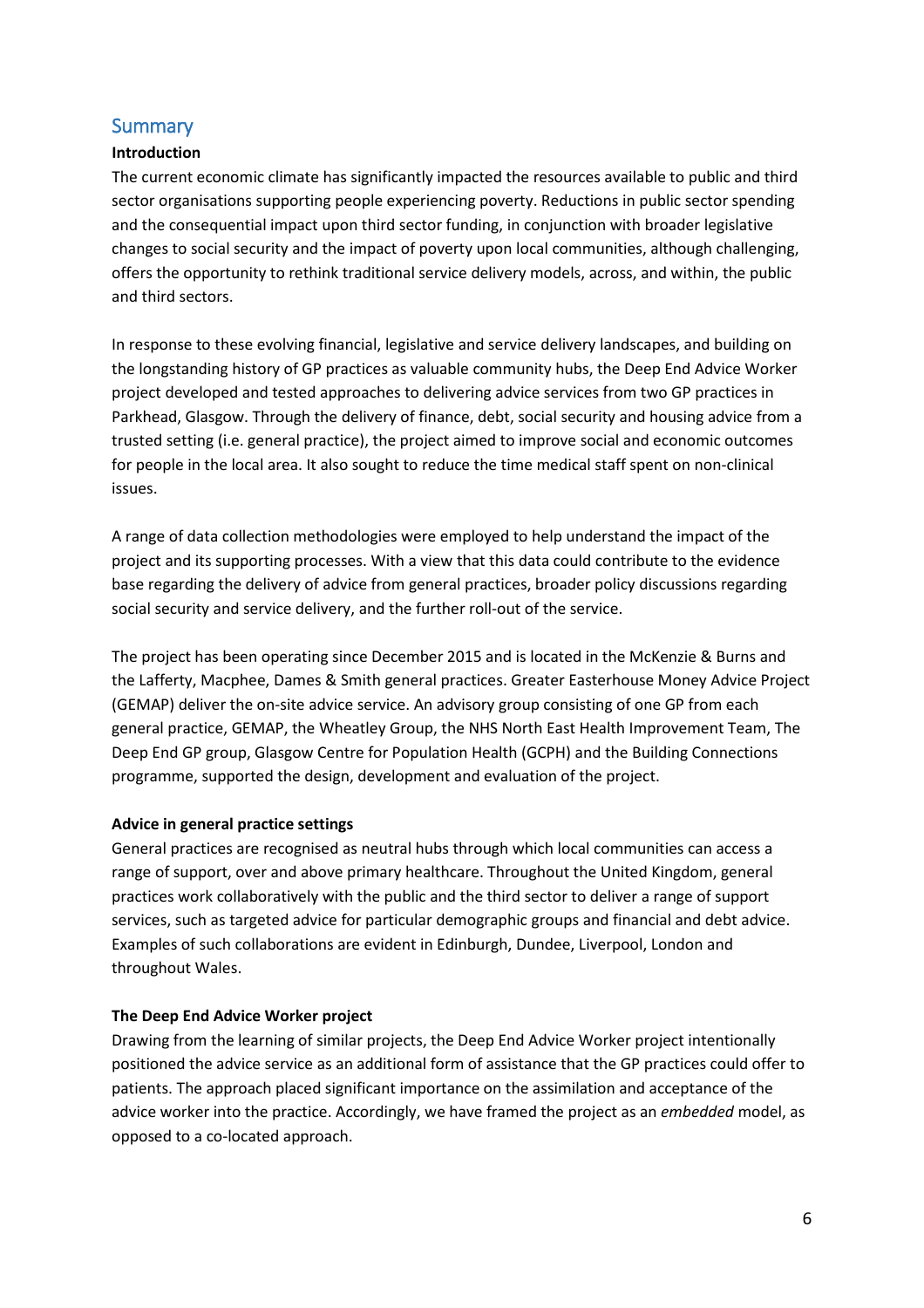The two GP practices involved in the project serve the fifth and eleventh most deprived populations in Scotland, based on the proportion of patients living in the 15% most deprived Scottish datazones, as measured by the Scottish Index of Multiple Deprivation (SIMD). Six GPs across two practices support a combined population of 7,903 patients. The advice worker delivered support on issues including housing, social security support, financial inclusion and debt management.

#### **Referral process**

The advice worker delivered the service for half a day per week in each practice. GPs and frontline staff made referrals through a secure online system. Referrals were explicitly framed as an additional form of support, not a replacement for a GP appointment. Once a referral had been received, the GEMAP advice worker arranged face-to-face appointments with patients. First meetings took place in a consultation room in the patient's practice. Both practices provided the advice worker with a private consultation room to work from. If preferable, the advice worker arranged a home visit to deliver the service.

The advice worker utilised a broad repertoire of social and interpersonal skills, in conjunction with their expert knowledge on issues such as housing, social security and financial management, to provide tailored support to people accessing the service. If appropriate, they referred people onto additional forms of specialist community support, such as carers', mental health and homelessness organisations.

#### **Methods**

The project utilised quality improvement methodologies to make explicit, and improve, the practical processes underpinning the advice service. This was supplemented by more traditional data collection methods, including semi-structured interviews and the quantitative analysis of financial outcomes. Most importantly, the data collection and analysis was conducted concurrently and focused upon identifying opportunities to improve the project as it was delivered.

This approach was supported by the Building Connections programme and an advisory group which met every six weeks. The Building Connections programme manager worked from the GP practices on a bi-weekly basis between April 2016 and December 2016, which allowed for extensive engagement with practitioners (clinical and non-clinical) in an informal, yet focused manner. The advisory group examined emergent data, such as the demographic profiles of people accessing the service, the financial outcomes secured through successful social security applications and qualitative data collected by Building Connections. This multi-dimensional approach helped capture a significant amount of knowledge regarding the impact of the project and experiences of people delivering the service. This learning underpinned the development of several interventions designed to improve the project.

#### **Findings**

#### **Referrals, new clients and financial gain**

Between December 2015 and May 2017 the project secured the following outcomes:

- 276 referrals
- Of these, 235 had never previously accessed GEMAP's services (85% of total referrals)
- 165 people engaged with the service once referred (65% engagement rate)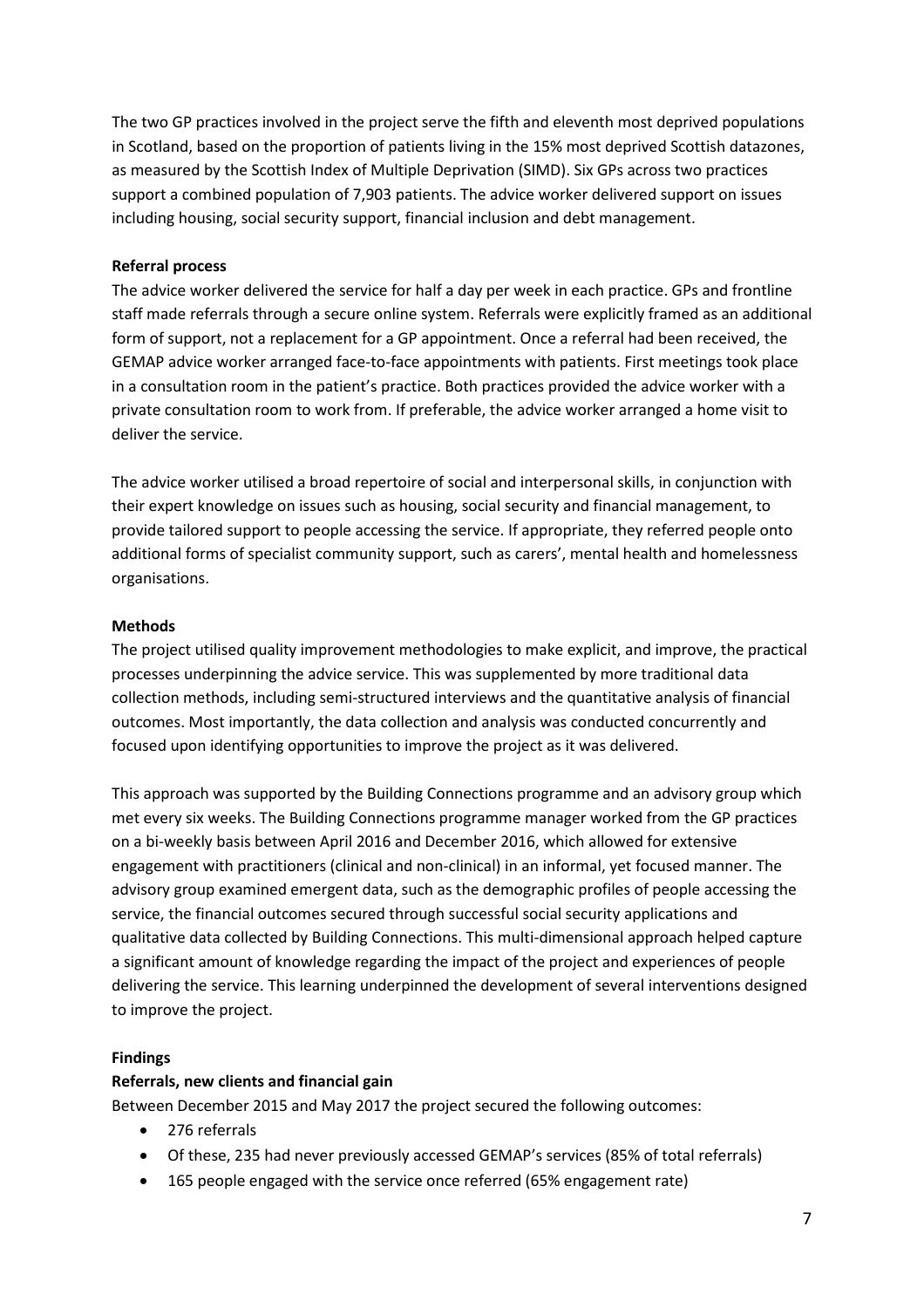- £848,001 worth of financial gain secured through income maximisation work
- £155,766 worth of debt identified and managed

The median amount of financial gain for successful applicants amounted to £6,967 per person, per annum. Around half of the people accessing the service were referred onto additional forms of community support. Nearly one-in-five were supported on a housing issue, including 25 people for homelessness support services. Nearly two-thirds of people accessing the services were tenants of registered social landlords.

The service worked predominantly with people experiencing significant poverty, with 78% (128 people) living on household incomes of less than £15,000 per annum. Women were significantly more likely to access the service, particularly those between the ages of 26 and 55. Health concerns were prominent among the 165 people accessing the service, with 268 self-reported health issues. Within this group 68% (112 people) reported mental illnesses, 58% (96 people) stated they had a long-term illness and 21% (35 people) reported mobility or other physical impairments.

# **Components of practice**

# **Embedding advice services into general practices**

Between December 2015 and May 2017, the two practices involved in the project (with an embedded GEMAP advice worker) made 276 referrals to GEMAP. GPs made 74% of these. This is significantly higher than other comparable projects. The remaining 26% of referrals were made by clinical support staff and administration staff.

As a point of comparison, in the same 17-month time period, the other 42 general practices in north east Glasgow (without embedded advice workers) but who were still able to refer patients via an online system, made 24 referrals to GEMAP's service.

Our findings suggest a key feature underpinning the difference in referral figures (and inherent GP engagement levels) is the development of familiarity and trust between a single financial advice worker and the two practices, with each respecting the other's knowledge and expertise.

Complementing the development of strong relationships between practitioners, the project intentionally sought to minimise barriers to accessing the service. For example, each practice provided the advice worker with a consultation room from which to deliver the service. The advice worker dressed in similar attire to practice staff and GPs, and mirrored the traditional GP call for attendance when people were waiting in the practice waiting room. By adopting a similar approach to the existing practice staff, the nature of the work carried out by the advice worker was indistinguishable from that of GPs, and ensured people could access the service discreetly.

# **Access to medical records**

Access to medical records (with written patient consent) provided the advice worker with a multidimensional view of patients' circumstances, allowing him to triangulate three sources of information (i.e. patient input, GP perspective and medical histories). It also acted as the catalyst for continuous engagement between the advice worker and GPs, and the collaborative production of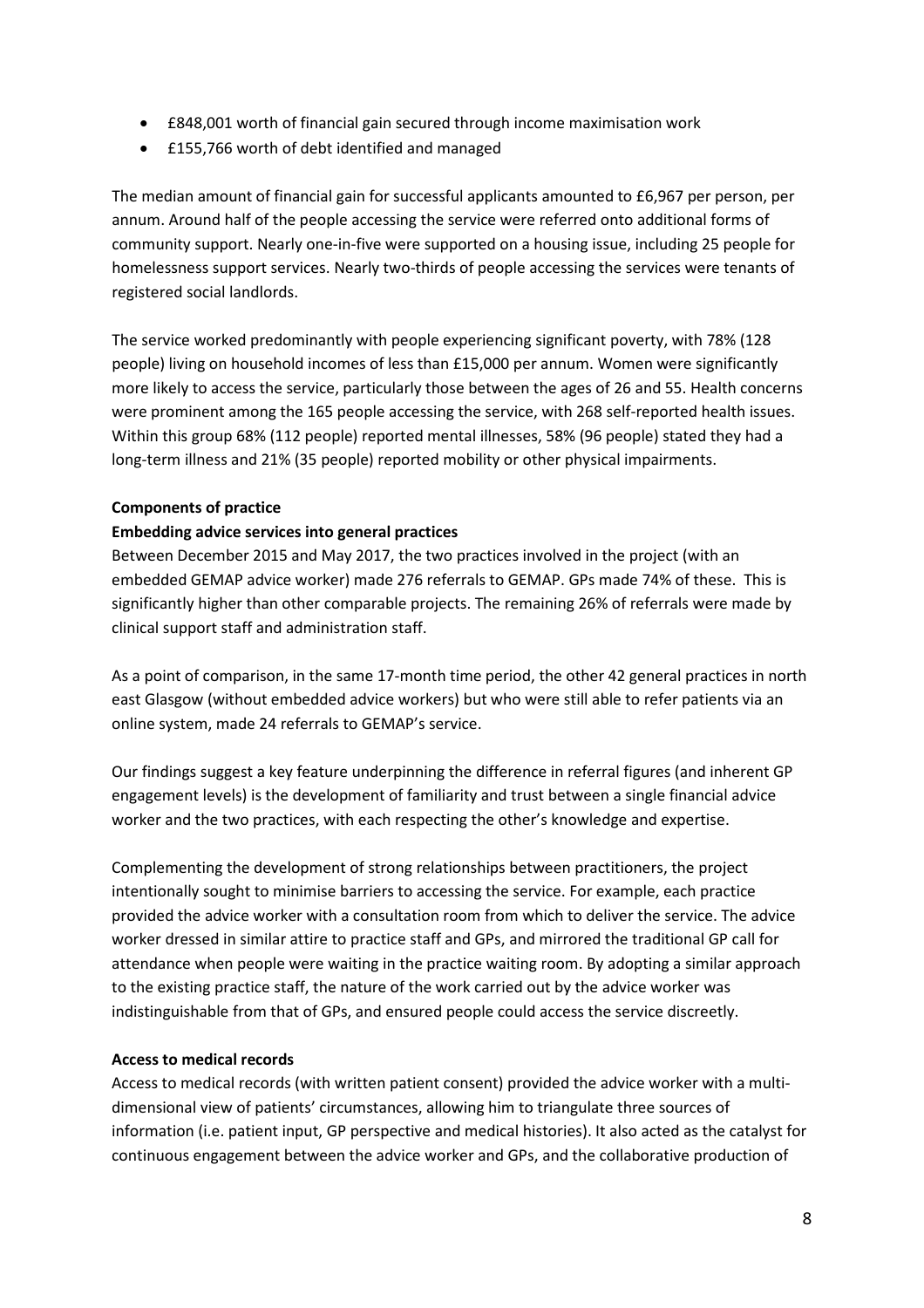supporting medical statements for health-related benefits (which were ultimately signed off by the GP).

Compared with two similar sites (health centres in north east Glasgow), where GEMAP advice workers do not have access to medical records the project secured significantly higher financial gains for clients. For example, across five key benefits the project secured £644,819 through 174 individual awards, while in the comparator sites, £594,235 was secured through 287 individual awards.

# **Collaborative working**

Through the work of Building Connections and the advisory group, the project developed a robust understanding of the mechanisms underpinning the project and the experiences of practitioners. Our findings suggest positioning practitioner knowledge as a central component of the project was integral to its development. The experiences of GPs, the advice worker and practice staff delivering the service helped identify, deliver and refine the project's supporting processes. Equally importantly, placing significant importance on normalising the advice worker's presence within the practice was fundamental to the projects impact. These approaches are clearly transferable to multiple service delivery contexts which involve partners from a diverse range of professional backgrounds.

#### **Conclusion**

Healthcare settings are broadly recognised as locations which are trusted by local communities and offer the opportunity to extend the reach of a range of additional forms of support. The Deep End Advice Worker Project has demonstrated the value of utilising GP practices as neutral hubs to deliver social security, housing, financial and debt advice. Equally as important, our learning has identified a series of principles or characteristics which underpinned the development of the project and could be applied to other settings, both within the healthcare system and more broadly speaking, across the public and third sectors.

Ultimately, building embedded models of service delivery demands that the experiences and knowledge of practitioners are central in their design, delivery and ongoing development. Our experience suggests that utilising the combined experience of practitioners helps identify interventions which can improve frontline services. The value placed on their insight and expertise also appeared to contribute to a sense of empowerment and ownership among practitioners involved in the practical delivery of the service (e.g. the advice worker, GPs, practice administration staff).

The project demonstrated an ability to increase incomes and reduce costs for people. The majority of people referred to the service had not previously accessed GEMAP's services (despite their 15 year history of delivering advice services in the area). Patient relationships with practice staff, including GPs and non-clinical support staff, were continually articulated as the defining factor in their engagement with the service. The provision of an embedded advice worker, specific to each practice, broadened the repertoire of support GPs could offer patients. GPs suggested this contributed to stronger patient-doctor relationships, helped reduce their non-clinical workloads and freed up time to deliver primary healthcare.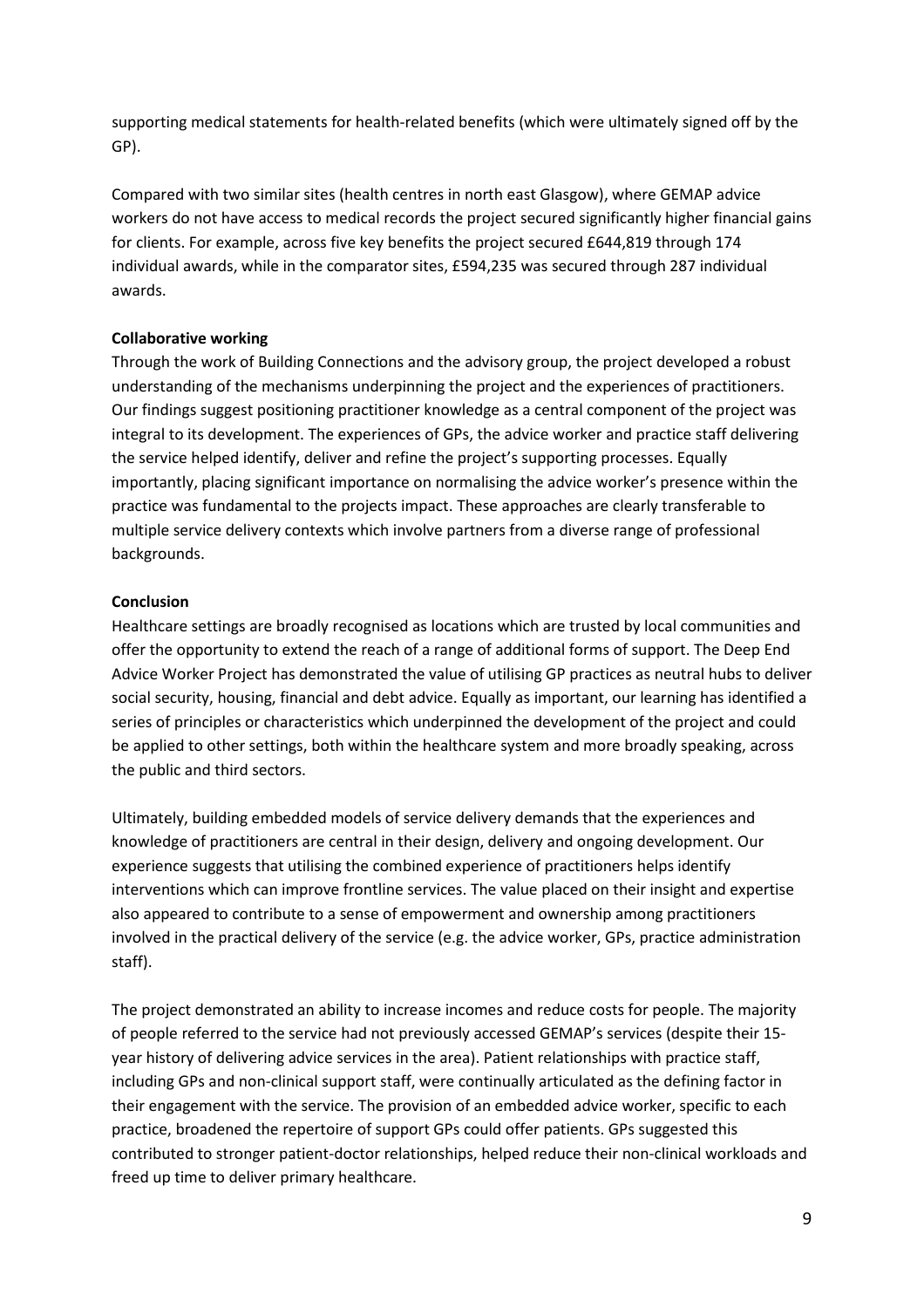Finally, our findings suggest that access to medical records allows advice workers to better represent people across a range of social security applications. This access, in conjunction with the steps taken to embed the advice worker into the everyday work of the practice, acted as the catalyst for the development of strong relationships between practice staff and the advice worker.

Reinforcing these statements, our quantifiable data (referrals, engagement rates, new client ratio, financial gain and debt management figures, and onward referrals) highlight how this approach contributes to improved economic outcomes for people accessing the service (when compared with practices without embedded advice workers, or advice services without access to medical records).

#### **Recommendations**

- The methodologies adopted by the Deep End Advice Worker project (and the broader evidence base) should be further developed and tested in other geographies. Future interventions should focus on areas with high levels of poverty. However, it is important this geographic approach is layered with explicit consideration of communities disproportionately at risk of poverty (e.g. people with children, lone parents, certain ethnic minority communities and people with disabilities). Focusing future work in this manner will allow for a better understanding of how embedding advice into the day-to-day work of general practices can support particular target groups.
- Practice staff and advice providers should be involved to the greatest extent possible in the design, delivery and development of future interventions. Embedding their knowledge of the specific working environments, everyday practices, organisational cultures and even patients accessing the service is vital to the development of the methodology. This will ensure the approach adapted by the project remains grounded in the locally specific contexts future projects are based within.
- Particular attention should be given to ensure the presence of advice workers based within general practices is normalised. Access to medical records, a designated consultation room from which to deliver the service and support to develop relationships within the general practices is fundamental to this process.
- The traditional role of advice workers should be reconsidered. The trust and goodwill advice workers develop with people offers them an opportunity to deliver a more holistic service. Advice workers should be supported to develop a broader repertoire of skills and knowledge, which will allow them to better understand an individual's social circumstances and aspirations. This will enable them to support people through both direct advice and into additional forms of support (e.g. employment, education and personal development programmes).
- The implications of the project should be considered in relation to current funding arrangements for advice services at a local and national level. Our findings, in conjunction with evidence from similar projects suggest that exploring the scaling up of advice provision in GP practices could increase the reach of advice services and reduce the non-clinical work of general practices. This process may not necessarily require additional funding, but rather, a realignment of current investment to deliver similar services to a broader population.
- Further work should be completed regarding the impact of the financial gain, debt identification and management, and cost reduction outcomes achieved by the project upon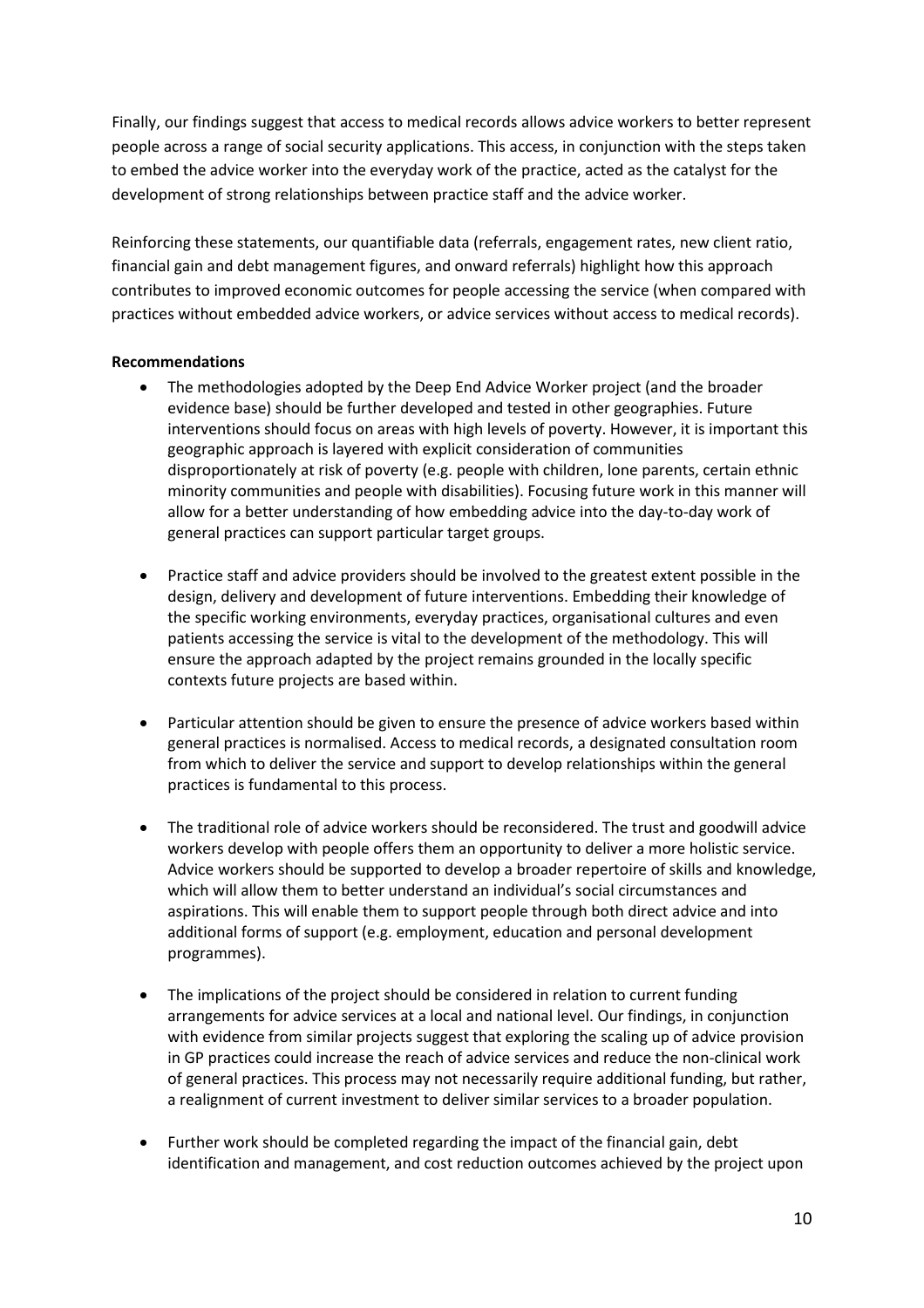the day-to-day lives of patients accessing this service. Although feedback from the advice worker presents a particularly positive picture, a more in-depth understanding is needed.

• The value of individuals operating in a similar vein to the Building Connections programme manager should be considered and tested in different locations. In particular, further examination of the processes that the Building Connections programme manager adopted, the skillsets and characteristics required to operate in this role and the perceptions of practitioners they engage with is required to fully appreciate the value of this role.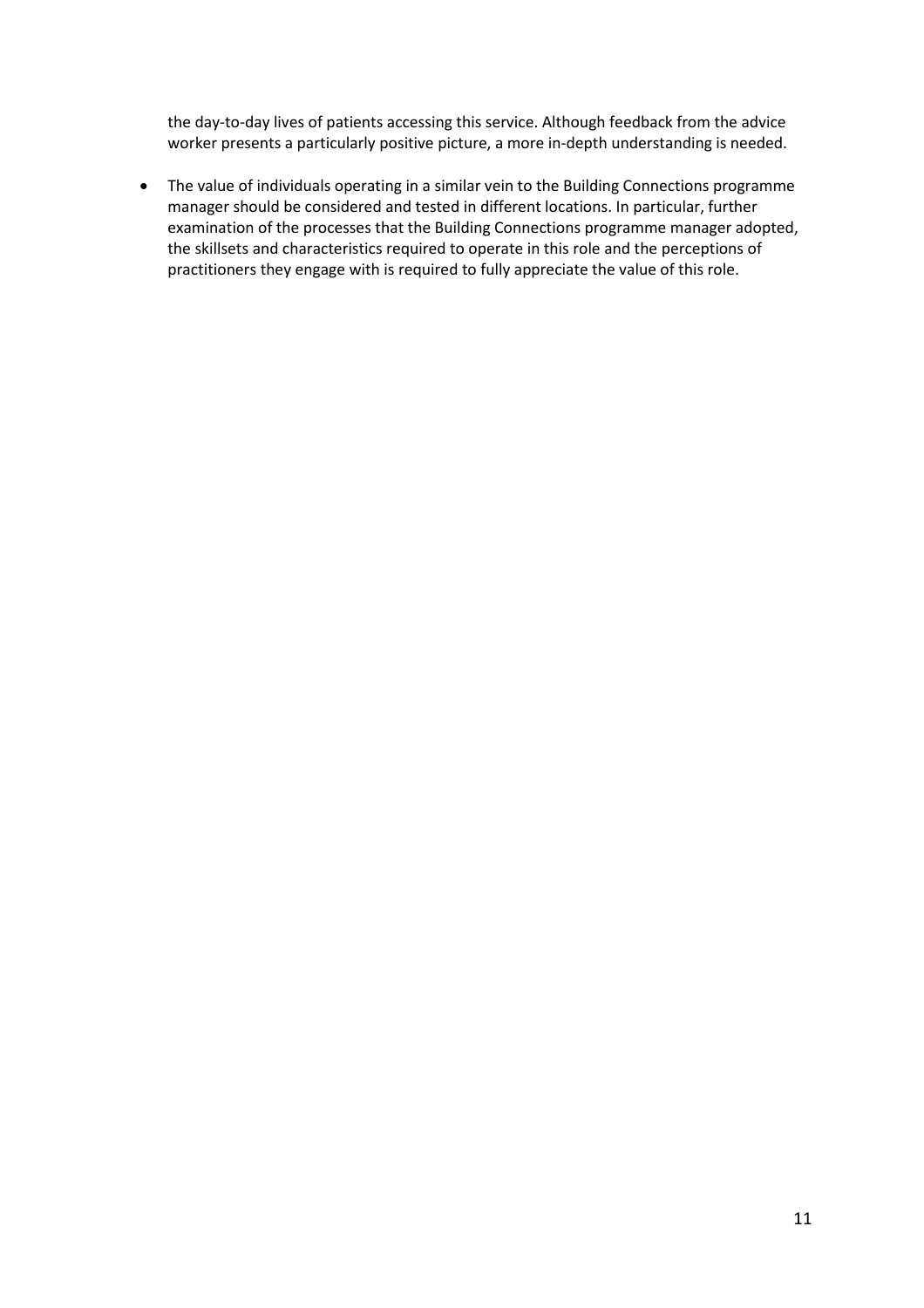# <span id="page-11-0"></span>Introduction

This report presents the learning from a project which delivered an embedded advice service within two GP practices in Parkhead, Glasgow. First, we provide detail of the service delivered, along with background information on the legislative and social context. Next, we introduce the history of the project and its supporting service delivery mechanisms. Data collection methods are then presented. The penultimate section explores the emerging evidence and identifies key components of practice, which are applicable to broader general practice, primary care and other public sector service delivery environments. Finally, we present a number of conclusions and recommendations for future work.

#### **Advice in healthcare settings**

The use of healthcare settings to support communities to access social and economic advice services is demonstrated through a well-documented evidence base<sup>1-7</sup>. Throughout the United Kingdom a diverse range of direct and indirect social and economic support is delivered from, and through, primary and secondary healthcare settings and services. For example, locations such as general practices and health centres are widely utilised to deliver advice to communities. In Glasgow alone, the Macmillan Cancer Journey Project, the Links Worker Programme and the Healthier Wealthier Children Programme, utilise acute cancer services, general practices and antenatal and community child health services to deliver a range of support programmes $8-10$ .

More specifically, the nature of general practices and their inherent ability to engage with entire communities offers significant opportunities to engage with diverse populations, regardless of individual socioeconomic standing or demographic characteristics<sup>11-14</sup>. In this case, the Deep End Advice Worker project sought to utilise general practice settings to deliver a targeted advice service in the east end of Glasgow.

# <span id="page-11-1"></span>**Context**

#### **Advice in general practices**

General practice has a long history of providing additional economic and social support to patients. This way of working is continued in the present day, with general practices across the United Kingdom working collaboratively with the public and third sectors to deliver a range of support services.

For example, in Wales, GP practices are a central component of the Better Advice, Better Lives programme, delivered in approximately 90 locations (the majority of which are general practices), in every local authority in the country<sup>15</sup>. On a smaller scale, Derbyshire's healthy advice project (99 practices), Liverpool's advice on prescription programme (93 practices) and the co-ordinated delivery of advice in general practices in Bradford (54 practices) provide targeted social security, financial, housing and debt support<sup>5,16,17</sup>. In Scotland, since 2002, projects in Edinburgh (25 practices) and Dundee (five practices) have delivered targeted advice through embedding advice workers into the everyday work of general practice. In Aberdeen, a recent pilot utilised a range of primary care settings, including GP surgeries, to deliver a broad range of support services<sup>18</sup>.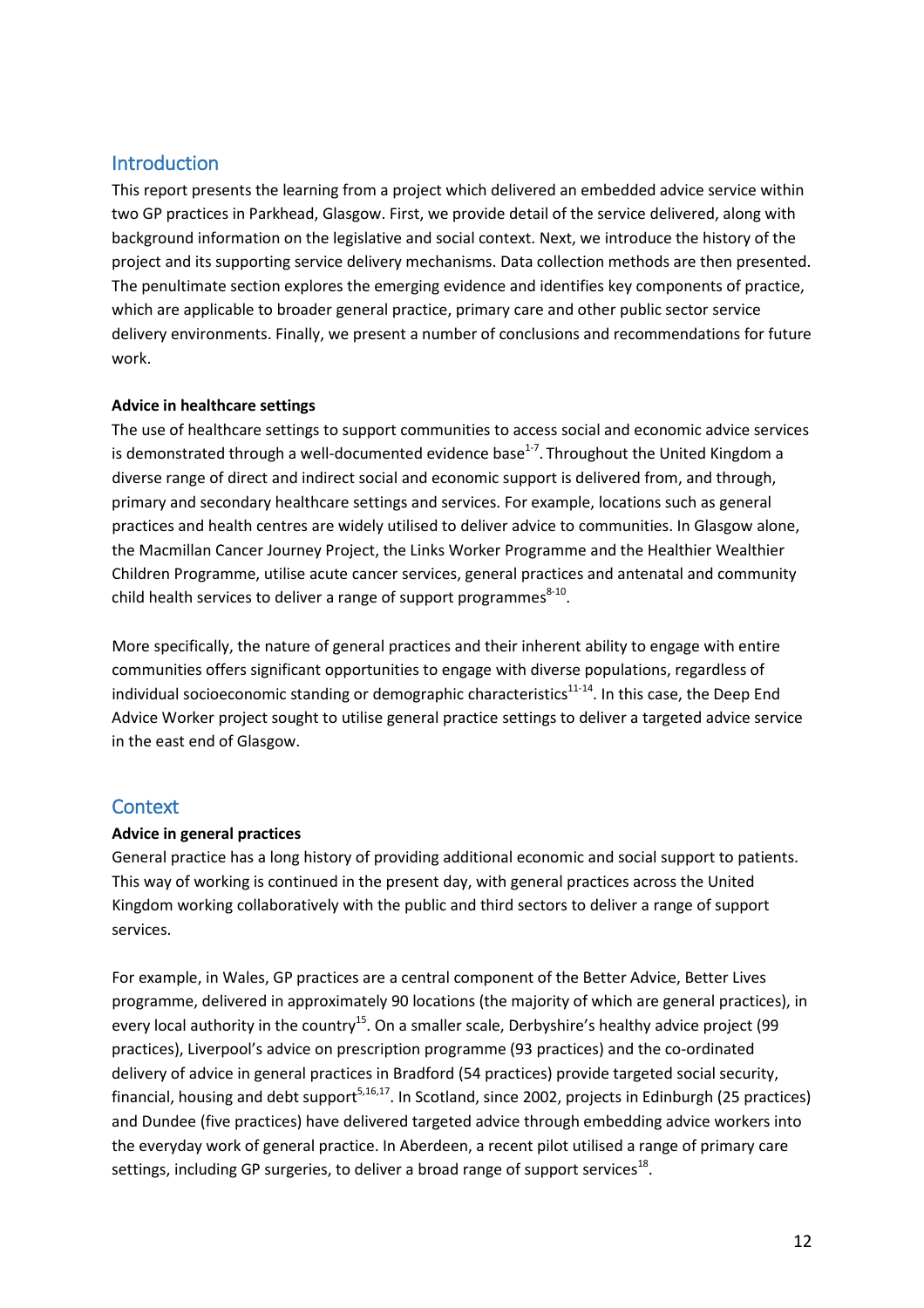Recent evaluations of the work in Bradford (2005), Derbyshire (2010), London (2012), Aberdeen (2016), Wales (2016) and Glasgow (2017) examined the benefits associated with the provision of advice in general practice settings<sup>3,13,17-20</sup>. This included, increased time for healthcare professionals to focus on their respective areas of expertise and significant financial gain for people accessing the services provided. In addition, the majority of the authors suggested the provision of advice in general practice settings could contribute to improved health outcomes, through increasing people's incomes, and in recognition of the direct link between low income and poor health outcomes. Complementing these evaluations, the London Health Network (LHN) recently published a business case detailing the value of delivering welfare advice in general practice settings<sup>7</sup>.

Strengthening this business case, is a recent 'social return on investment' (SROI) analysis regarding the delivery of advice in GP practices in Edinburgh and Dundee. Produced by the Improvement Service, in conjunction with NHS Lothian, Dundee City Council and Granton Information Centre it stated every £1 of investment would *"generate around £39 of social and economic benefits"*21.

#### **General practitioners at the Deep End (Deep End GPs)**

The Deep End GPs Group is a collaborative endeavour involving GPs working in the 100 most deprived communities in Scotland<sup>22</sup>. Three quarters are based in Glasgow<sup>12</sup>. The group is concerned with the relationship between poverty, health and welfare reform, and the subsequent impact on general practice's ability to deliver primary healthcare $11,14,23$ .

Through research, and the development of several practical interventions, the Deep End GPs have explored approaches to supporting general practices located in areas of high deprivation. Interventions include the provision of specialist community support, extended appointment times and more generally, the implementation of integrated care for patients accessing specific Deep End GP practices<sup>6,24,25</sup>. Ultimately, the group is focused on reducing the non-essential workload of GPs and the creation of additional time to deliver primary healthcare. More strategically, they advocate a redesign of current general practice funding arrangements and argue resources should be more favourably weighted towards practices in areas of social and economic deprivation<sup>26</sup>.

# **The inverse care law**

First articulated in 1971, the inverse care law states that people requiring heightened support, experience significant difficulties accessing it. From a general practice perspective, it appreciates "*the difference between what primary care teams are able to do in deprived areas and what they*  could do if they were better supported<sup>127</sup>. With this in mind, the Deep End GP Group suggest general practices in high deprivation areas are less able to support their patients, due to the pressures caused by multiple social, economic and health needs and a primary health system which is weighted towards referral to secondary specialist or acute services in hospital settings<sup>26</sup>. In a general practice context this is in fact quite a simple concept: practices with the largest numbers of vulnerable patients have the least spare capacity to address their patients' needs.

#### **Health**

A significant body of evidence details the relationship between low incomes and poor health $^{27-29}$ . This includes healthy life expectancy, excess mortality rates and mental wellbeing. Research by the GCPH states 24% of Glasgow's working-age population is impacted by a disability which may affect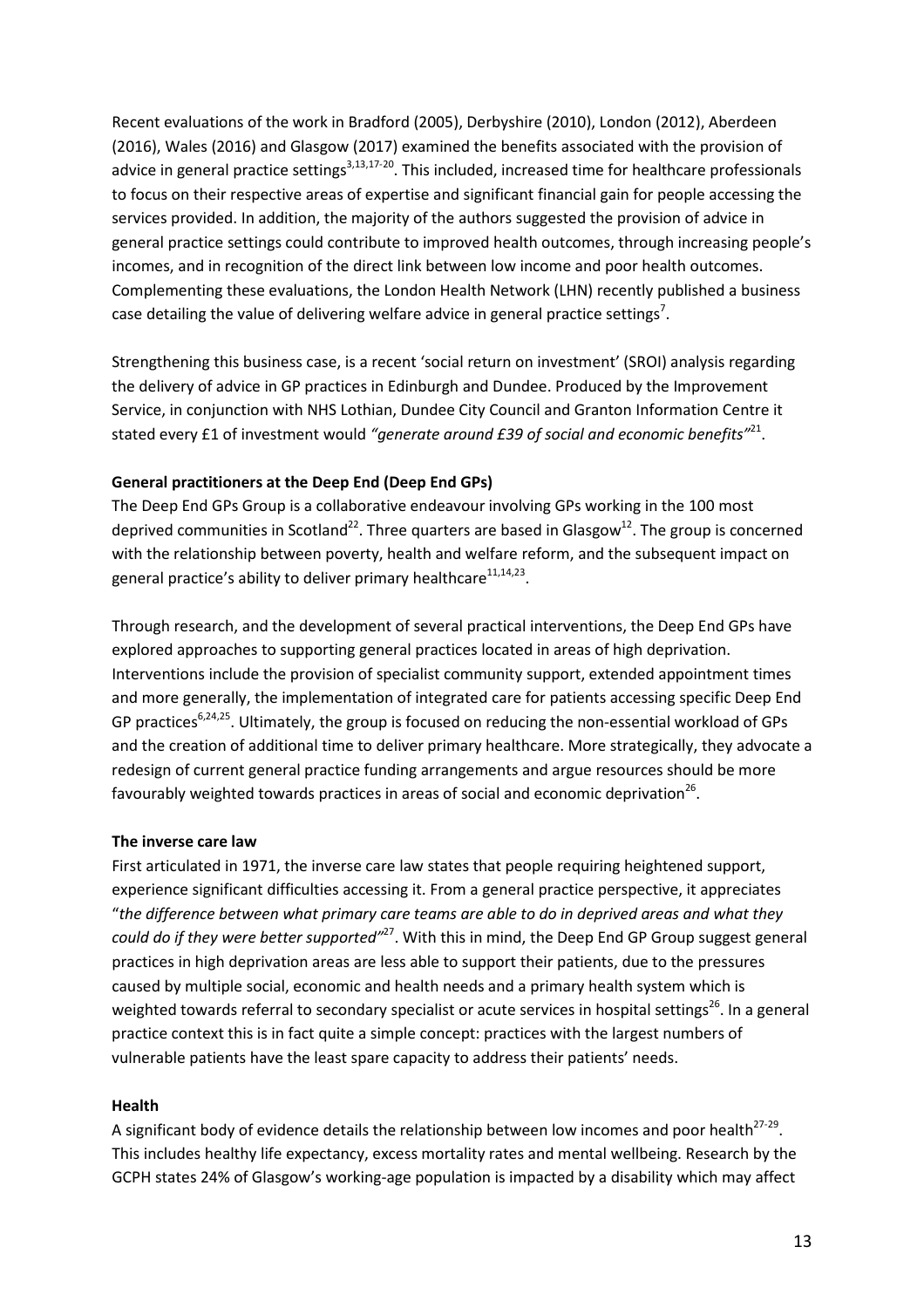the kind of work, if any, they can do<sup>30</sup>. The disparity in health outcomes due to deprivation is particularly evident in Glasgow, with recent research positioning the city as having the *"the lowest, and most slowly improving life expectancy in Western Europe (and) the widest mortality inequalities in Western Europe"* 31.

# **Welfare reform**

The disproportionate effect of welfare reform on people living in poverty, alongside reduced funding for appropriate advice services and increases in demand for support services could be considered fundamental to the development of the Deep End Advice Worker project. Recent research illustrates the heightened impact of the welfare reforms on the poorest sections of society and the increased resource pressures experienced by general practices serving these populations $11,13,32,33$ . This is primarily due to the reassessment of people's medical conditions and requirement of additional medical information for certain health-related benefits<sup>11,13</sup>. On this note, the Scottish Government recently framed changes to the social security system as likely to:

*"Have negative impacts on the health and well-being of some people in Scotland, closely linked to their loss of income, which may result in increasing levels of poverty and disadvantage. Much of this impact is uncertain…"*<sup>34</sup>*.*

In monetary terms claimants in Scotland were expected to experience an £1,130 million financial loss due to the 2010-2015 welfare reforms. In addition, the post-2015 welfare reforms are predicted to result in a financial loss of £1,040 million for claimants in Scotland, per year, by 2021. More specifically, the most recent reforms are predicted to result in a reduction of £167 million worth of income per annum in Glasgow, or  $£400$  per working-age adult, every year<sup>35</sup>.

These figures demonstrate the specific impact of the reforms on already economically vulnerable communities. Ultimately, Scotland's poorest communities are expected to be most significantly impacted by the legislative changes and inherent financial reductions. Future reforms are predicted to adopt a similar pattern. Beatty and Fothergill are unequivocal in their analysis of the post-2015 reforms, stating: *"there is a clear and unambiguous relationship: as a general rule, the more deprived the local authority, the greater the financial hit"* 35.

#### **Broader legislative changes**

It is important to appreciate that the ongoing welfare reforms are intended to operate in conjunction with broader legislative changes. Increases in personal tax allowances, the new national minimum wage, increased childcare support and discretionary housing payments are cited as mitigating factors in relation to the predicted financial losses<sup>35</sup>. In addition, increased employment levels (including better in-work progression routes) and improved employment-focused support services are fundamental to the current UK government's future vision of social security. Analysis by Sheffield Hallam University, however, suggests changes to taxation, wages and entitlement, even with increased employment, may not counterbalance the expected financial losses $35$ .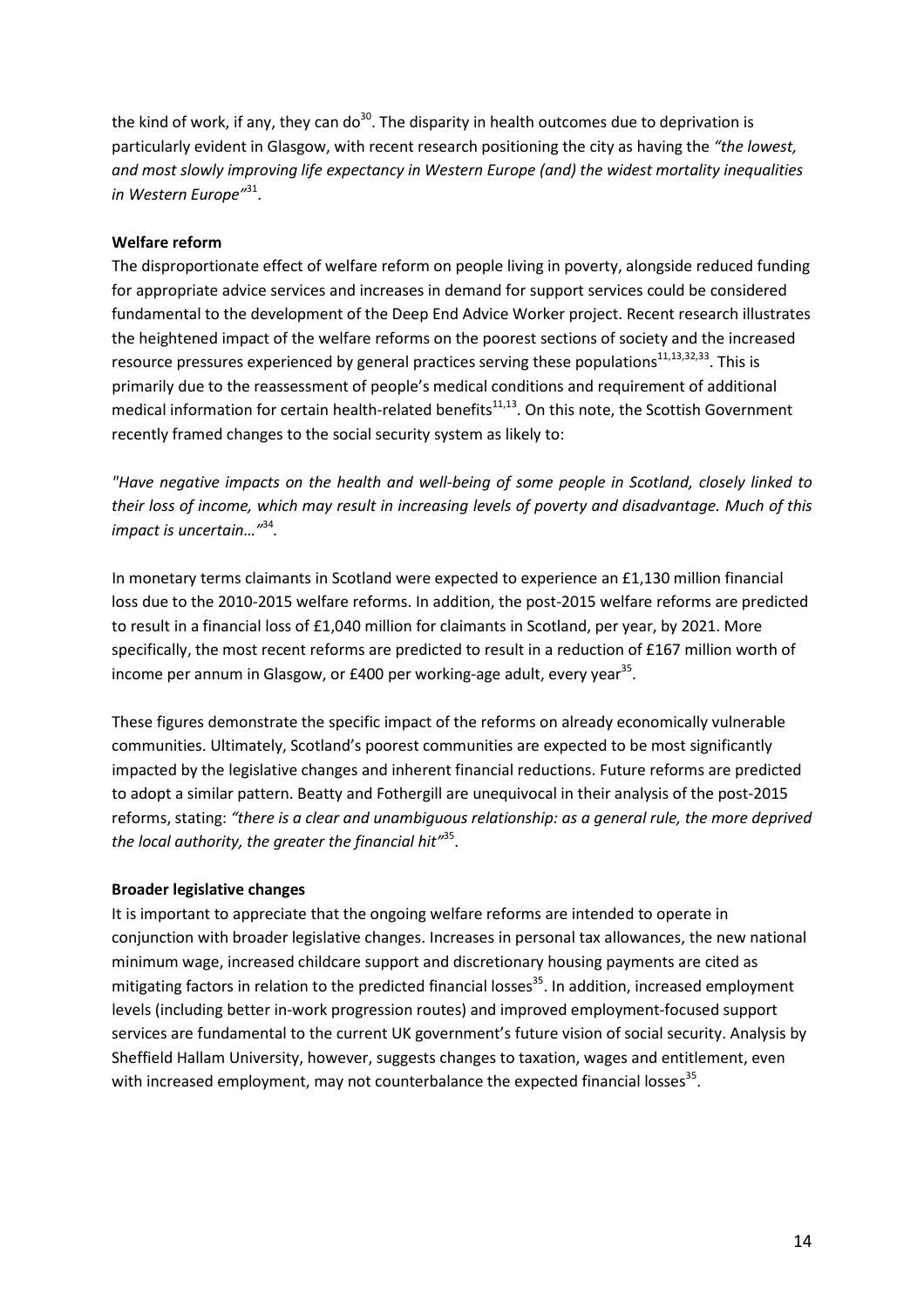#### **Devolved powers**

Adding another layer to the social security landscape is the introduction of the Scotland Act 2016 and the development of a Scottish social security agency. This agency will administer and deliver 11 benefits<sup>[a](#page-14-0)</sup> and 15% (£2.8 billion) of the total UK social security spend. Initial estimates suggest 1.4 million people are in receipt of the devolved benefits<sup>36</sup>. Of these, around 500,000 people receive Disability Living Allowance (DLA), Personal Independence Payment (PIP) and Attendance Allowance  $(AA)^{37}$ .

In regards to people in receipt of DLA, PIP and AA, which account for over a third of those affected by the devolved powers, Glasgow contains the highest number of current recipients in Scotland<sup>38</sup>. The highly concentrated geography of recipients in Glasgow suggests the area will be of particular strategic and operational significance: the city's inherent diversity, high levels of poverty and complex advice landscape will require careful consideration if the agency is to successfully engage with the significant number of people affected by the devolved powers.

<span id="page-14-0"></span><sup>&</sup>lt;sup>a</sup> The Scottish Parliament, through the Scotland Act 2016, will be responsible for the following benefits: Attendance Allowance; Carer's Allowance; Disability Living Allowance; Personal Independence Payment; Industrial Injuries Disablement Benefit; Severe Disablement Allowance; Cold Weather Payment; Funeral Payment; Sure Start Maternity Grant; Winter Fuel Payment; Discretionary Housing Benefits.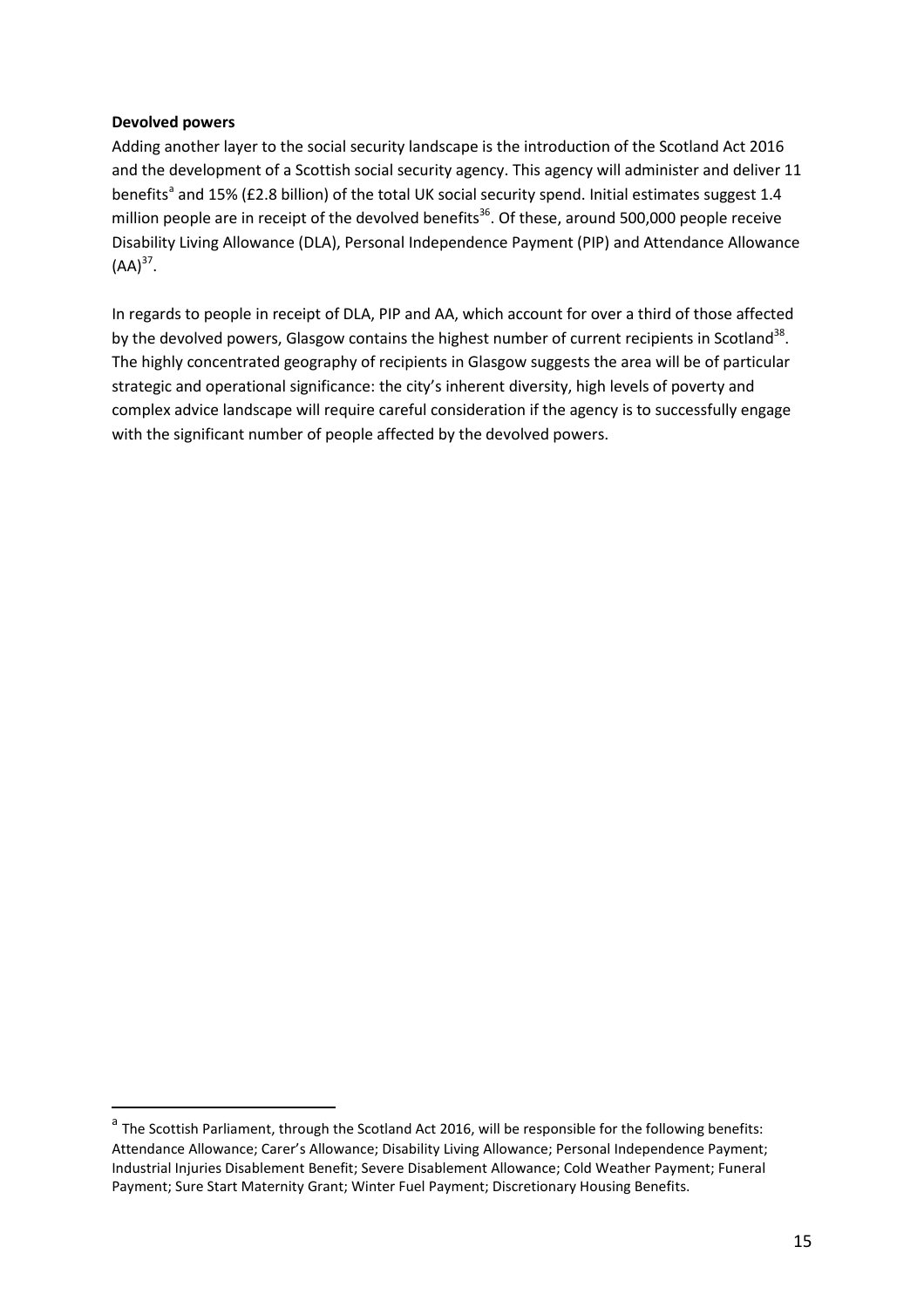# <span id="page-15-0"></span>The Deep End Advice Worker project

# **Project aims**

The project aimed to:

- develop and test approaches to improving the accesibility of financial, social secuity and housing advice through working in partnership with two Deep End GP practices
- improve social and economic outcomes for people supported by the project
- explore the impact of the project both on people delivering and accessing the project
- better understand the supporting processes of the project and generate evaluative insight to support broader service improvements in this area.

# **Project origins**

The Deep End Advice Worker project originated from a Deep End GP event in June 2015<sup>23</sup>. At the session, the Wheatley Group pledged to embed one of their 'My Great Start' financial inclusion workers in two GP practices in north east Glasgow. This commitment acted as the catalyst for the project development, with two further rounds of funding from the NHS ensuring the continuation of the project until March 2018.

# **The general practices**

The project is based in two general practices in Parkhead Health Centre. They are classed as the fifth and eleventh most deprived GP practices in Scotland (out of a total 951 practices). The McKenzie & Burns practice supports 3,192 patients and is staffed by two GPs, two full-time administration staff, a full-time practice manager and a part-time nurse. The Lafferty, Macphee, Dames & Smith practice supports 4,711 patients and is staffed by four GPs, five part-time administration workers, one fulltime practice manager, a practice secretary and two nurses.

# **Parkhead**

Recent Scottish Index of Multiple Deprivation (SIMD) data positions Parkhead as one of the 20% most deprived areas in Scotland. Some neighbourhoods within the area, are classed as the 5% most deprived in the country<sup>39</sup>. Parkhead is situated within the Calton ward, which is expected to be worst affected by the welfare reforms, with every working-age adult predicated to lose £880 of income per year. For context, the average loss in Glasgow is £550 per working-age adult, per annum. In comparison, in St Andrews, Fife, a relatively affluent area, adults are expected to lose £180 per annum $40$ .

The average healthy life expectancy of residents in Parkhead, or the number of years, on average, people are likely to spend in good health, is 47.3 years for men and 49.7 years for women<sup>41</sup>. In comparison, the average healthy life expectancy in Glasgow is 56 years for men and 58.5 years for women<sup>42</sup>. As a general overview, residents in Parkhead experience poorer than average outcomes across a range of indicators, including children in poverty, people in employment and people in income deprivation $41,42$ .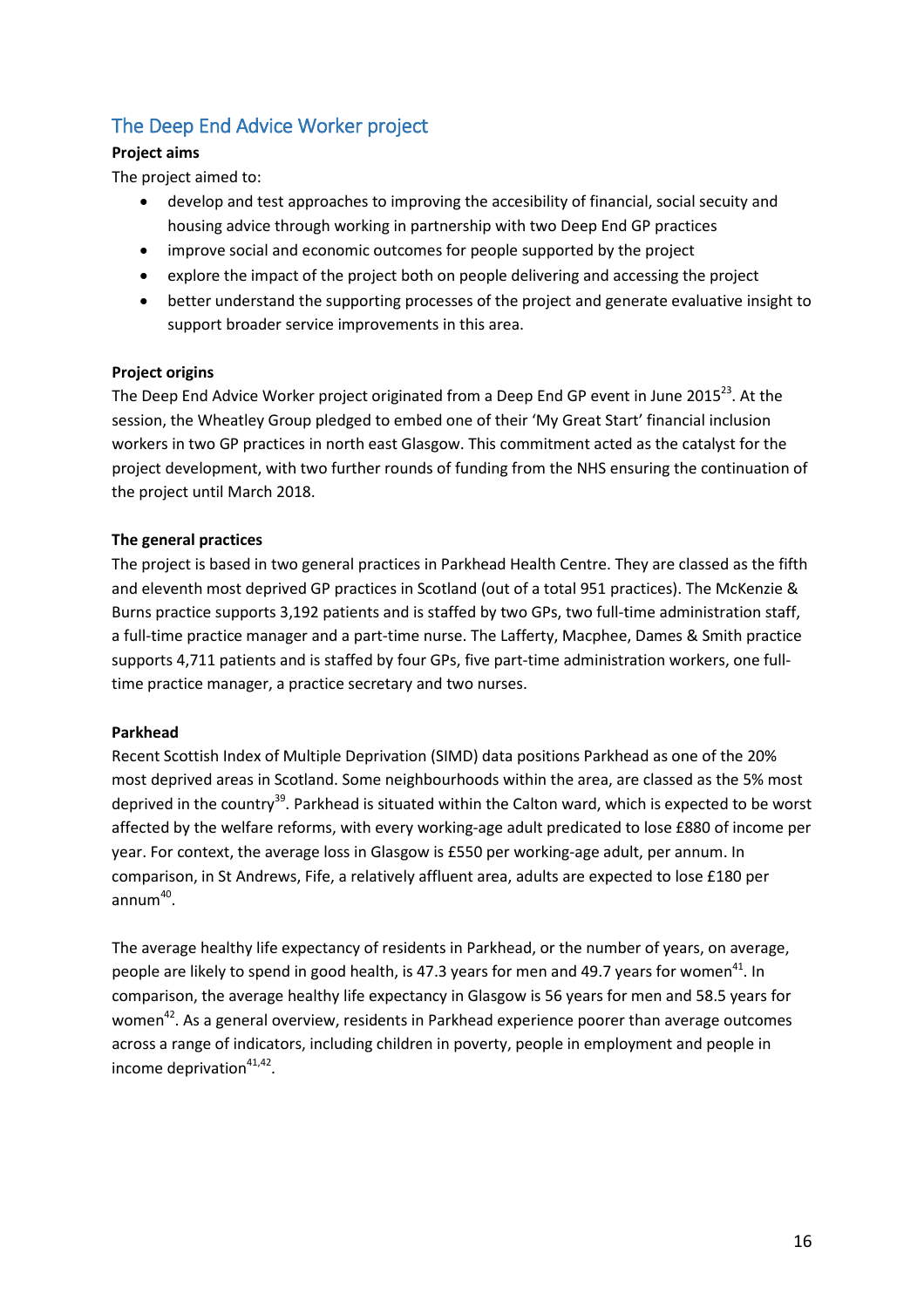# <span id="page-16-0"></span>The development of the Deep End Advice Worker project

# **Advisory group**

The initial investment from the Wheatley Group supported the project for a three-month period and underpinned the formation of an advisory group in December 2015. The group consisted of the Deep End GPs, one GP from the McKenzie & Burns practice and a GP from the Lafferty, Macphee, Dames & Smith GP practice, the NHS North East Health Improvement Team, Greater Easterhouse Money Advice Project (GEMAP), the GCPH, the Wheatley Group and, latterly Building Connections. Initial meetings focused on the remit of the project, the advice services on offer and practicalities of embedding the service in GP settings. To minimise the impact on the day-to-day work of the practices, the meetings were held in the health centre where the two practices are based.

From January 2016 onwards, the group met approximately every six weeks to examine referral figures, emerging data (e.g. financial gain and debt identified) and to discuss the experiences of practitioners. From this quantitative and qualitative data, the meetings aimed to identify improvements to the referral process underpinning the service and better understand the working mechanisms supporting the project.

#### **Building Connections**

In April 2016, the Building Connections programme manager joined the project. Funded by the Joseph Rowntree Foundation and employed by Glasgow Kelvin College, the post-holder is responsible for a programme of work focused on developing approaches to delivering collaborative services which adopt the embedded model of service delivery discussed in this paper. For example, it is currently supporting the delivery of two practical demonstration projects involving the Department for Work and Pensions (DWP).

The demonstration projects with the DWP aim to improve social and economic outcomes for people through embedding expert financial, debt, mental health, social security and addictions support from two jobcentres in north east Glasgow. These support services are delivered by a cross-section of public and third sector partners. The emergent learning themes from the DWP projects, in conjunction with the Deep End Advice Worker project, is contributing to an evidence base which is focused upon the principles, or characteristics of successful collaborative working across, and within, the public and third sectors.

Through discussions with partners, it was agreed that the Building Connections programme manager would support the delivery of the Deep End Advice Worker project and capture the emergent learning. Physically basing themselves in the two practices on a bi-weekly basis allowed the programme manager to quickly identify the supporting processes through regular engagement with practitioners. Through drawing on the principles of improvement science, their previous experiences of supporting similar projects (e.g. the on-going work with the DWP) and more traditional forms of research and evaluation, they were (in conjunction with the advisory group) able to simultaneously support practitioners to improve the project referral processes, collect data regarding its impact, and explore the experiences of people involved in delivering the work.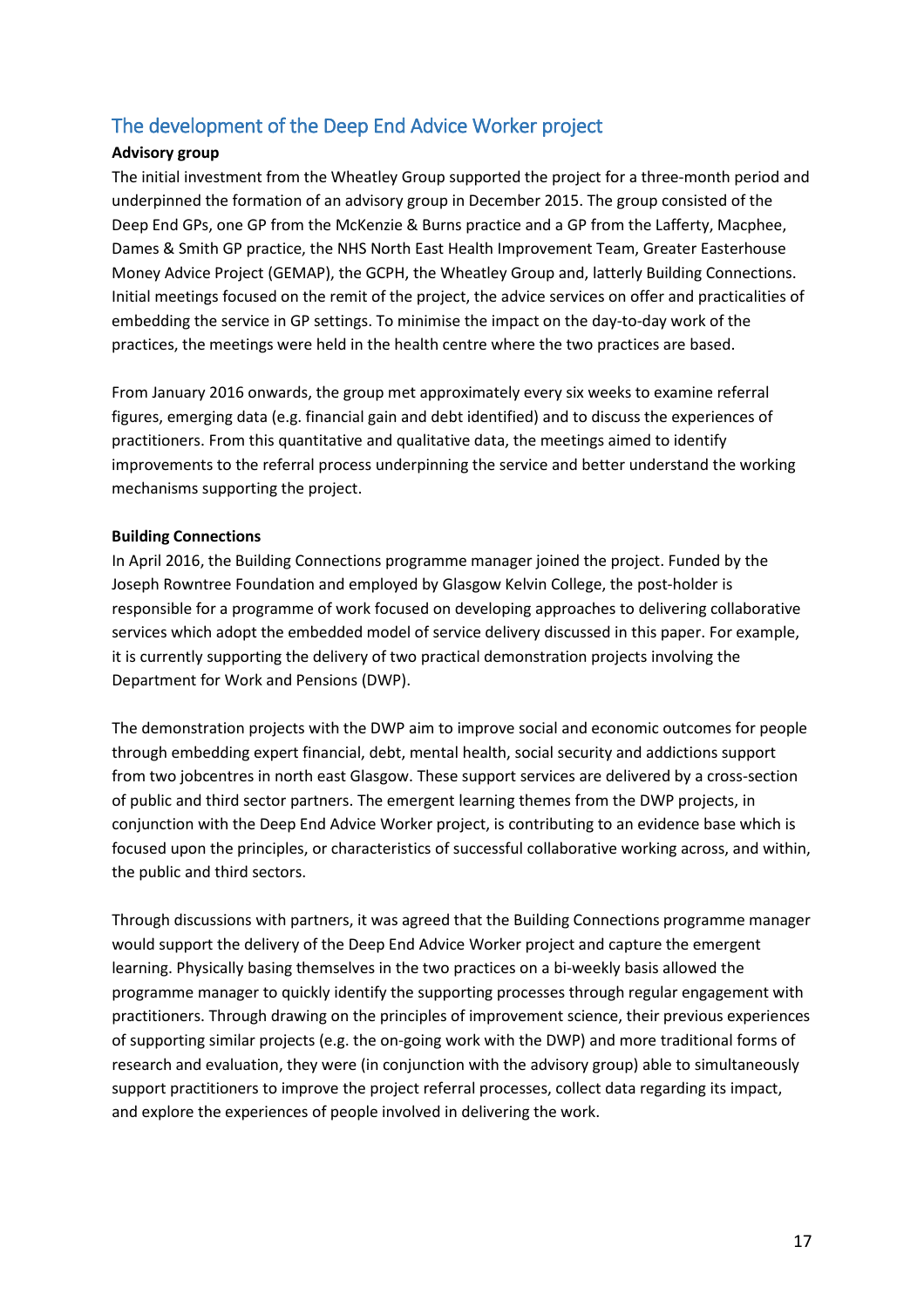#### **Types of advice**

The advice worker delivers 'tier one' and 'tier two' advice on issues including housing, social security support, financial inclusion and debt management. Tier one advice includes basic information about rights, entitlements and services. Tier two provides specialist advice as well as practical support, for example, help filling out application forms and assistance with debt problems. The advice worker also refers to GEMAP's specialist 'tier three' advice services, responsible for representing people at tribunals for refused or contested social security applications.

# **Referral process**

From its outset, the project sought to position the advice service as an in-house service offered by the GP practices. The advice worker works from each practice for half a day per week (Friday morning and afternoon). If a patient articulates a social concern to their GP, they are informed of the service and if interested, a referral is made. Alternatively, if a GP, (with their prior knowledge of an individual's circumstances), identifies a potential social concern, the service is offered to the patient.

As the project developed, administration staff were also supported to make referrals to the service. For example, if a patient explicitly stated that they required assistance with a non-medical issue (e.g. a housing letter, or the provision of supporting evidence for a social security claim) while arranging an appointment to see their GP, administration staff offered the service and made referrals when appropriate. Referrals to the advice service were explicitly framed as an additional form of support offered by the practice, not a replacement for GP appointments.

Paperwork required for a referral was intentionally kept to a minimum. GPs were not required to complete referral forms. They informed the practice manager or administration staff of a patient's interest, who then emailed GEMAP with the individual's contact details via the 'NHS.net' secure email system.

Upon receiving a referral, the advice worker makes three attempts to contact the individual. If no contact is made, the case is closed. If closed, a letter is sent to the patient informing them of their case's 'closed' status. Once contact has been made with an individual, the GEMAP advice worker conducts an initial telephone 'triage' call which explores the underpinning issue(s) behind the referral. Once the support need is identified, the advice worker arranges a face-to-face appointment.

# **Appointments**

The first appointment takes place in a consultation room in the general practice. Home visits were available on request. The initial appointment aims to identify the most appropriate form of support. The advice worker's expert knowledge, coupled with their strong working relationships with local community organisations ensures a broad spectrum of direct (e.g. social security, housing, financial) and indirect (e.g. referrals to community organisations) advice is available.

# **Accessing medical records**

With written consent, the advice worker is able to able to access patient medical records. Copies of signed consent forms are attached to the patient's medical record and GEMAP's case file. Once consent is granted, the advice worker requests access to the patient's medical summary from the practice staff.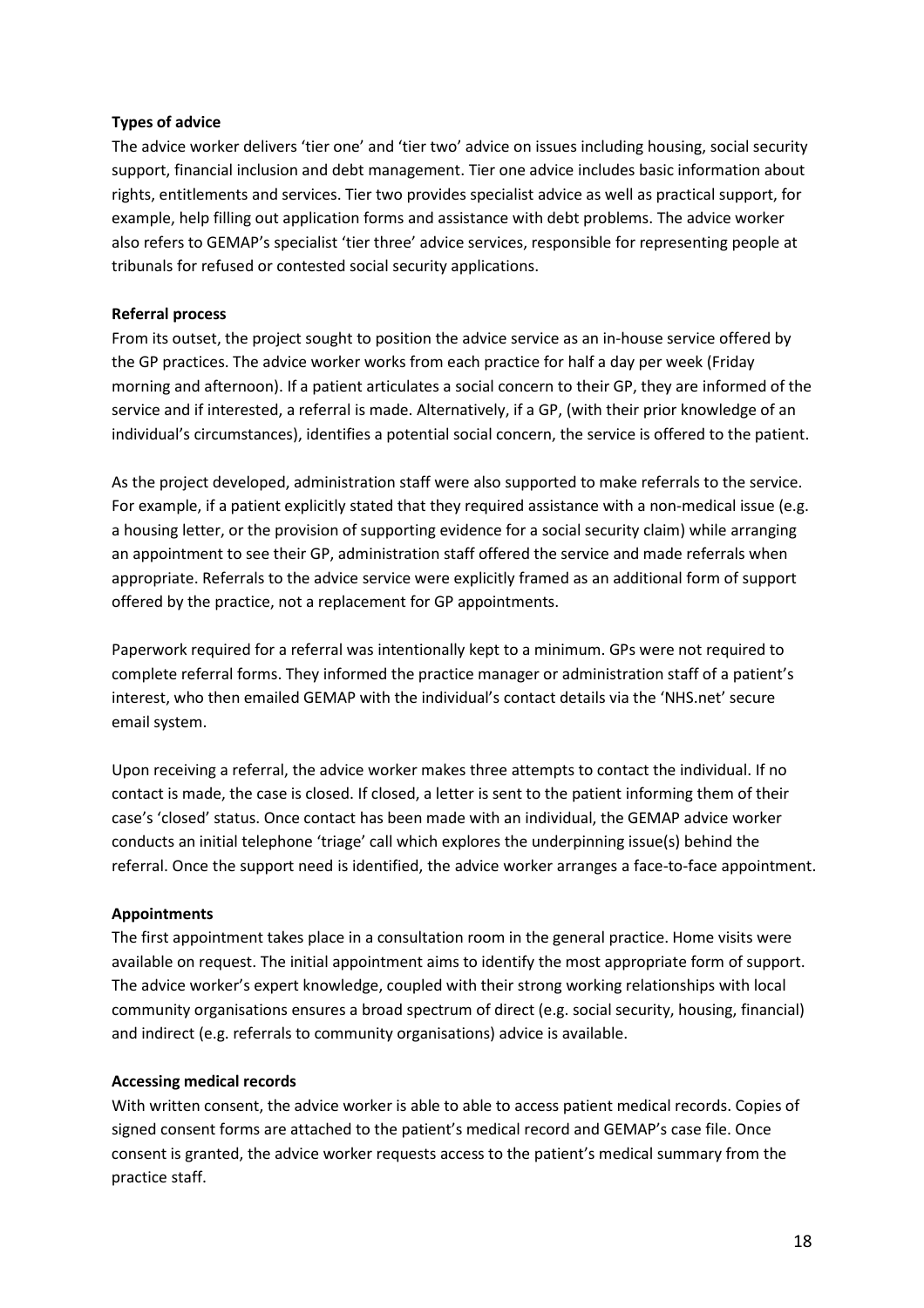If necessary, the full medical record is requested. Access to full medical records tends to take place when clarification is needed regarding aspects of a medical summary, or more detailed information is needed for social security applications. The consent document, signed by the patient, explicitly grants GEMAP access to their full medical record.

# **Costs**

The project costs approximately £10,500 per annum. This includes one day of service delivery per week, one day of supporting office work per week, management costs and reporting costs. Analytical and evaluation support is provided 'in-kind' by the GCPH, the Deep End GP group, the north east Health Improvement Team and Building Connections. GP engagement with the project did not result in additional costs. Advisory group meetings were arranged to suit their availability and the regular presence of the Building Connections programme manager in the practices ensured GPs could engage with the data collection processes, without the need for locum cover.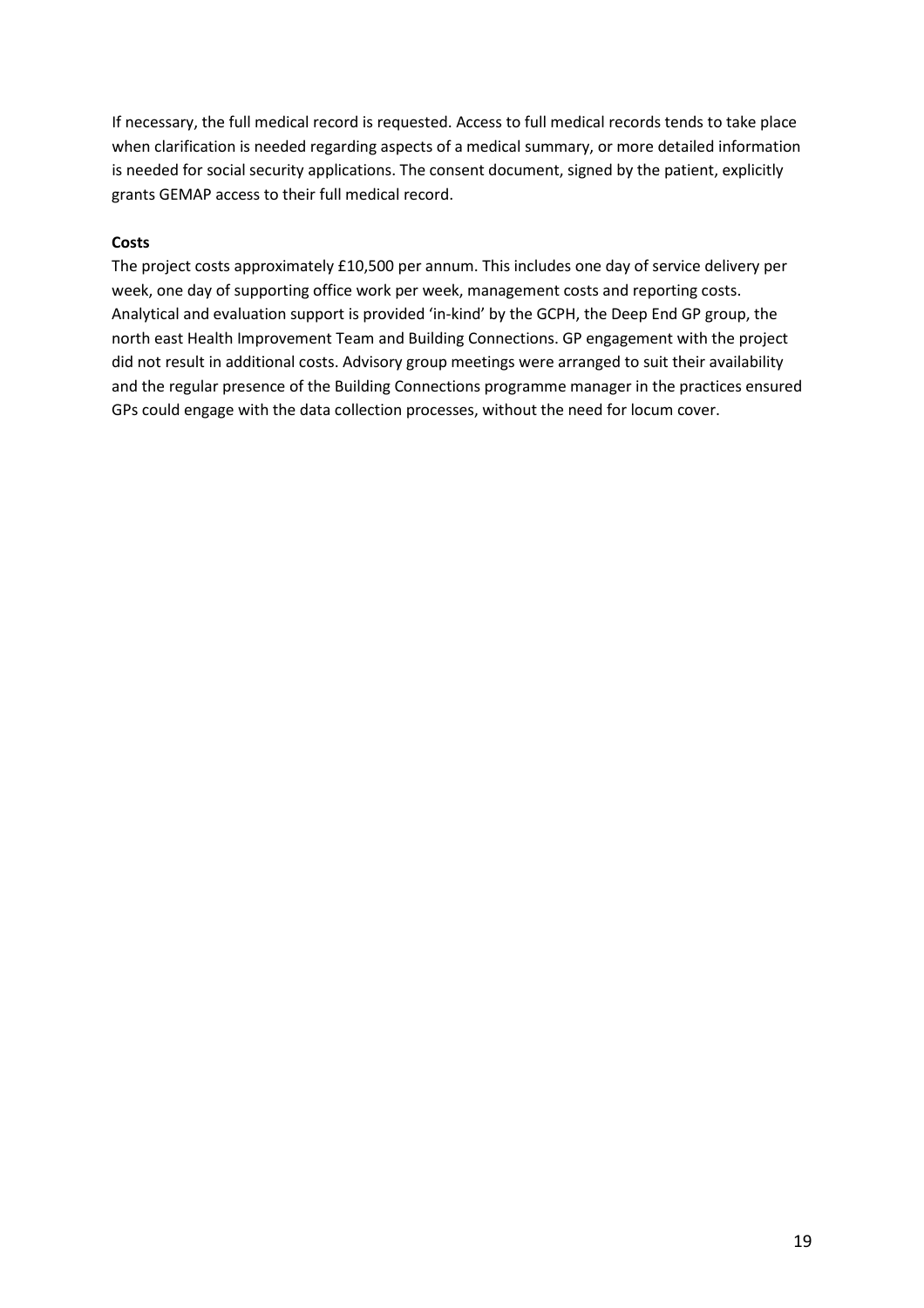# <span id="page-19-0"></span>**Methods**

Here we present the evaluation questions guiding the Deep End Advice Worker project and the methodological framework. Data collection methods and analytical approaches which aided our understanding are also provided.

# **Evaluation questions**

To support our understanding of the project and its practical delivery, the following questions were utilised to generate evaluative insight:

- 1. To what extent have the collaborative efforts of (the Deep End Advice Worker project) partners improved economic outcomes for people accessing the service?
- 2. What were the experiences of people accessing the service?
- 3. What were the experiences of healthcare professionals, practice staff and advice providers delivering the project?
- 4. To what extent have small changes in the processes underpinning the project improved outcomes for people accessing the advice service?

Through focusing our efforts on answering these four key questions, the project sought to simultaneously understand its supporting mechanisms and people's experiences of the project; improve the service in real time; and contribute to the evidence base regarding the provision of advice services in general practice settings.

# **Methodological approach**

Quality improvement methodologies were utilised to make explicit, and improve, the practical processes underpinning the advice service. Underpinned by a *systems thinking approach*, it is concerned with positively disrupting normal working practices and encouraging different working behaviours. This is achieved through testing small-scale changes to existing service delivery processes, collecting data regarding the impact of these changes and ultimately, measuring the interventions against agreed targeted outcomes.

In Scotland, quality improvement occupies a prominent position in health improvement discourse, government policy and public sector service design and delivery<sup>43,44</sup>. In the context of the Deep End Advice Worker project, it challenged partners to reflect on:

- how GPs, practice staff and the advice worker interact to deliver the service
- the relationship between the advisory group and practitioners in the design and development of the project
- the impact of physically delivering advice from a general practice environment
- the processes supporting the delivery of the project and the emerging social and economic outcomes
- whether these outcomes could be improved through changing elements of the processes underpinning the services.

Against these areas of interest, the work adopted several complementary data collection and analysis processes. For example, at each advisory group meeting referrals were analysed by several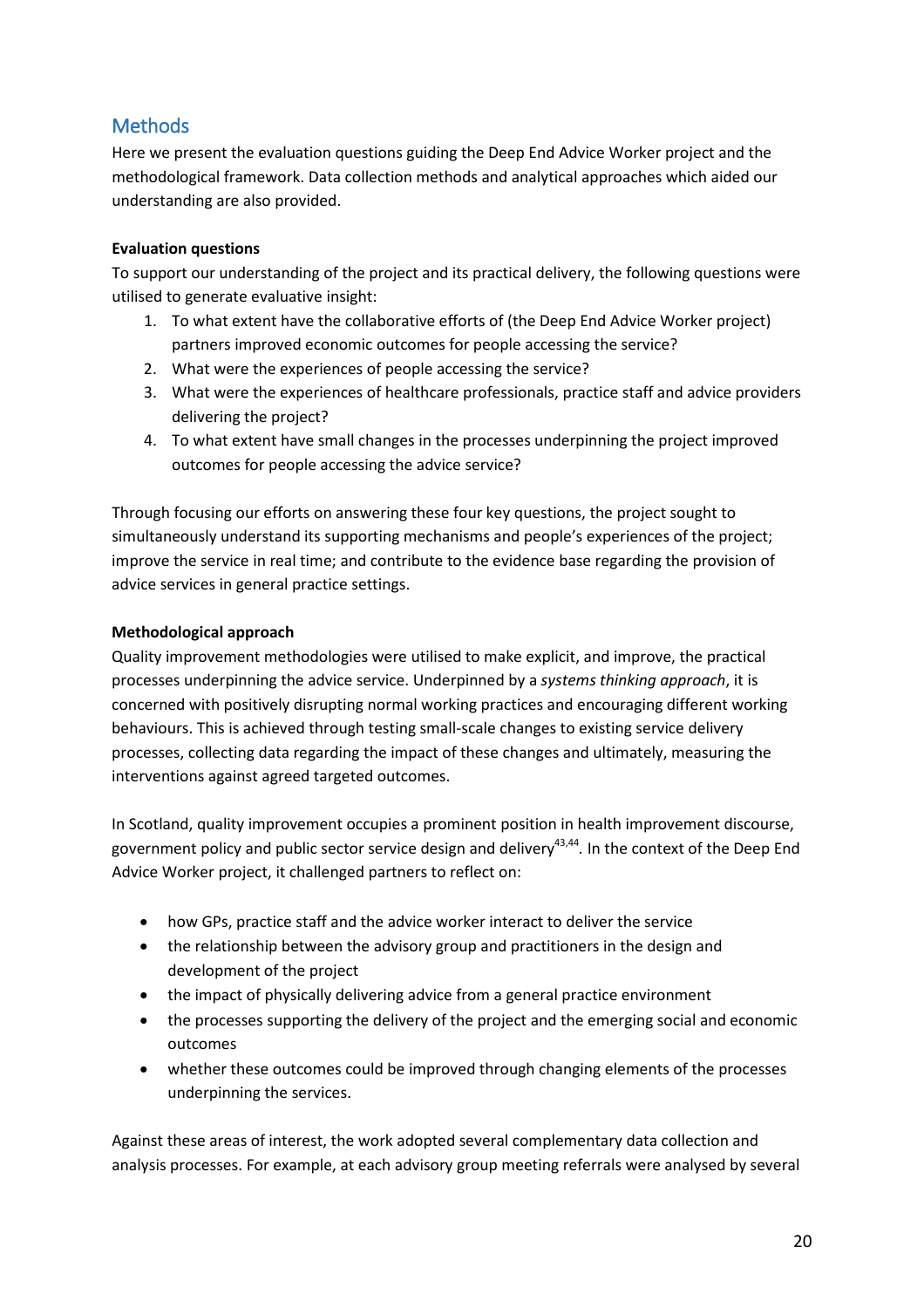key patient characteristics (e.g. age, gender, economic and household status, income, ethnicity) to identify who was (and wasn't) accessing the service. Advisory group meetings were also an opportunity to examine the latest financial outcomes for service users, and to explore the experiences of practitioners involved in the delivery of the work. This process contributed to the identification of potential refinements to the service.

#### **Qualitative data collection**

Semi-structured interviews were held with three GPs (one from the Burns practice and two from the Lafferty practice) the advice worker and the practice managers. Interview questions were developed (with input from the advisory group) to examine how the project operated and to explore the experiences of people involved in the work (see Appendices 1 and 2).

The regular presence of the Building Connections programme manager (bi-weekly between April 2016 and December 2016) facilitated more informal engagement with GPs, practice staff and the advice worker. This resulted in approximately 15 individual conversations with the two lead GPs from each practice, the advice worker and the practice managers and staff.

These engagements focused on gaining an understanding of practitioners' experiences of delivering the project and making its supporting mechanisms explicit. This also helped develop knowledge regarding how the project fitted into the day-to-day delivery of primary healthcare in general practice. Through collating this information, practical interventions were identified which aimed to improve the referral process. To better appreciate the impact on people accessing the service, the advice worker provided several anonymous case studies detailing patient experiences.

Approximately 25 conversations (via telephone and face-to-face) with individual members of the advisory group provided another source of data. A documentary analysis of advisory group meetings and original funding documents contributed to a robust understanding of the project's history and ongoing development.

Extensive written notes were taken throughout all interviews and discussions. These interactions were intentionally not audio recorded, as the introduction of recording devices were viewed as a potential barrier to developing the relationships needed to properly understand the project.

# **Reflective practice**

Throughout their time working from the practice, the Building Connections programme manager kept a journal detailing observations and reflections on the project. The practice of making regular journal entries is widely documented as having positive benefits on improving understanding and encouraging reflection<sup>45,46</sup>. Written notes and formal minutes from five advisory group meetings also contributed to this reflective process.

#### **Analysis**

#### **Referral and financial data**

On a bi-weekly basis referral figures were plotted longitudinally to track trends in the volume of referrals from each practice. As mentioned in the methodological approach above, throughout the project the advisory group analysed the emergent data at each meeting. The data presented in the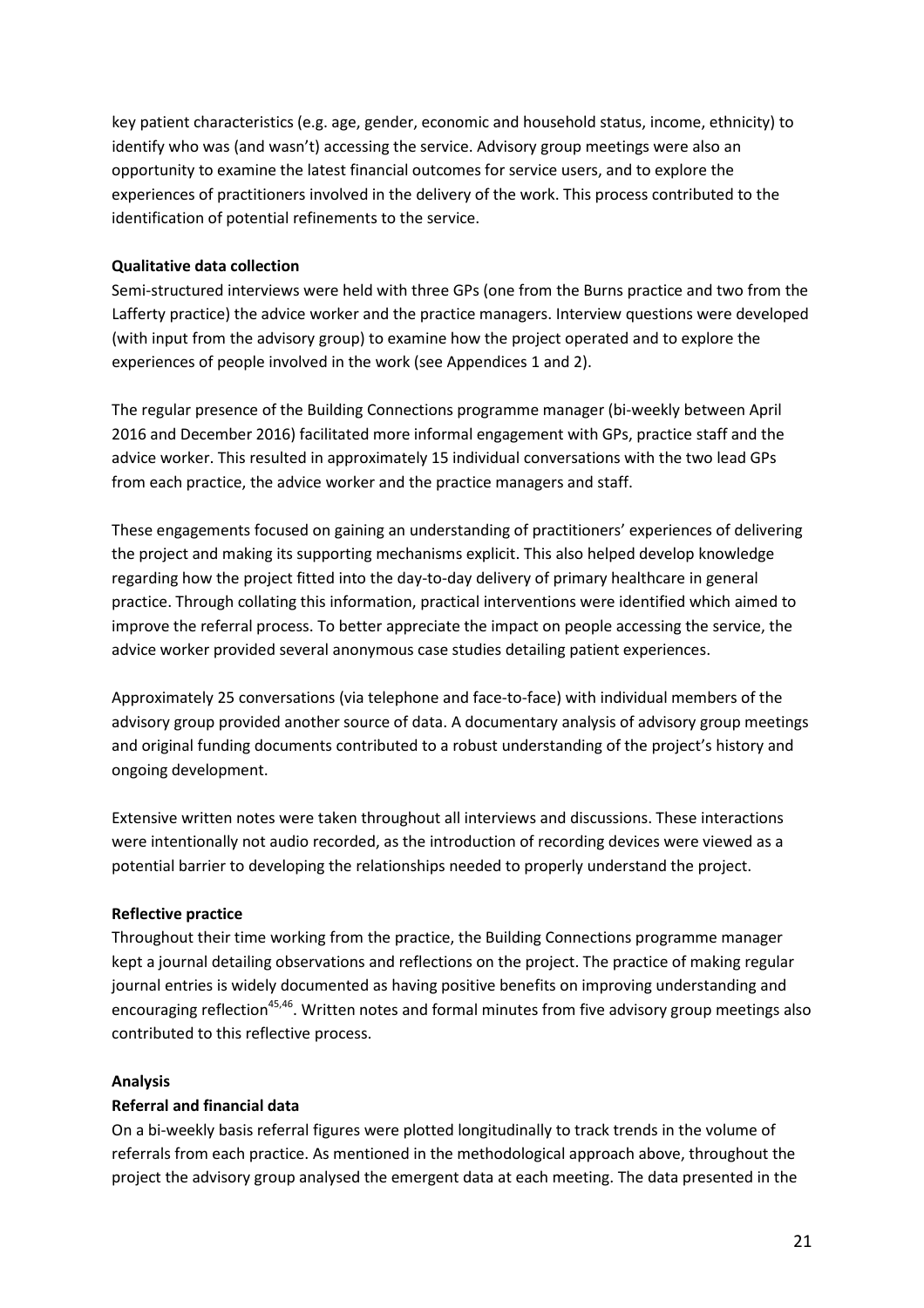remainder of this report reflects an in-depth final analysis, conducted by the Building Connections programme manager. To ensure a level of relative robustness, findings from the final analysis were initially shared with, and confirmed by, the GEMAP Chief Executive. They were then distributed to the advisory group for further confirmation. Table 1 provides an overview of the project's economic impact.

## **Qualitative data**

Handwritten notes from the semi-structured interviews and conversations with practitioners were transcribed electronically on the day they occurred. Notes from meetings were also transferred to electronic formats. Journal entries were recorded electronically.

Electronic versions of interactions and experiences were organised by practice and/or participant (e.g. McKenzie Practice: GP 1). Each respondent's engagement with Building Connections was printed and read through twice, before developing an initial set of codes. These codes were then applied across the entire dataset and were used to develop a series of themes. The themes were then checked to ensure they were distinctive enough to be classed as separate themes.

The learning themes were then distributed to the advisory group and practitioners (for confirmation) through a series of written outputs, one-to-one discussions, draft versions of this report and at advisory group meetings. Partners were encouraged to question and constructively critique the emergent learning. This process ensured the data reflected practitioner experiences, highlighted future areas for exploration and confirmed the emergent learning themes.

#### **Ethics**

Utilising the Health Research Authority 'is my study research' tool and through engaging with colleagues in NHS Health Scotland, it was determined that the evaluation fell into the category of 'service evaluation' and therefore did not require ethical approval. Verbal informed consent was provided by participants contributing to the report.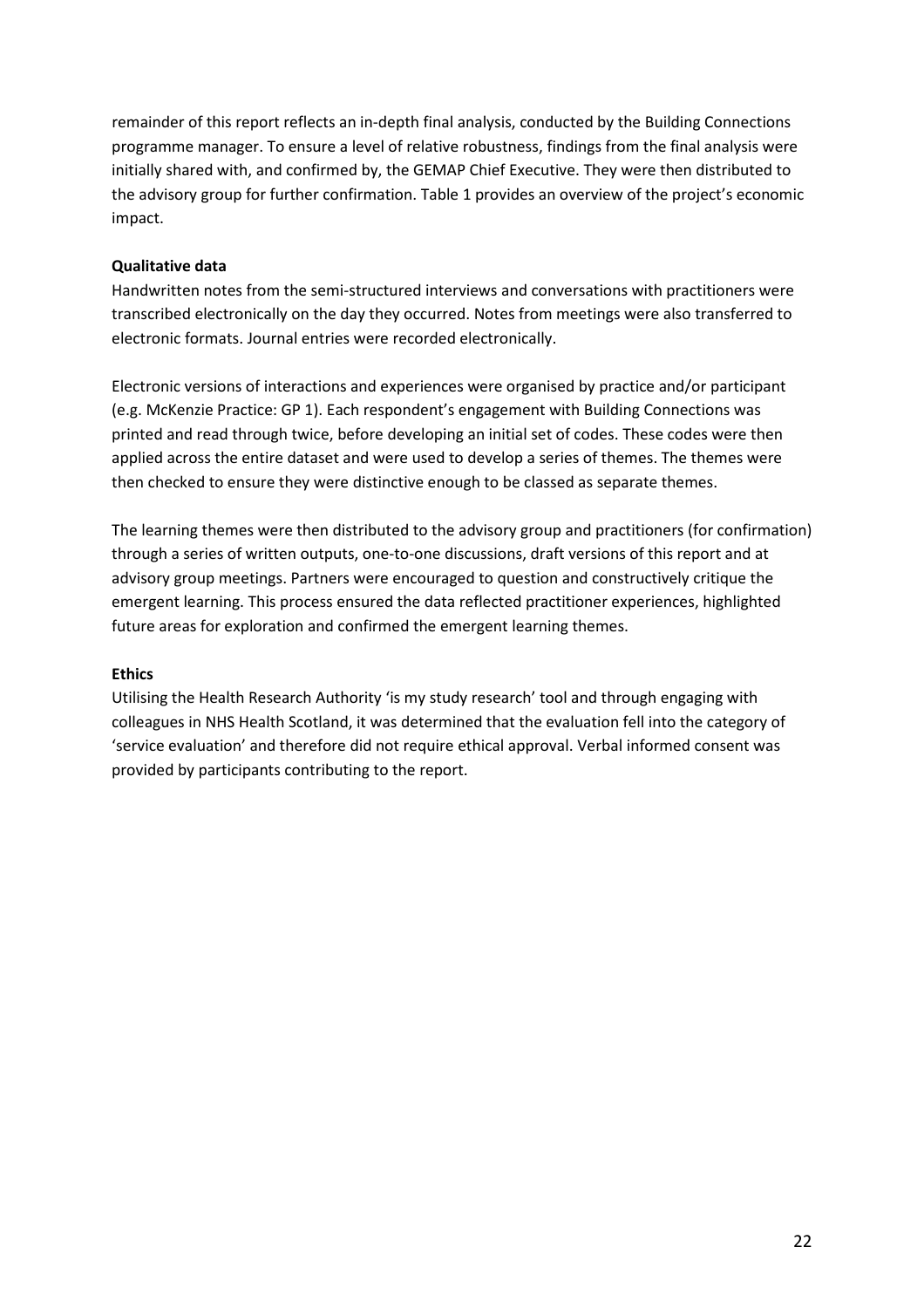# <span id="page-22-0"></span>Findings

# **Referrals, new clients and financial gain**

Between 11th December 2015 and 31st May 2017 the two practices made 276 referrals to the advice service. Across the two practices, GPs made 74% of the referrals. The remaining referrals were made by practice nurses and non-clinical practice staff.

Eighty-five percent of people referred had never previously accessed GEMAP's services. The percentage of new GEMAP clients were calculated from the total referrals (including pending). Therefore, 'new GEMAP clients' refers to people referred, not necessarily those engaging with the service.

Table 1 provides a high-level overview of the referrals, new clients, financial gain and debt management outcomes secured by the project, broken down by each practice.

|                 | <b>Referrals</b> | <b>Engaged</b> | Pending | Declined/  | <b>Financial</b> | <b>Debt</b> | <b>New</b>   |
|-----------------|------------------|----------------|---------|------------|------------------|-------------|--------------|
|                 |                  | with           |         | did not    | gain             | identified  | <b>GEMAP</b> |
|                 |                  | service        |         | engage (%) |                  |             | clients      |
|                 |                  | $(\%)$         |         |            |                  |             | (%)          |
| Lafferty        | 148              | 93 (70)        | 15      | 40 (30)    | £547,720.25      | £53,915.66  | 120 (81)     |
| practice        |                  |                |         |            |                  |             |              |
| $(4$ GPs $-$    |                  |                |         |            |                  |             |              |
| 4,711           |                  |                |         |            |                  |             |              |
| patients)       |                  |                |         |            |                  |             |              |
| <b>McKenzie</b> | 128              | 72             | 7       | 49 (40)    | £300,281.04      | £101,851.05 | 115 (90)     |
| practice        |                  | (60)           |         |            |                  |             |              |
| $(2$ GPs –      |                  |                |         |            |                  |             |              |
| 3,192           |                  |                |         |            |                  |             |              |
| patients)       |                  |                |         |            |                  |             |              |
| <b>Total</b>    | 276              | 165(65)        | 22      | 89 (35)    | £848,001.29      | £155,766.71 | 235 (85)     |
|                 |                  |                |         |            |                  |             |              |

#### **Table 1. High level outcomes: both practices. 11th December 2015 – 31st May 2017.**

**Notes** 

(1) Percentage rates for engaged and did not engage have been calculated through removing the pending cases from the total referrals.

(2) Across all outcomes, percentage rates have been rounded to the nearest multiple of 5%.

Table 2 offers a more in-depth analysis of the financial gain secured by the project. It breaks down income maximisation by benefit and highlights the total financial gain, number of people supported, the application success rate and median award amounts. The majority of these benefits are devolved to the Scottish Government.

For reference, the figures are calculated on a per annum basis. This approach is consistent with standard reporting procedures for the sector. For example, an individual who successfully applies for the PIP daily living benefit would receive a weekly rate of £82.30 (at the enhanced level). This is multiplied by 52, to give a total annual figure of £4,279.60.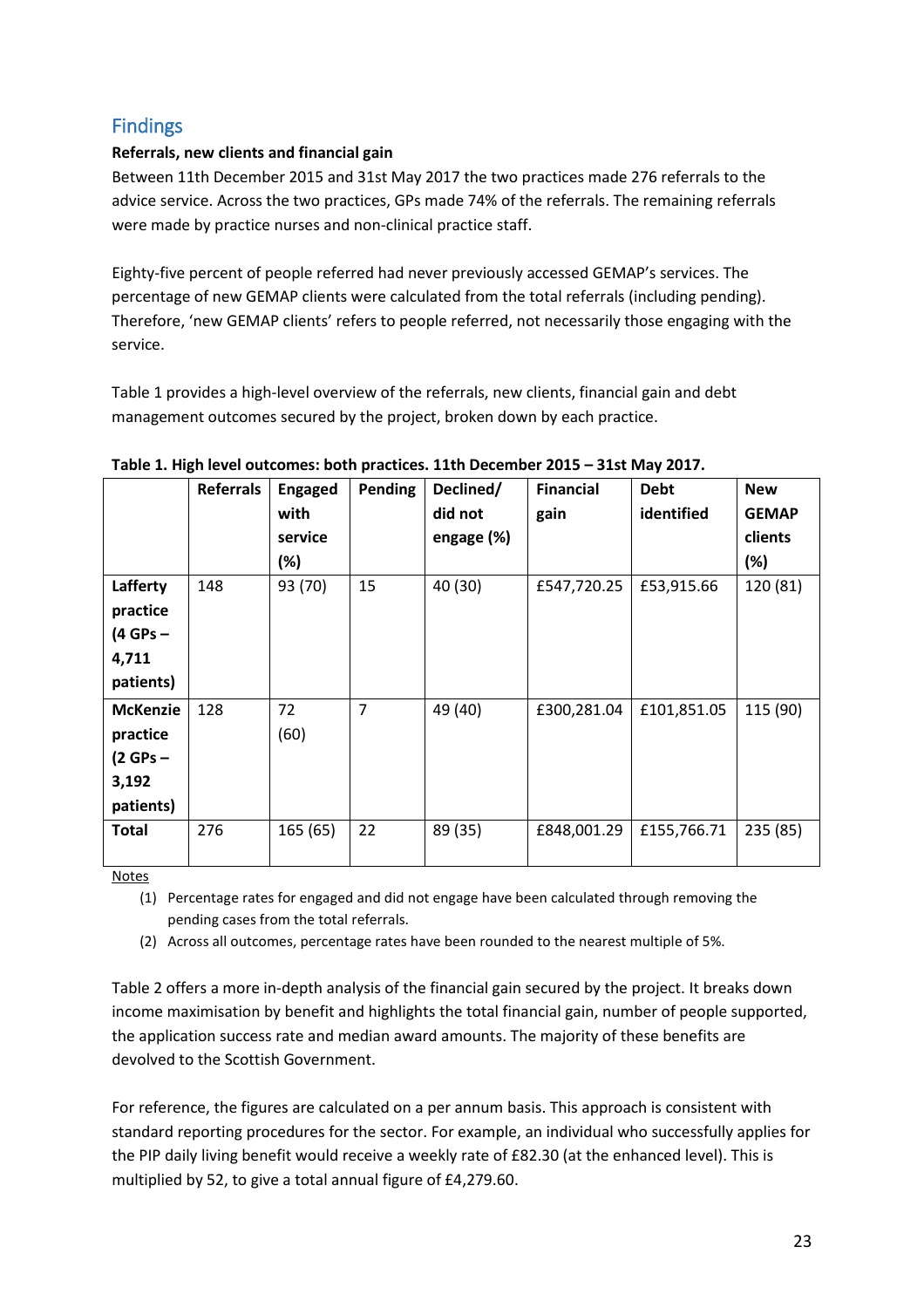#### **Table 2. Financial gain by social security award.**

|                | <b>ESA</b>  | <b>PIP</b>  | Severe               | <b>Housing</b>     | <b>Carers</b> | <b>Child Tax</b>   | <b>JSA</b> | Council    | <b>DLA</b> | Attendance       | <b>Scottish</b> |
|----------------|-------------|-------------|----------------------|--------------------|---------------|--------------------|------------|------------|------------|------------------|-----------------|
|                |             |             | <b>Disability</b>    | <b>Benefit/LHA</b> | Allowance     | <b>Credits and</b> |            | Tax        |            | <b>Allowance</b> | Welfare         |
|                |             |             | Premium <sup>*</sup> |                    |               | <b>Child</b>       |            |            |            |                  | <b>Fund</b>     |
|                |             |             |                      |                    |               | Benefit**          |            |            |            |                  |                 |
| <b>Total</b>   | £338,775.55 | £217,496.56 | £66,832.35           | £61,402.49         | £33,567.10    | £26,695.10         | £22,393.27 | £15,533.27 | £13,428.34 | £8,713.96        | £3,036.02       |
| financial gain |             |             |                      |                    |               |                    |            |            |            |                  |                 |
| Number of      | 48          | 36          | 10                   | 17                 | 8             | 6                  |            | 15         |            |                  | 15              |
| awards         |             |             |                      |                    |               |                    |            |            |            |                  |                 |
| Median gain    | £5,893.71   | £4356.98    | £5,565.44            | £3,826.96          | £3,499.40     | £3,364.36          | £3,926.51  | £846.94    | £1,678.60  | £4,356.98        | £88.88          |
| (per annum)    |             |             |                      |                    |               |                    |            |            |            |                  |                 |
| <b>Maximum</b> | £23,415.22  | £11,838.82  | £10,963.58           | £6,454.17          | £8.747.21     | £9,468.85          | £8,694.40  | £3,224.00  | £4,831.30  | £5,820.16        | £1,440.00       |
| award (per     |             |             |                      |                    |               |                    |            |            |            |                  |                 |
| annum)         |             |             |                      |                    |               |                    |            |            |            |                  |                 |

**Table 3. Financial gain by practice.**

|                 | <b>ESA</b>  | <b>PIP</b>  | <b>Severe</b>     | <b>Housing</b>     | <b>Carers</b>    | <b>Child Tax</b>   | <b>JSA</b> | <b>Council Tax</b> | <b>DLA</b> | Attendance | <b>Scottish</b> |
|-----------------|-------------|-------------|-------------------|--------------------|------------------|--------------------|------------|--------------------|------------|------------|-----------------|
|                 |             |             | <b>Disability</b> | <b>Benefit/LHA</b> | <b>Allowance</b> | <b>Credits and</b> |            |                    |            | Allowance  | Welfare         |
|                 |             |             | Premium           |                    |                  | <b>Child</b>       |            |                    |            |            | <b>Fund</b>     |
|                 |             |             |                   |                    |                  | Benefit**          |            |                    |            |            |                 |
| <b>McKenzie</b> | £110,480.06 | £75,009.06  | £41,969.63        | £16,270.49         | £12,597.40       | £17,226.20         | £5,918.95  | £5,796.63          | £1,269.71  | £5,820.16  | £310.28         |
| practice total  |             |             |                   |                    |                  |                    |            |                    |            |            |                 |
| Lafferty        | £228,295.49 | £142.486.87 | £24.862.72        | £45,132.00         | £20,969.66       | £9468.85           | £16.474.32 | £9,736.64          | £12,158.63 | £2.893.80  | £2.725.74       |
| practice total  |             |             |                   |                    |                  |                    |            |                    |            |            |                 |

Notes:

We have utilised the median amount of financial gain, as this better represents the typical financial gain (as extreme figures are removed).

At this moment there are 62 outstanding cases. The outcomes from these cases are still to be reported. Therefore we have chosen to detail the number of awards secured through the project without speculating on the results of the outstanding cases.

\*We appreciate the Severe Disability Premium is not viewed as a stand-alone benefit, but rather, an addition to certain health benefits. However, our view is that the significant amount of financial gain secured through this add-on demands explicit mention in our findings.

\*\* The project has grouped together Child Tax Credits and Child Benefits to illustrate the ability of the work to support families with children. A detailed breakdown of these benefits IS provided in the next section.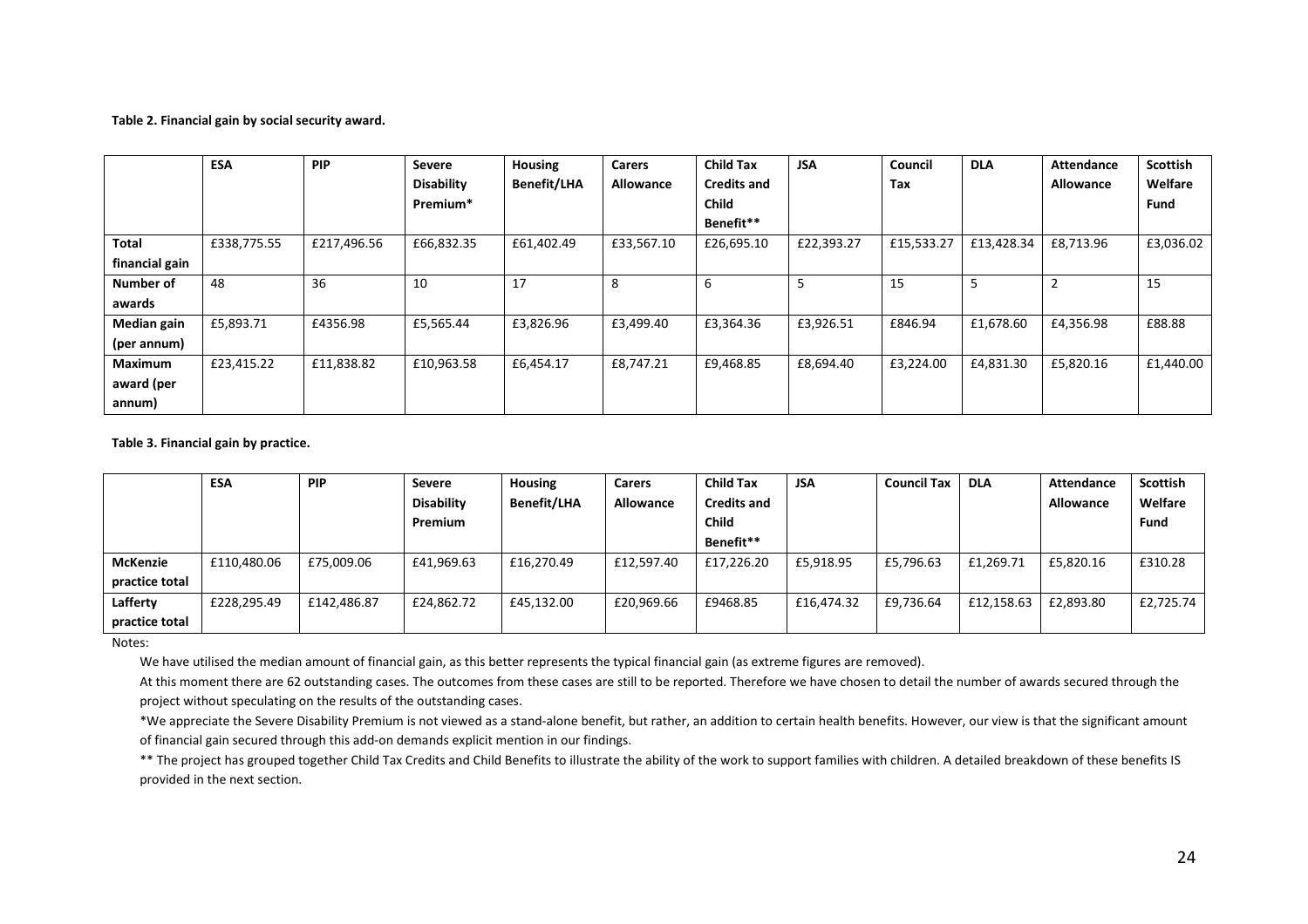#### **Income maximisation**

The median amount of financial gain for successful applications equates to £6,967.96 per client, per annum. Four individuals received over £20,000. The highest individual amount secured totalled £40,250.14. This included a budgeting loan, an Employment and Support Allowance (ESA) award and a Personal Independence Payment (daily living and mobility allowance).

Two-fifths (£338,775.55) of the financial awards secured by the project were the result of ESA claims. The advice worker submitted 48 successful applications. This benefit remains reserved to the UK government.

A quarter of the total financial gain resulted from Personal Independence Payment (PIP) applications (£217,496.56). In May 2017 the median payment for PIP applications was £4,356.98. As a point of comparison, in January 2017 the median award for applications sat at £2,918.63 per annum. The significant increase in the median award is potentially reflective of the processing times for PIP applications (i.e. in January 2017 a number of cases were still being processed by the DWP).

Applications for housing benefit/local housing allowance secured £61,402.49 worth of financial gain. In total, 108 people (39% rising to 65% once 'pending' cases and cases were no information is available is removed) were tenants of registered social landlords. The project also engaged with 19 private tenants, 15 home owners and five people experiencing homelessness.

Applications for Child Tax Credits and Child Benefit resulted in £26,695.15 worth of financial gain. Within this group, four people received a combined total of £24,725.56 worth of Child Tax Credits. Two people received £1,969.59 worth of Child Benefit. Considering approximately one-in-three children in Glasgow live in poverty, there is clearly further work needed to ensure economically vulnerable families are able to access support services and receive the social security support they are entitled to.

The advice worker secured £55,709.40 for 15 people across Carer's Allowance, Disability Living Allowance and Attendance Allowance applications. These benefits are devolved to the Scottish Government.

In total, the project supported 167 successful applications across a range of benefits. In addition, 62 cases are still to be reported. Within this, 119 of the successful cases, or 71% of the total welfare rights work completed by the project, fall under the auspices of the Scottish Government. This includes devolved and soon-to-be-devolved benefits, the majority of which are health-related.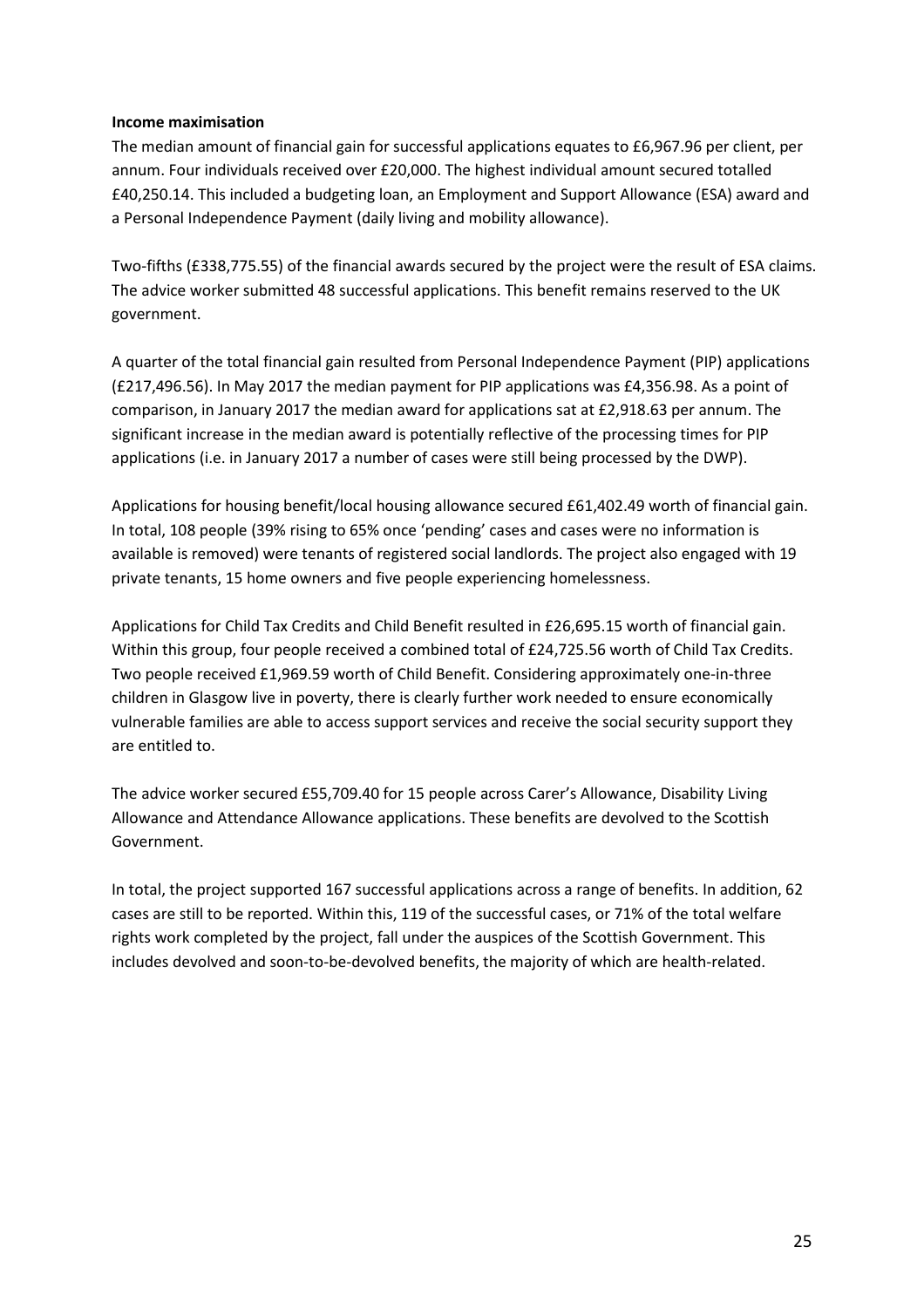# **Cost reductions**

Complementing their income maximisation work, the advice worker provided several 'cost reduction' services (see Table 4).

# **Table 4. Cost reduction support.**

| <b>Type of cost reduction</b> | Number of people supported |
|-------------------------------|----------------------------|
| support                       |                            |
| Assisted with fuel poverty    | 51                         |
| Using less expensive forms of | 12                         |
| credit                        |                            |
| Bus pass issued               | 15                         |
| Managing money better (self-  | $\overline{2}$             |
| reported)                     |                            |
| Bank account opened           | 3                          |
| Credit union account opened   | $\mathfrak{p}$             |
| Total                         | 85                         |

The service identified and put management plans in place for approximately £155,000 worth of debt and delivered 85 separate cost-reduction outputs (predominantly focusing on fuel poverty and using less expensive forms of credit).

# **Onward referrals**

As well as providing direct support to people accessing the service, the advice worker made 124 referrals to additional forms of community support. Table 5 lists the key destinations of these referrals.

| <b>Destination of onward referral</b> | <b>Number of referrals</b> |
|---------------------------------------|----------------------------|
| Homelessness support                  | 25                         |
| Food bank                             | 18                         |
| Fuel poverty support                  | 15                         |
| <b>Financial support</b>              | 13                         |
| Occupational therapist                | 13                         |
| Carers support                        | 12                         |
| Mental health support                 | 9                          |
| Other (e.g. refugee support, garden   | 25                         |
| maintenance, peer mentoring)          |                            |
| Total                                 | 130                        |

**Table 5. Overview of key destinations of onward referrals.**

The project was unable to track whether an onward referral resulted in engagement. However, around half of the people accessing the service were referred to additional forms of community support.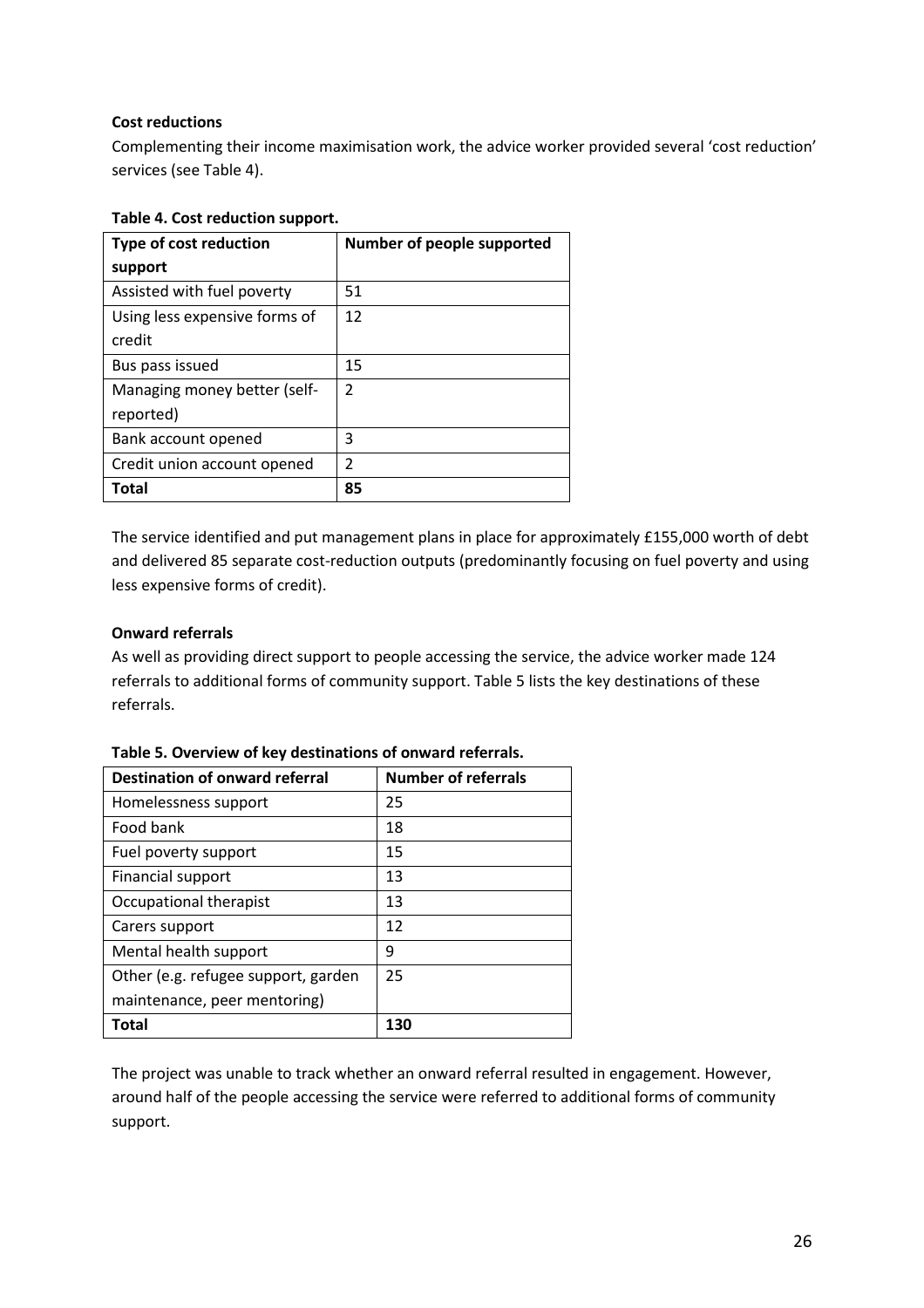#### **Housing**

In addition to the income maximisation work on Housing Benefit and Local Housing Allowance, the service supported five people to secure alternative housing and ensured two people at risk of eviction, remained in their homes. The collaborative work of the advice worker and GPs resulted in 17 people receiving a medical priority for housing applications. As highlighted above, 25 people were also referred to homelessness support services. In total, nearly 20% of the people accessing the service were supported on a housing-related issue.

## **Multiple forms of support**

Of the 165 people who engaged with the service, the majority were supported to access multiple benefits. Just under half received help to access two forms of social security support, while around a third received advice on between three and four separate issues. The data suggests a small number of people required intensive advice across a range of concerns, with 5% (eight people) supported on between six to nine issues.

#### **Demographic data**

The demographic data suggests women are more likely to access the service than men. It also reflects broader evidence regarding the uptake of advice, with younger people and ethnic minority communities less likely to engage with support services. The service is predominantly used by White Scottish people, reflecting the demographic profile of the surrounding area.

Nearly two-thirds (65%) of people accessing the service were tenants of registered social landlords, with 19 people renting from private landlords. Only 15 people classed themselves as owner occupiers. Despite the significant support regarding homelessness by the advice worker (25 onward referrals, five people supported to find alternative homes and two people supported to stay in their homes) only five people stated they were homeless.

From the 165 people accessing the service, 268 health issues were self-reported. Of this group 112 people, or 68% of people who engaged with the service stated they had a mental health issue. Ninety-six people (58% of people engaged with service) had a long-term illness and 34 people (21% of people engaged) reported mobility issues, or other physical impairments. In relation to economic status and reflecting the high levels of self-reported health concerns, 110 (67%) people stated they were unfit for work.

From the available data, 78% (n=128) of people accessing the service had household incomes of less than £15,000 per annum. Considering the Scottish median income of £24,900 in 2014/2015 and the classification of poverty as 60% of the median income (£14,940) it is clear a significant number of people accessing the service are living in poverty.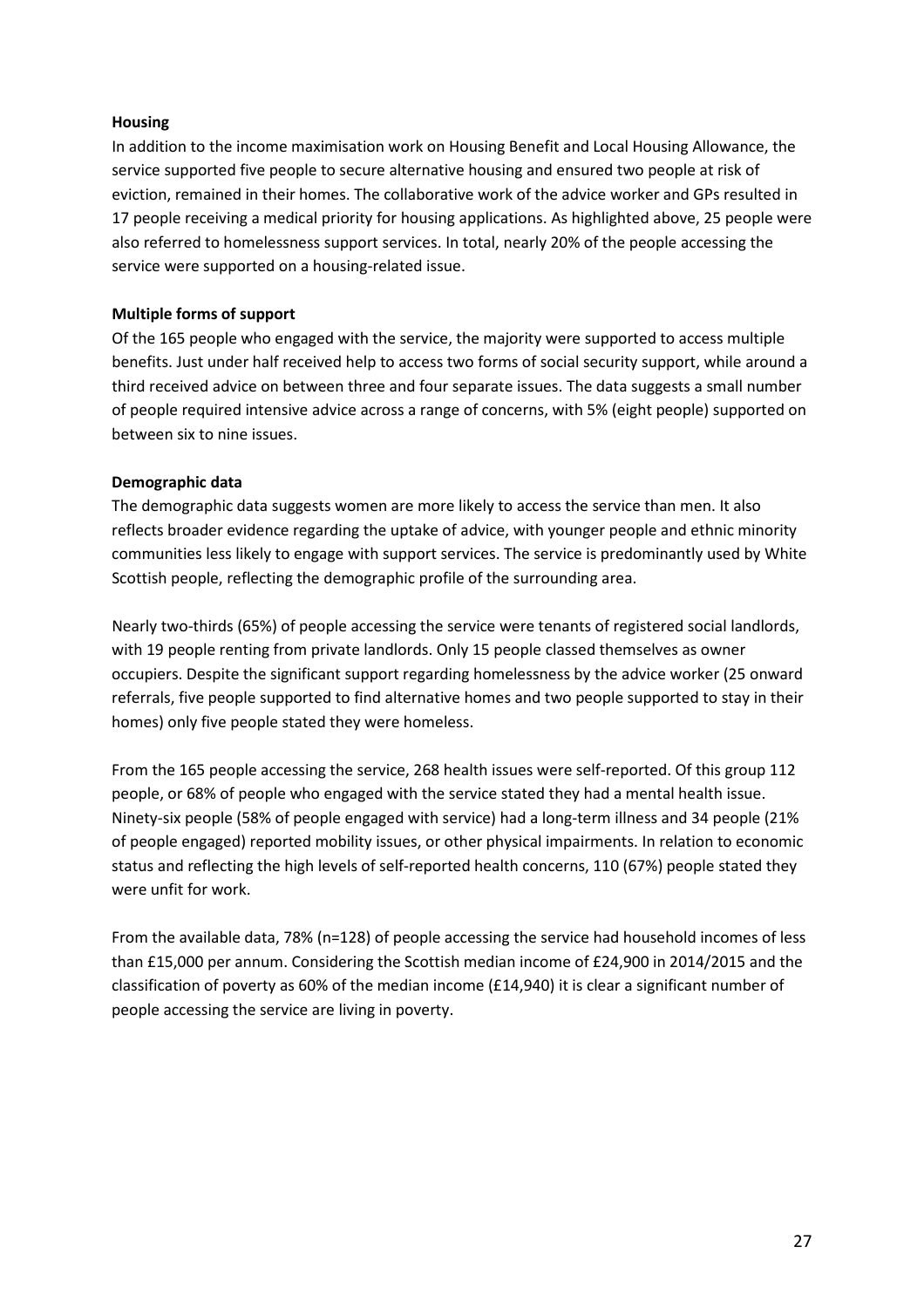# <span id="page-27-0"></span>Components of practice

Here we introduce the core components of practice underpinning the delivery of the Deep End Advice Worker project. Although these findings are locally and contextually specific, they provide an insight into the social, cultural and physical conditions necessary to engage in work of this nature.

# **Approaches to embedding advice services into general practices**

From the outset of the project, partners explicitly sought to position the advice worker as a member of the general practice team. A retrospective analysis of the planning phase supporting the project (which lasted approximately two months and involved all members of the advisory group, with the exception of Building Connections) explicitly highlighted the intent of the project to embed the worker into the everyday work of both practices.

A number of steps were taken to help embed the advice worker into the practice team. For example, the provision of a consultation room in each surgery to deliver advice and access to medical records when required. The advice worker was welcomed and made to feel like a part of the practice team which was illustrative of the buy-in from partners:

*"…On the first day I was introduced to the practice staff and GPs by the practice manager(s). Everyone was helpful and accommodating. I was shown the rooms I would work in and also the usual health and safety stuff."*  [Advice worker]

In addition, the willingness of GPs to engage with the advice worker from the outset of the work suggests the concentrated effort in the planning stages of the work and the subsequent collective agreement that the advice worker had to be part of the practice teams, paid dividends. The in-house positioning of the service and the ease of referral was something appreciated by all partners.

This shared understanding should not be under-estimated, as it provides an indication of how future projects should be developed. The collective input of the supporting organisations, coupled with their agreement on how the service should be delivered, simultaneously aided the identification of collective aims and ensured all parties were aware of their role in the project's development and delivery. This is not to say the project did not experience complexities in its service delivery phase, but rather, the commitment from all parties (and the underpinning shared vision), ensured potential barriers were efficiently overcome.

However, it should be noted that the partners and general practices involved in the project were self-selecting in deciding to engage with the project voluntarily. This clearly raises questions regarding the scalability of a project of this nature. However, considering similar services are now available in 25 practices in Edinburgh and five practices in Dundee, it is the view of the project that scalability is achievable. Accordingly, it is hoped the insight generated by this evaluation has the capacity to captivate the interest of general practices and advice agencies, particularly in areas of high deprivation, and ultimately, act as a catalyst for further testing of embedded models of service delivery.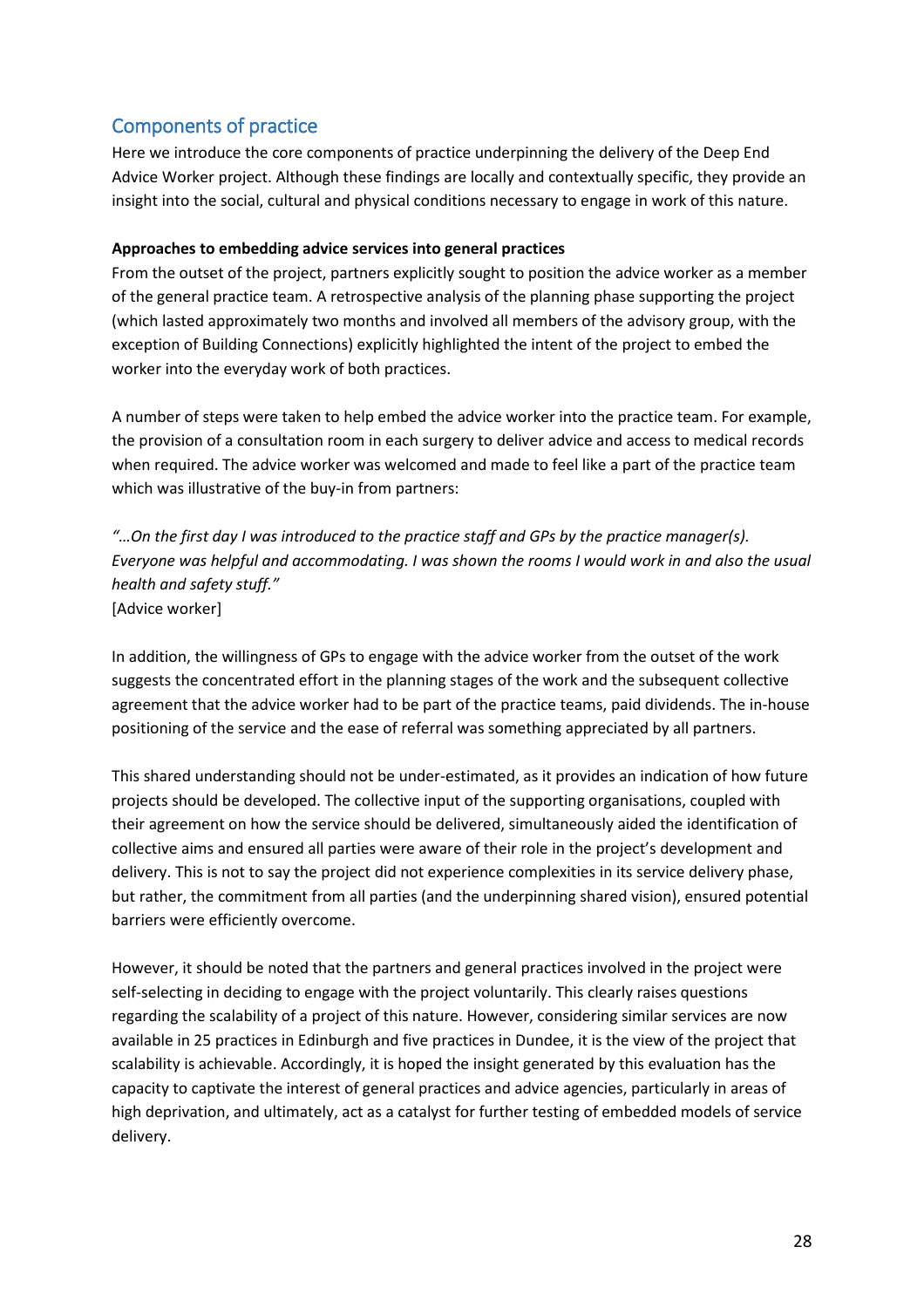#### **Accessing medical records: a fundamental component of service delivery**

Access to medical records allowed the advice worker to triangulate three sources of information regarding an individual's circumstances (patient input from their appointment with the advice worker, the patient's medical records and the GP's perspective). The following case study illustrates this process.

#### **Case study 1: Accessing medical records**

Once informed consent is received, the advice worker requests access to a patient's medical summary. Utilising the information gained from their initial appointment with a patient, they examine the summary to identify appropriate supporting evidence for social security applications. If the necessary information isn't evident within the medical summary, they request specific information from their full medical record.

Using their analytical skills and knowledge of the social security system, the advice worker produces a draft supporting medical statement, which articulates the impact of an individual's health condition in relation to their social security application. They then engage with the patient's GP to ensure the draft statement represents the individual's health condition. This usually takes the form of a quick conversation in a consultation room.

On occasion, GPs make amendments to the draft statement. However, feedback suggests the advice worker's ability to extract relevant information keeps such amendments to a minimum. Next, a final copy of the supporting medical statement is given to the GP for final sign-off. GPs cross-check all information contained within the statement against the patient's medical records, amend where appropriate, then sign the supporting statement. This is then attached to the application and submitted to the relevant awarding body.

As demonstrated, access to medical records offers the advice worker multiple sources of information regarding an individual's circumstances. It acts as a catalyst for engagement with GPs (to better understand the specific circumstances of patients), while simultaneously reducing the non-essential workloads of GPs (as they no longer have to complete medical statements on behalf of patients). In turn, this provides the advice worker with a multi-dimensional perspective of the patient's circumstances and ensures they are able to appropriately represent them across a range of health-related social security applications.

The financial gains secured by the project, totalling £848,001.29 to date, provide an indication of the impact of this way of working. As a point of contrast, on several occasions the advice worker compared the support they were able to offer through this project with their work in Parkhead Health Centre, where they deliver an additional advice service (without access to medical records). Their ability to access medical records and engage with GPs regarding an individual's circumstances was framed as a fundamental difference between the services:

*"I can speak to patients about their circumstances, then speak to GPs directly and then access medical records if I need to. It means I can better complete forms/applications. I can write what needs to be written."* [Advice worker]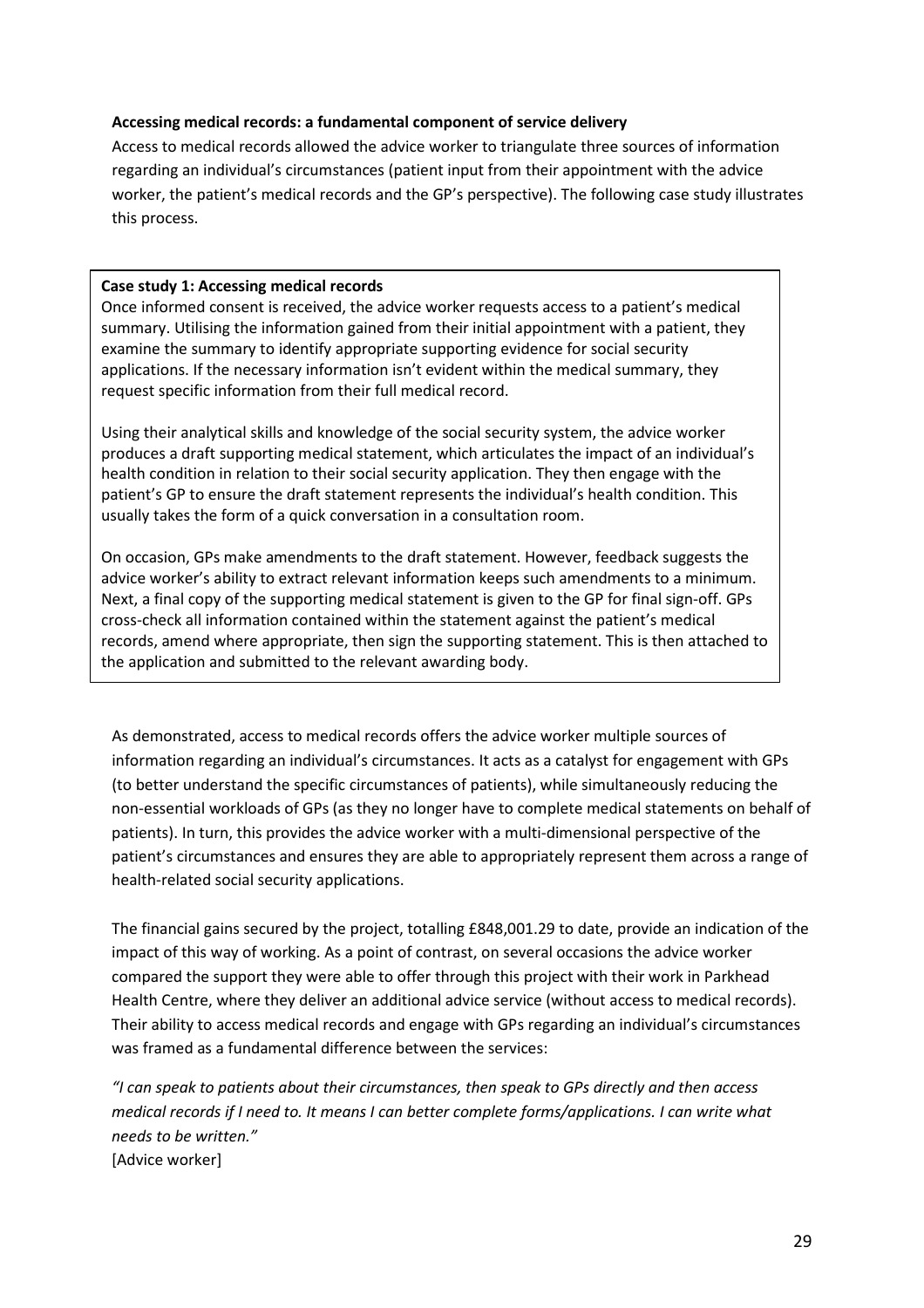As a further point of comparison, Table 6 illustrates the financial gains secured by the Deep End Advice Worker project and two health centres (Parkhead and Shettleston), where GEMAP advice workers do not currently have access to medical records. The comparison refers to the financial gains secured through applications for Attendance Allowance (AA), Personal Independence Payment (PIP), Employment Support Allowance (ESA) and Severe Disability Premiums (SDP). The project appreciates SDP is not a stand-alone benefit, however, the significant amount of financial gain (£66,832.35) secured through this particular benefit in the Deep End Advice Worker project, warrants its inclusion in the comparison.

Please note, we have merged the data from the two health centres to ensure a representative comparison can be made. By this, the advice worker works for half a day in each health centre, totalling one day of service delivery. At the Deep End Advice Worker project, they also deliver advice for one day in total (across the two practices).

# **Table 6. Financial gain comparison.**

| Location           | <b>Number of cases</b> | Total financial gain for AA, PIP, ESA, DLA |
|--------------------|------------------------|--------------------------------------------|
|                    |                        | and SDP applications                       |
| Deep End Advice    | 174                    | £644,819.10                                |
| Worker project     |                        |                                            |
| Parkhead and       | 287                    | £594,235.73                                |
| Shettleston Health |                        |                                            |
| Centres            |                        |                                            |

It is difficult to make definitive statements regarding the reasons for the significant differences in income maximisation, due to such work depending on the presenting circumstances of the individuals. However, it is clear the advice worker is securing higher financial gains, despite working on fewer cases in the Deep End Advice Worker project, when compared with two well-established outreach services based in health settings, in the north east of Glasgow.

Subsequently, viewing the financial figures in conjunction with the statements of the advice worker, suggests that the ability to access medical records improved their capacity to better represent people accessing the service, through equipping them with an in-depth knowledge of a patient's circumstances and history.

As a result, the process of triangulating data sources (e.g. patient input, medical records, GP perspective), both in terms of the relationships it requires between the GP and advice worker, and the knowledge it generates, can be considered the cornerstone of the project.

A reflection of these relationships, and the commitment of the GPs to the project, is their fundamental role in supporting its delivery. By May 2017, of the 276 referrals made to the service, 203 were made by GPs (74%). It should be noted GP referral figures peaked at 88% in January 2017. The difference between January 2017 and May 2017 is representative of the project's attempts to encourage frontline staff to make referrals.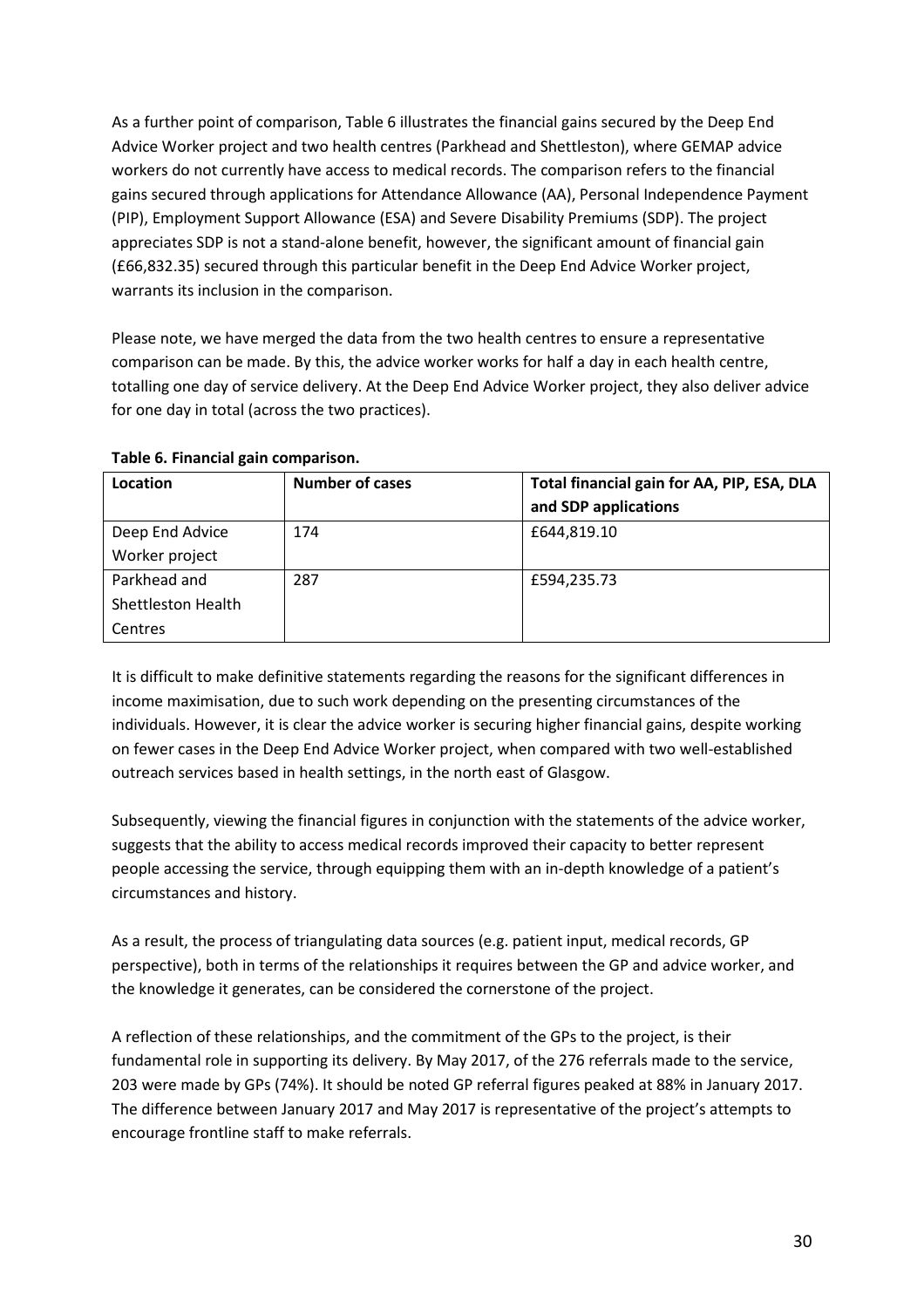In contrast, in the same 17-month time period, the other 42 general practices in north east Glasgow (without embedded advice workers) but who were still able to refer patients via an online system made 24 referrals to GEMAP's service.

Further comparisons can be made with similar projects in Scotland and the UK. For example, the delivery of advice from primary care in Aberdeen over a nine-month period engaged with 130 people, with a 25% GP referral rate<sup>17</sup>. While in Bradford, a large-scale programme of work, involving the delivery of advice from 30 GP practices engaged with 2,484 patients, but only 28% were referred by  $GPs^{18}$ .

Importantly, although GPs were aware of existing support within the health centre and via an online referral system, they suggested the physical presence and regular engagement with the advice worker encouraged them to utilise the service:

*"We've been told about loads of things going on, loads of support, it is round the corner, but we just don't use it. But with the advice worker here, it's a lot easier."* [GP 2]

"…*There isn't a need for lengthy meetings and it's all very practical."*  [GP 2]

The high GP referral rate and their reflections are important indicators regarding the impact of the project. It can safely be argued that the advice worker's ability to access medical records engaged GPs in a purposeful and meaningful manner. Reinforcing this perspective is the manner in which GPs and the advice worker describe their relationships:

*"…The relationships are good, I have got to know them all now and they are all approachable. It's just simply a chap on the door (if they are free) and we can talk about things there and then."* [Advice worker]

*"…We know he is here and how he can help people."* [GP 1]

Through framing their interactions through a service delivery lens, it is clear both parties view their relationship in pragmatic terms. In turn, this appears to be contributing to significantly higher engagement from GPs (74% of referrals), while simultaneously ensuring the advice worker is able to provide the best representation possible for patients accessing the service:

"…*It's actually been really good to be able to speak to GPs about people referred to the service. I can get a better understanding of their health, which means I can provide better quality supporting evidence."* 

[Advice worker]

From this, access to medical records could be viewed as the fundamental factor in creating a parity of professionalism between the GPs and the advice worker. The advice worker's production of draft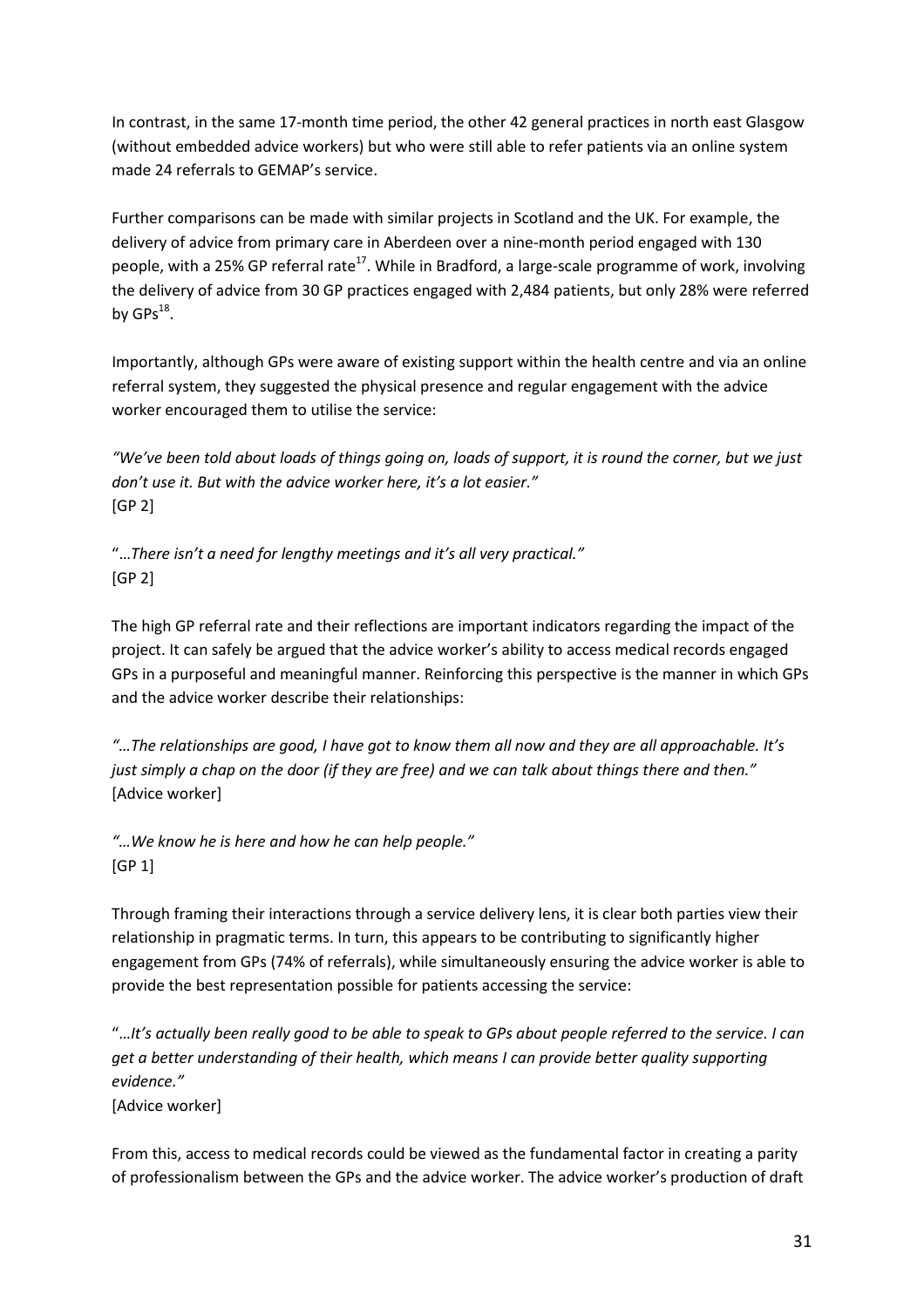medical statements can only be achieved if they are able to access medical records. This access reduces the workload of GPs, but still requires their expert medical knowledge, as they ultimately sign off any supporting evidence before final submission.

This process appears to strengthen the relationships between the two parties, through the requirement of regular engagement and communication regarding the individual circumstances of people accessing the service. Simultaneously, it removes any potential for a hierarchal relationship to develop, as both professionals must draw upon their respective expertise and knowledge to support patients to navigate the social security system.

Ultimately, the advice worker's extensive knowledge of the social security system and their ability to identify key health data within medical records (before producing draft summaries for GP sign off) coupled with the GP's more in-depth understanding of a patient's health, combine to ensure patients receive the support they are entitled to while also supporting the continued relationships between the two professionals. As the GP referral figures, income maximisation data and comparisons with other similar sites demonstrate, this process appears to be achieving a range of positive impacts.

# **Access to medical records: reducing general practice workloads**

Engagement with three of the GPs from across the practices positioned the provision of advice as another form of support which they could offer patients, which in turn, helped reduce their workloads and created time to deliver primary healthcare. It should also be noted that the GPs explicitly stated their colleagues were of a similar opinion:

*"The project is taking a huge amount of pressure off me to support people with matters I don't know much about."* [GP 2]

Through this embedded provision of advice, the GPs felt they were reducing the time spent supporting people with social security, and more broadly, non-clinical concerns:

*"It is contributing to reduced time spent by GPs on paperwork relating to benefits, (it) lets us get on with the job we are trained to do."* [GP 3]

Recent research suggests it takes, on average, 47 minutes to complete the medical statement for employment and support allowance applications. This increases to 97 minutes for the medical information required for personal independence payment applications<sup>6</sup>. Subsequently, the sentiments of GPs regarding a reduction in their workloads can be considered a direct consequence of the additional support the advice worker provides. To be explicit, the advice worker's production of draft statements still require input and sign off from the GP before submission.

Although GPs stated they felt the project was reducing their workloads, the project was unable to provide quantitative evidence of this. However, the advice worker's groundwork in drafting the statements clearly requires less investment of GP time. Further work is potentially needed to better understand the impact of the work on GPs' time commitments.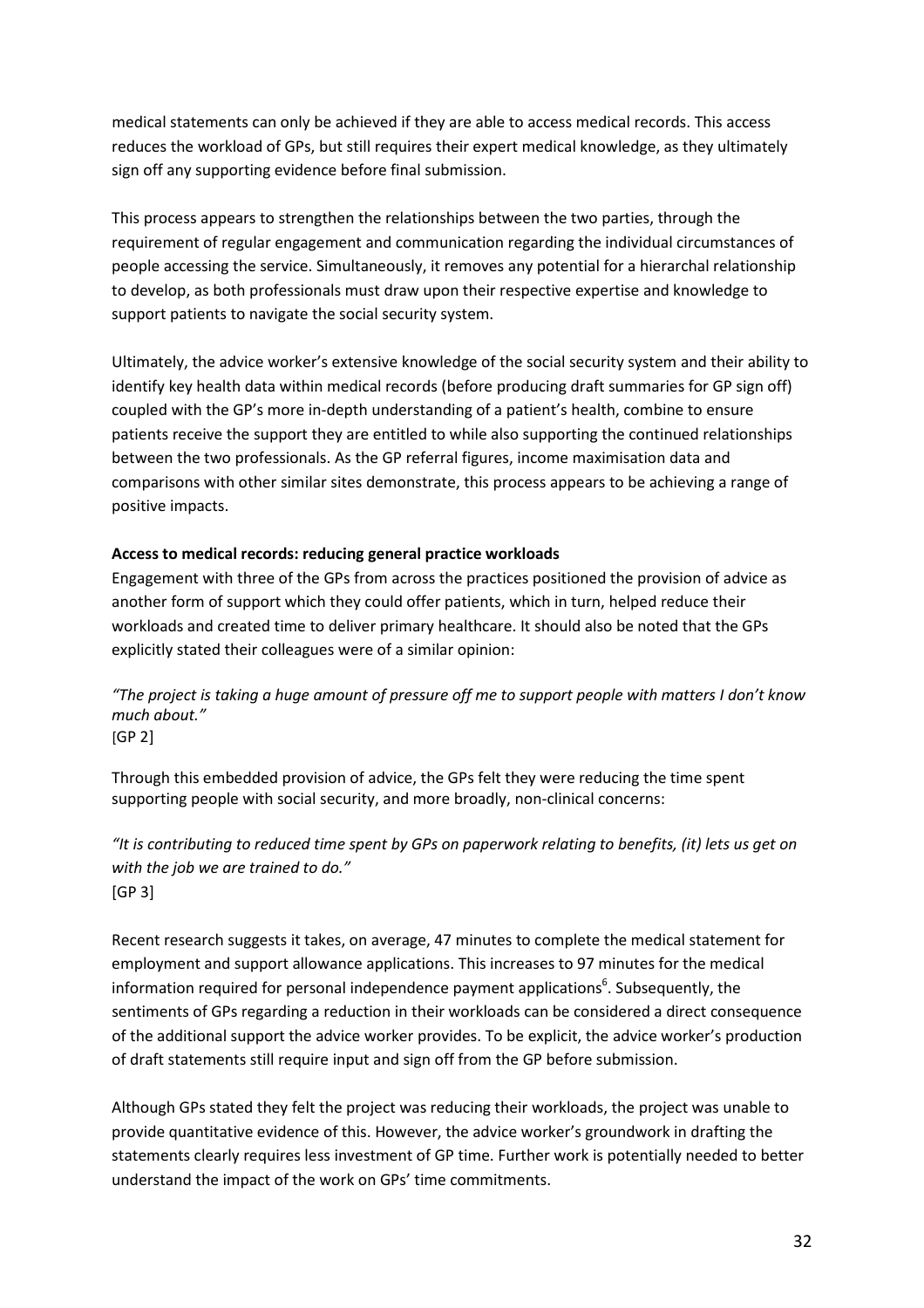In conclusion, it would appear accessing medical records and the advice worker's role in drafting supporting medical statements reduces the time GPs spend on non-clinical issues, while their input and sign off simultaneously ensures individual health conditions and histories are properly represented. Considering recent research regarding the length of time it takes to complete PIP and ESA benefits, this process could be viewed as a mechanism through which additional capacity to deliver primary healthcare can be achieved, allowing targeted support to be provided in areas of high deprivation.

#### **General practices: neutral hubs to help improve the accessibility of advice services?**

Delivering advice in general practice settings offers the opportunity to overcome potential stigma associated with accessing social security support. In our project, delivering the service from general practices increased the reach of GEMAP, with 85% of people referred to the service new to GEMAP. This is despite their significant longstanding presence in the north east of Glasgow (and even the very health centre the two practices are based in). The broader evidence base referred to throughout this report reinforces this finding, suggesting general practices offer a unique opportunity to improve access to advice services.

It should be noted that although 85% of patients referred to the service were new to GEMAP, the project was unable to ascertain how many people had engaged with other advice services (e.g. through their housing provider or a citizens advice bureau). Qualitative feedback from the advice worker suggests a high proportion of people engaging with the service were accessing advice for the first time, but unfortunately we were unable to quantify this.

The project intentionally sought to minimise barriers to accessing the service. For example, the advice worker delivered advice from a consultation room in each practice, dressed in similar attire to practice staff and GPs, and mirrored the traditional GP call for attendance when people were waiting in the practice waiting room. By adopting a similar approach to the existing practice staff, the nature of the work carried out by the advice worker remained discreet.

Feedback from the advice worker stated several people accessing the service in the practice did so due to the anonymity it offered. In addition, the trusted status of general practices in local communities and the longstanding relationships with GPs were presented by several patients as motivating factors in their engagement. This feedback presents an insight into the project's success and offers a strong rationale for continuing work of this nature in the future.

Put simply, these processes, including its location in the general practices, minimised the likelihood of individuals being identified as attending an advice service. Unless people knew the advice worker on an individual basis, there were very few visual indicators differentiating them from GPs:

*"We are getting more success rates, less cancelled appointments, we've got long appointment times in a comfortable environment where no one knows why a person is attending, people are opening up more, the physical environment is fundamental."* [Advice worker]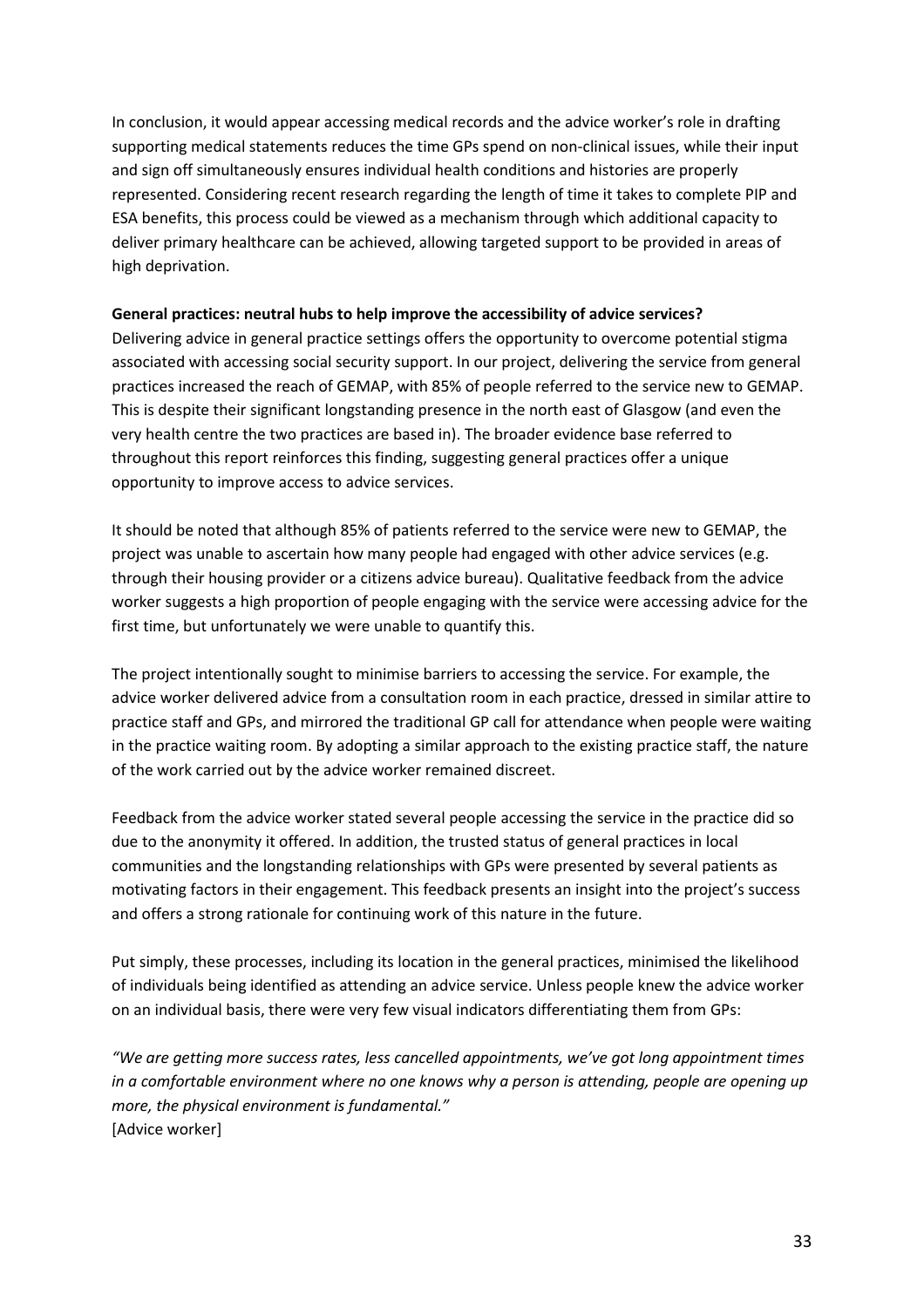#### **The role of Building Connections**

Collaborative projects, at an individual level, require nurturing, attention and support. To facilitate this process, Building Connections provided regular on-site support to the Deep End Advice Worker project. Operating as a conduit between practitioners, they ensured the smooth flow of information, experiences and ideas between the people involved in its practical delivery.

Through short, yet focused conversations with all practitioners, the Building Connections programme manager developed a robust understanding of the mechanisms underpinning the project and the experiences of practitioners. These understandings were utilised to support partners to identify opportunities to improve the referral process and delivery of the advice service. This approach positioned practitioner knowledge as integral to the project's development. Ultimately, the practical knowledge of people delivering the service, was explicitly presented as the most important form of knowledge among all partners involved in the work.

#### **Case study 2: practical interventions designed to improve the service**

#### **Intervention 1: Overview of GEMAP services**

In the early stages of the project, engagement with practice staff and GPs suggested further work was needed to articulate the range of services offered by GEMAP. Accordingly, Building Connections worked with the advice worker to design a one-page handout. This was laminated and distributed to all staff for reference. Appendix 3 contains an example of this handout.

#### **Intervention 2: Simplifying feedback processes**

As demonstrated throughout this report, the project has collected a significant amount of data regarding engagement with, and the impact of, the service. To ensure this data was easily available and consumable, BC developed one-page handouts for each practice. Each handout aided longitudinal tracking of the referrals made by the practice and articulated the financial gain and debt identified as a result of the service.

#### **Intervention 3: Practice poster**

As non-clinical staff in one of the practices became more involved in the project, they suggested a poster at the reception could encourage further engagement. As a result they designed a poster and placed it at eye level on the receptionist counter. The physical design of the poster and its placement (at a location in the practice patients would regularly stand at when speaking to the receptionists) were completed entirely by non-clinical practice staff.

The importance of the role in supporting the understanding of the project and its value in identifying potential interventions was articulated by all partners involved in the project. Figure 1 details the interventions and their impact on referral figures.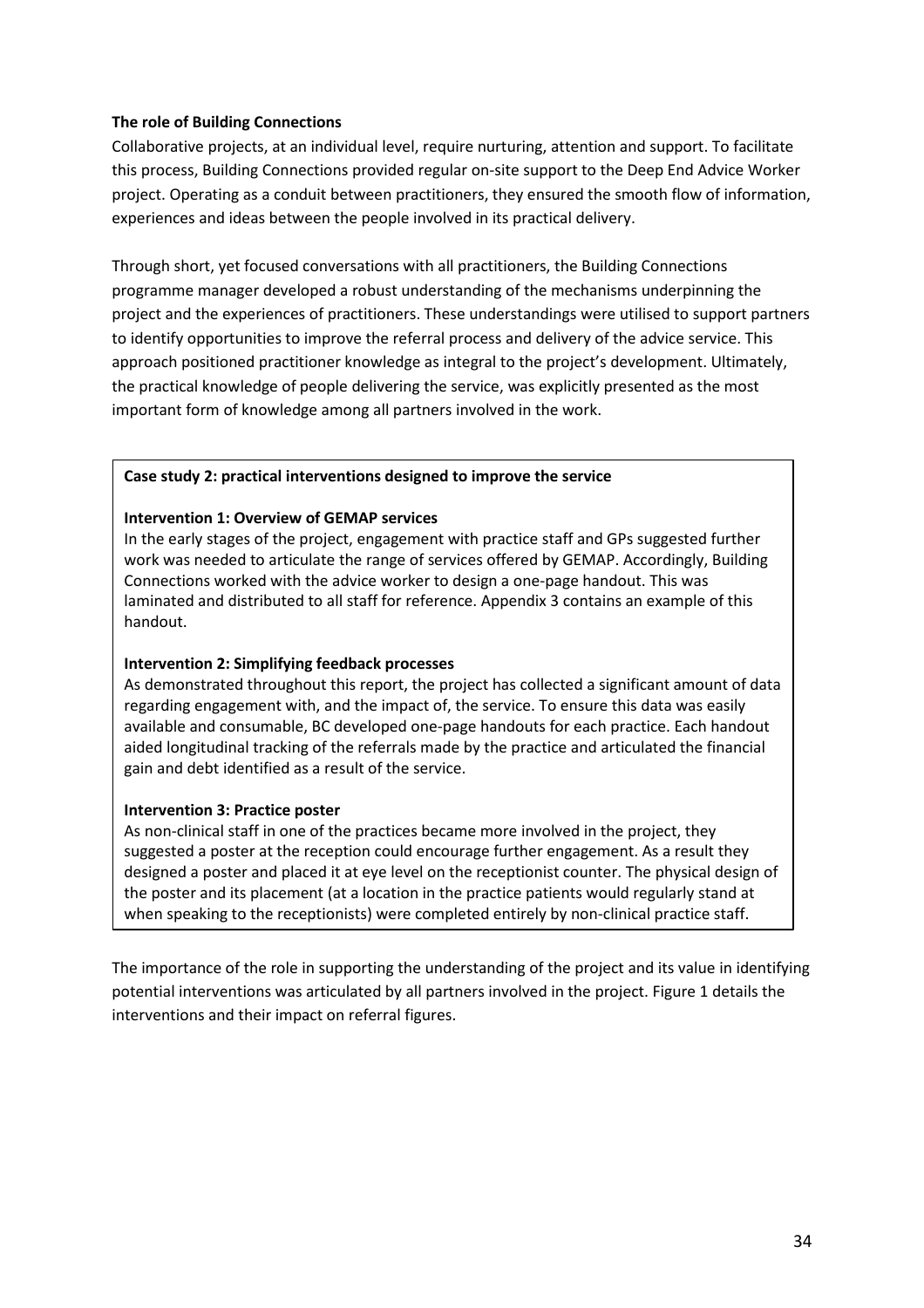

**Figure 1: Referrals from both practices and service development interventions.**

Exploring the perceptions and experiences of practitioners and the advisory group, with a view that service improvements are always possible, helped focus partners on the nuances of the project, their role in its delivery and most importantly, how it could be improved. Feedback from practitioners explicitly highlighted the value of this support:

*"…(Building Connections) enabled us to put the concept of 'learning by doing' into practice in the pilot… They encouraged us to make changes to the project as it developed... Through facilitating joint working, I think their input really helped me to 'think out of the GP box'."* [GP 2]

*"They assisted in making the project successful by helping implement any changes that were required. Because of this, referral figures increased and made everyone aware of the services GEMAP provided."* [Advice worker]

Although the project appreciates that in the future a designated individual may not be available to carry out similar work of this nature, our experiences suggest the ongoing learning process facilitated by the involvement of Building Connections contributed to its development. Attendance at the practices allowed for a complete immersion into the environment that the work was physically delivered from, the development of relationships with practitioners involved in its delivery, and provision of a solid understanding of the practical realities of the project.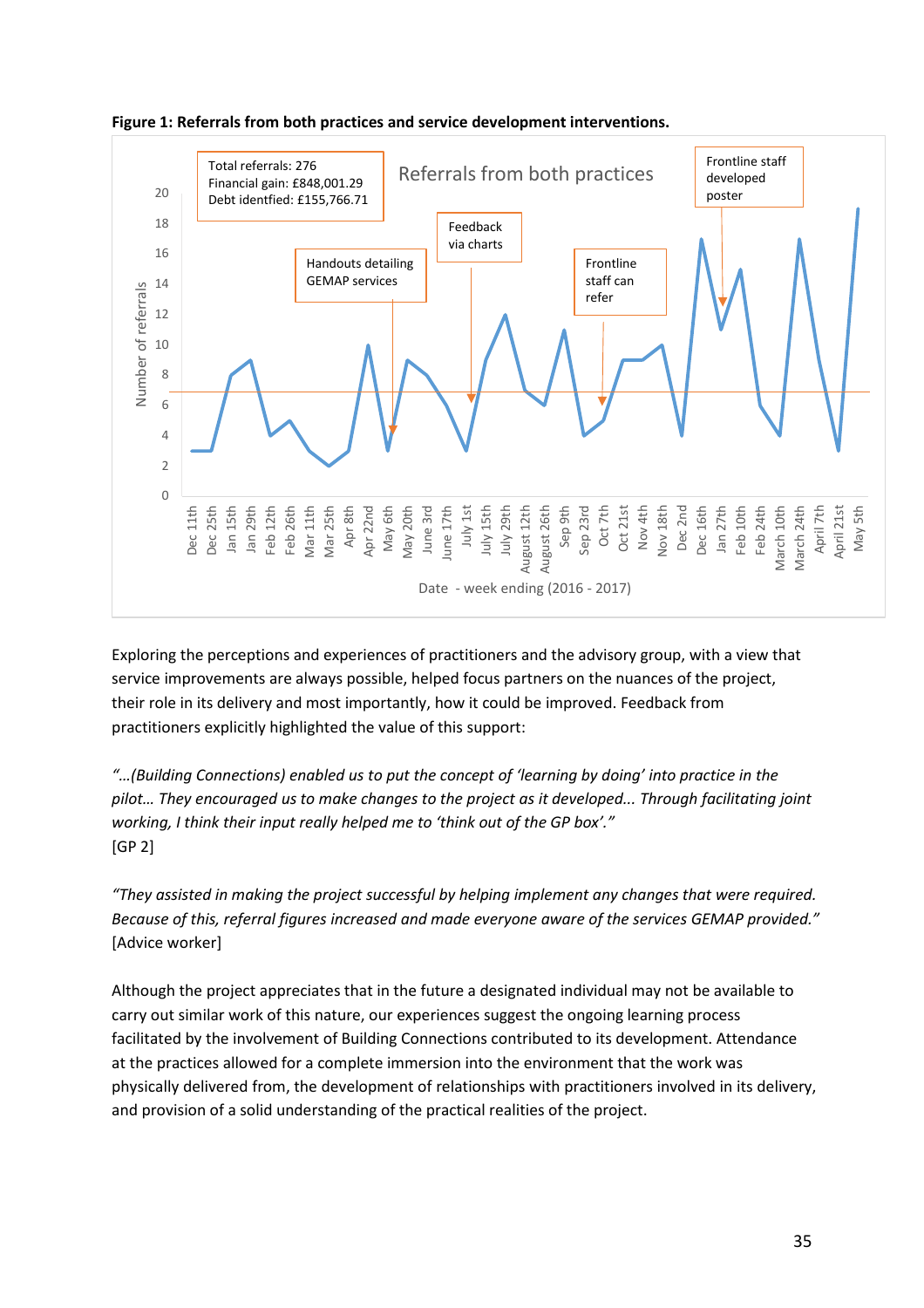This approach resonated with all members of the project. Its focus on identifying improvements, while ensuring all parties were informed of potential changes, appeared to play a fundamental role in people's perceptions of the position:

"…*having an honest broker involved in the process. Someone looking at things dispassionately, seeing what works, seeing where there are difficulties or tensions. Then facilitating discussions to resolve them…(ensured) the dynamic of change has been much quicker."* [Advice manager]

# **Practitioner knowledge, service design and service delivery**

Practitioner knowledge (e.g. advice worker, GPs, practice staff) occupied a central component in the design and delivery of the work. Although there are clear differences between the two practices, in terms of their patient caseload and service delivery structure, the knowledge of practice staff and the advice worker was consistently positioned as a fundamental source of expertise:

*"Our staff are assets, they can widen opportunities for people seeking support… it is through individual, informal chats (between practitioners), the work is building.*" [GP 2]

Valuing the experiences of practitioners ensured their knowledge was utilised, while also encouraging them to take responsibility for its delivery. This process supported the delivery of the project on multiple levels. It ensured all practitioners, from GPs to administration staff were given the opportunity to engage and contribute to the project. This approach intentionally sought to create a culture of learning and development, in which everyone's opinion was valued.

Subsequently, staff were empowered to implement their own discrete changes to the referral system. This is reflective of the autonomy the project created for the staff and the impact that adopting such an approach can have. For example, recently practice staff designed a poster and leaflet for patients arranging appointments. It details the range of advice services provided by the advice worker and states the service can be accessed upon request. The staff created this in their own time, including printing the leaflet at home (as they didn't have access to a colour printer in work).

Although this seemingly small action may on the surface, appear insignificant, it clearly demonstrates the value staff see in the work and its supporting processes. As a result, the project strongly recommends future work of this nature should forgo traditional top-down methods of service delivery and development, in favour of an approach which explicitly works with practitioners to deliver services.

# **The importance of the advice worker**

The advice worker's ability to develop relationships and build rapport with practice staff, coupled with the demonstrable impact of the project, played a fundamental role in the continued commitment of the practices and the success of the project.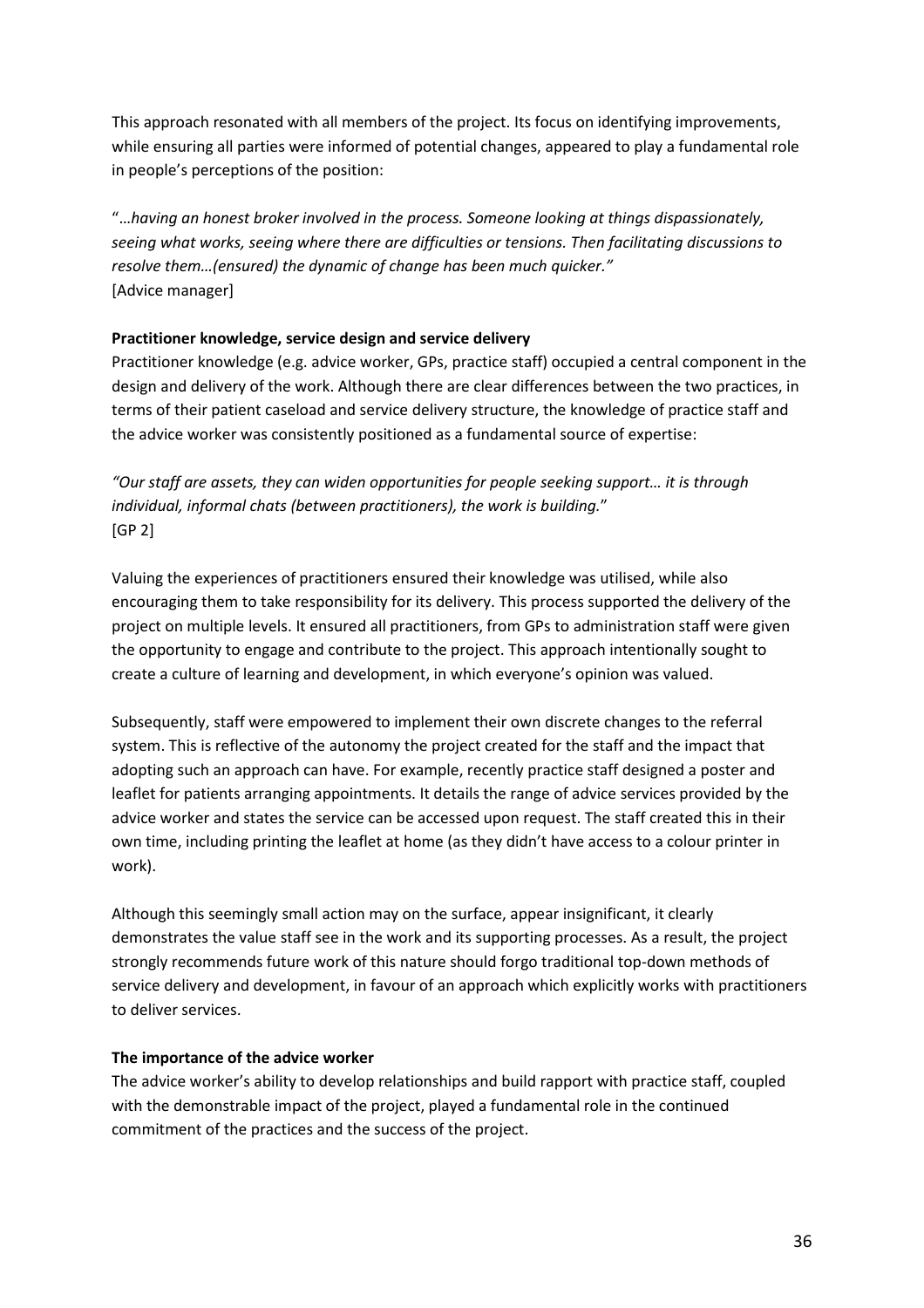On numerous occasions, the advice worker altered their working practices, language and styles of communication to aid the embedding process. This took multiple forms, including replicating language and terminology used by GPs and practice staff through to adopting the styles of writing found in medical summaries when jointly producing benefit applications or supporting letters with GPs.

In addition, the advice worker is on first-name terms with all practice staff and GPs. Sharing cups of tea and socialising on a personal level with practice staff was commonplace. Naturally, these social interactions occurred more regularly with non-medical staff, due to the time pressures of GPs. However, these interactions demonstrate their seemingly normalised position within the practices.

From these practical examples, the relationship between the advice worker's professional knowledge, interpersonal skills, and the development of the project is quite clear. Their ability to simultaneously maximise income, reduce costs and refer to partner organisations ensured the broadest range of support was available. However, perhaps more importantly, through tailoring their style and method of communication, they were able to transcend multiple professional environments (i.e. healthcare and advice). Without this element, which clearly demonstrates a range of professional, social and interpersonal skills, it is doubtful whether the project would have demonstrated the success it has.

In conclusion, the advice worker's skills ensured the efficient integration into a complex service delivery landscape. Their ability to quickly identify cultural norms and existing working processes contributed to the development of meaningful relationships with practice staff. This played a significant role in the 'embedding process', as they are now viewed as part of the practice teams. As a result, the technical abilities and personal characteristics of advice workers in future projects should be given careful consideration, as they are the 'outsider' responsible for delivering the service in a new environment. Ultimately, their ability to integrate into the practices and deliver an impactful service could be considered as pivotal to future work.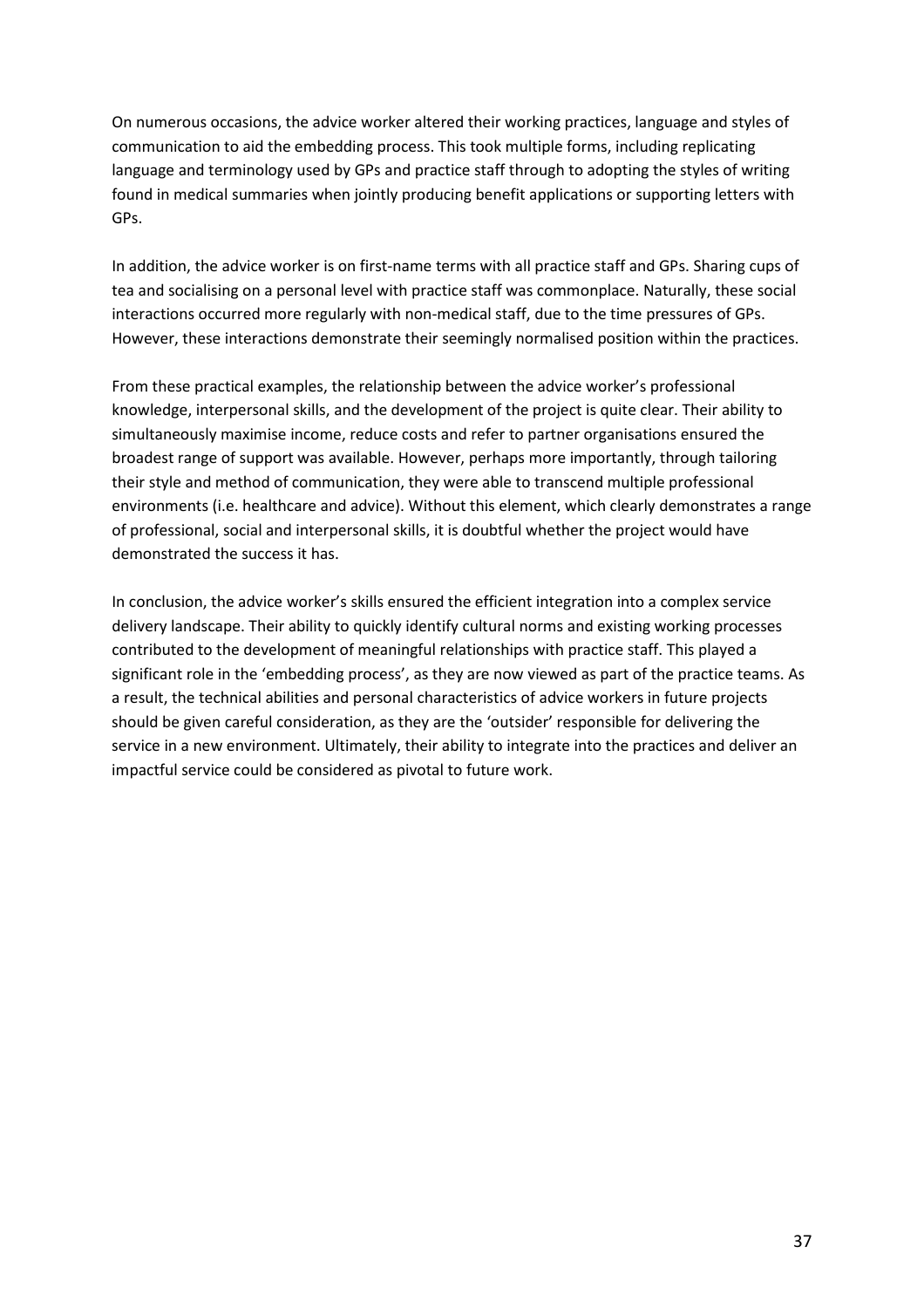# <span id="page-37-0"></span>**Discussion**

# **Collaborative working**

Embarking in multi-disciplinary, cross-sector collaborative projects can be a challenging process and requires individuals from disparate backgrounds to work together to deliver common aims. Throughout the course of the project, the advice worker's ability to work across two significantly different service delivery areas, healthcare and advice, and with several different groups of professionals (e.g. GPs, practice managers, practice nurses, practice staff), could be considered as pivotal to the outcomes secured by the work. In addition, the welcoming nature of general practice staff – in these cases a result of their self-selecting nature and involvement in the design of the service – could be positioned as a core factor underpinning the project's impact.

It is clear the specific attention paid to the more detailed aspects of the work also aided the project's development. Such support was achieved through the continued on-site presence of Building Connections and frequent advisory group meetings. The availability of Building Connections ensured every individual involved in the project had the opportunity to articulate their experiences and contribute to its development. They also acted as an additional resource 'on the ground', supporting practitioners to work through the complexities inherent within collaborative service delivery projects. Equally as important, the advisory group's collective knowledge and experience provided a valuable perspective on the emergent data and experiences of practitioners involved in the project's delivery.

Ultimately, through understanding, valuing and acting upon the experiences of people practically involved in delivering and supporting the project, the Deep End Advice Worker project efficiently and regularly implemented changes to its supporting mechanisms to test whether a better delivered and experienced service could be achieved.

# **Components of practice**

Perhaps the most fundamental component of the project is the importance it placed on understanding, valuing and acting upon the experiences of the people practically involved in the project's delivery. This approach was evident from the planning stages and throughout delivery. Ultimately, it was 'working with' practitioners as opposed to 'doing to'.

Moving forwards, simple referral processes which complement existing processes within each general practice, a physical space to deliver the service from within the practice, access to medical records and the engagement of GPs are fundamental to the success of future work. Accordingly and to reiterate a reoccurring theme, GPs, general practice staff and advice workers, with their expert knowledge of delivering primary healthcare and advice, must be central to the decision-making processes regarding why, how and when future projects are delivered. Their knowledge of working environments and practices should not be underestimated.

Throughout the report we have attempted to provide a detailed overview of the project's core components of practice. However, it is fundamental that colleagues involved in the delivery of future projects of this nature appreciate their unique context, histories and demographics. The components of practice provided are not intended to be prescriptive, but rather, offer a set of principles or approaches which could be utilised in other geographic locations. However, we must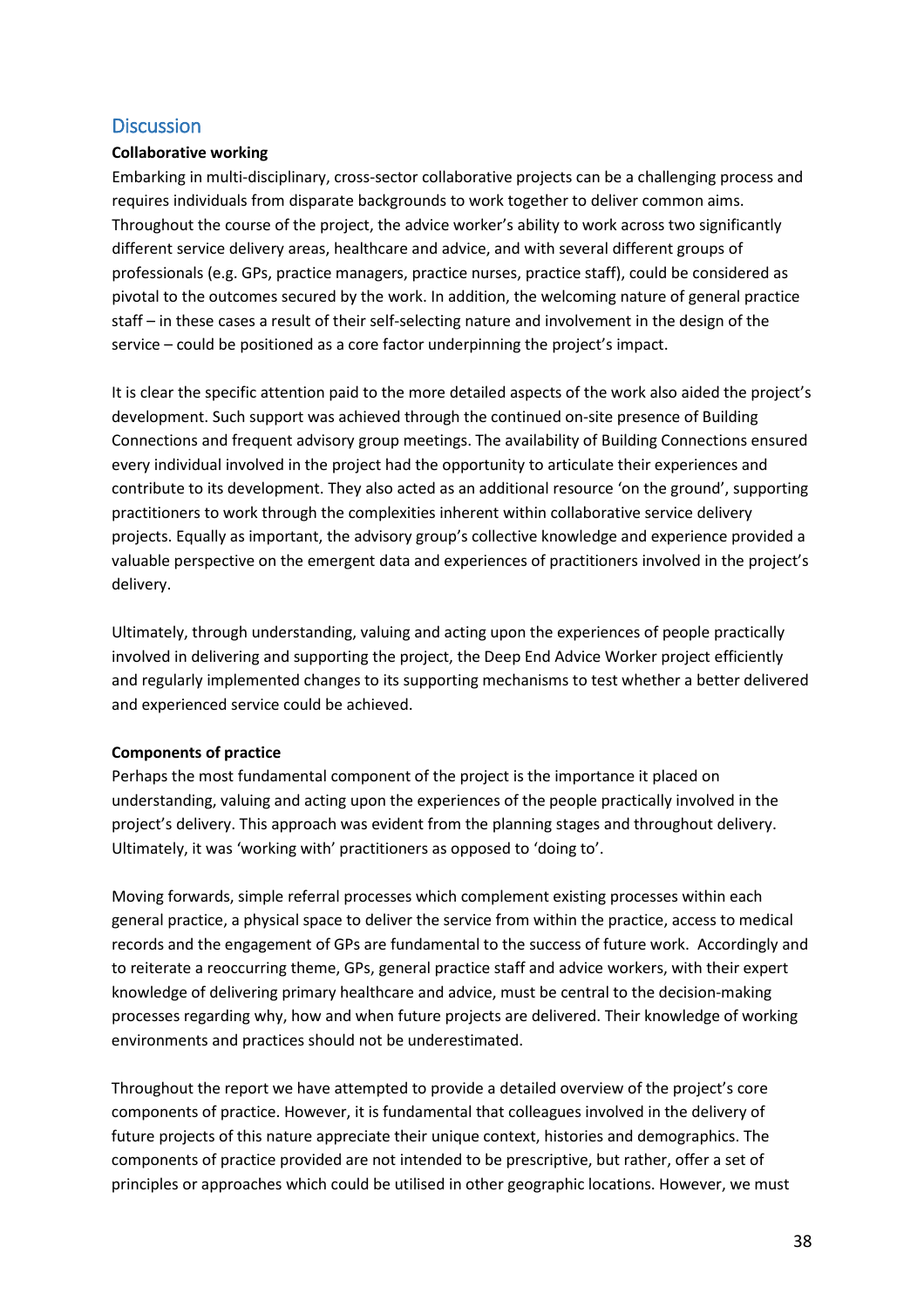stress that our experiences suggest careful consideration is needed regarding each of the learning themes detailed in this report.

#### **Strategic significance**

Similar to the inverse care law, which suggests the people who require the greatest medical support experience the greatest difficulty accessing it, our findings suggest this also applies to social and economic advice services where the most vulnerable experience more difficulty accessing services than their more affluent counterparts. This clearly raises questions regarding current commissioning arrangements and suggests targeted advice in general practices could contribute to increasing the reach of support services. It could be argued that the project's findings, in terms of outcomes and their supporting process could subsequently be utilised as a blueprint, or guide, to delivering future work.

Although the project did not complete a social return on investment exercise, discussions with colleagues in Dundee and Lothian (who are also testing approaches to delivering advice in general practice settings) indicate similar results. Their findings present a return rate on investment of £39 for every £1 invested. Accordingly, the impact of the Deep End Advice Worker project and of the work in Dundee and Lothian should be of specific interest to commissioner and funding bodies seeking to maximise financial returns from their investment in advice provision.

It should be noted that partners involved in the project have recently secured funding to further develop the work in the east end of Glasgow. In total, nine practices in the east end of Glasgow will have an embedded advice worker by October 2017. An evaluation of the roll-out is expected in late 2018. Partners are also working with colleagues from Lothian and Dundee to develop a practitioner's framework, which intends to provide a series of non-prescriptive processes, practices and principles which could help inform the development of similar projects. This is due to be completed later in 2017.

It would also appear the approach adopted by the Deep End Advice Worker project has the capacity to contribute to the discussions regarding how the practical delivery of the recent Scottish Government commitment to delivering 250 'links workers' across Scotland, and the development of the Scottish social security agency, could operate in practice.

In particular, through viewing the links worker approach and delivery of advice in general practice settings, as two, complementary models, there may be opportunities to strengthen the provision of support for people in areas of high deprivation. Nearly half of the people engaged with the service have been referred onto an additional form of community support, which suggests there is some value in reframing the discussion from a binary either/or choice between a links worker and advice worker, to one which seeks to utilise their related skillsets.

In addition, the recent announcement of the structure for the new Scottish social security agency is particularly timely. The new agency will have a central processing function, complemented by a series of co-located, outreach services. It is envisaged that this approach will utilise existing infrastructure to deliver the face-to-face components of the agency. Considering the significant learning from the project on embedding services into the everyday practice of general practices,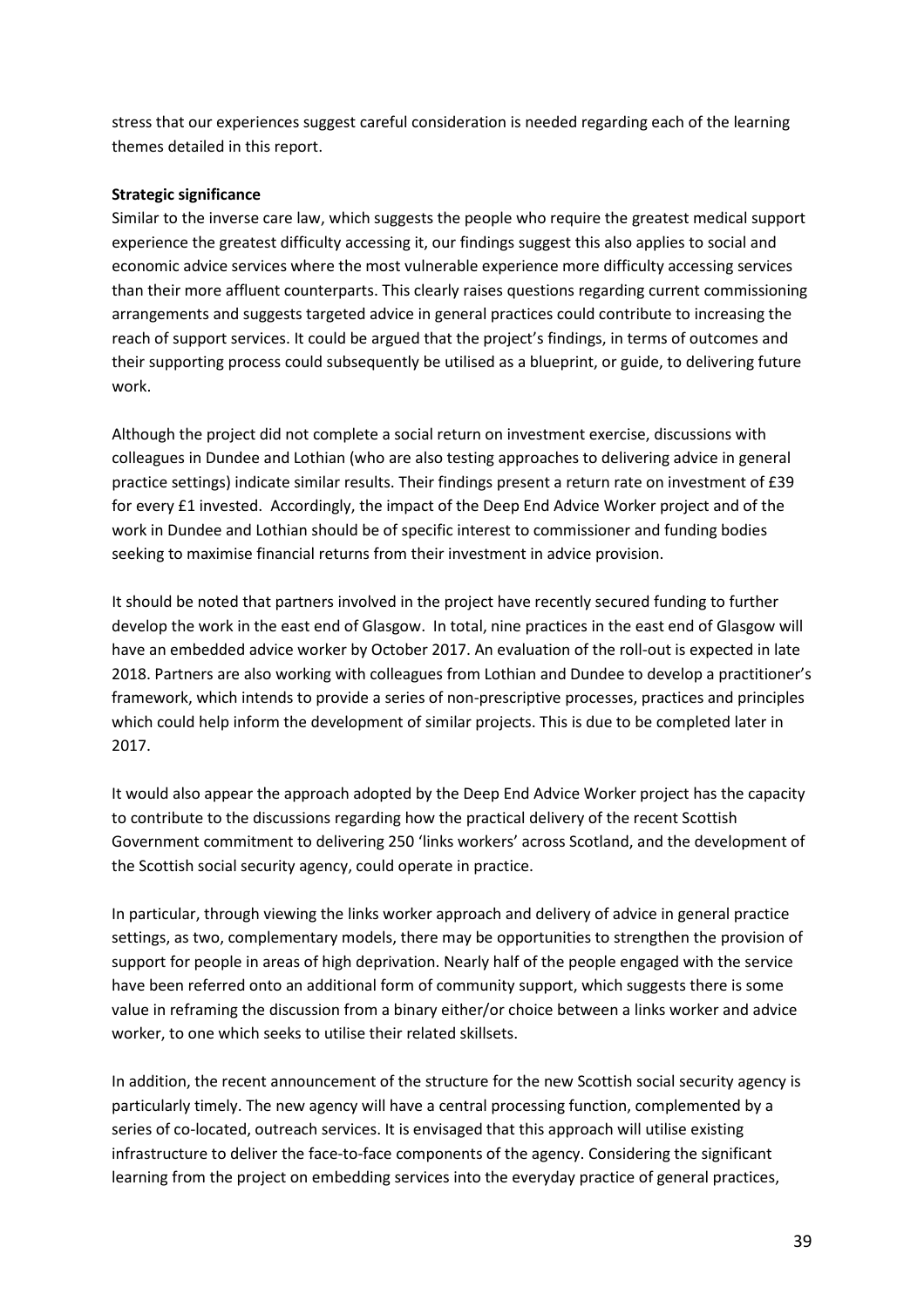there are clearly transferrable learning themes which could inform the implementation of the agency's outreach service.

# <span id="page-39-0"></span>**Conclusion**

The complexity of healthcare settings, coupled with the complexity of poverty and its impact on the day-to-day lives of people would perhaps suggest a complex approach is needed to deliver advice in general practice settings. In fact, the Deep End Advice Worker project has demonstrated the value of simplicity. Through ensuring the service was built upon the experiences, expertise and knowledge of practitioners, the project complemented existing processes. Access to medical records allowed the advice worker to productively engage with GPs and better represent people. These regular engagements resulted in strong relationships between the advice worker and the general practices and better representation of individuals. In turn, the outcomes secured by the advice worker encouraged further engagement from GPs. The provision of non-partisan support helped partners and practitioners to identify where service improvements could be made through practical interventions.

Although the processes detailed above may not be tremendously complex, they are all dependent on the ability of people to productively engage with one another to identify and achieve shared goals. The project intentionally developed a structure that ensured people were able to contribute to its development as and when they saw fit. However, it is at this point the real complexity of replicating work of this nature becomes apparent. The skills and mindsets of individuals involved in this project and future endeavours are fundamental to their success. Subsequently, it is clear a strong appreciation and understanding of the importance of how people interact in the delivery of not only advice services, but all support services, is needed for future projects to achieve their desired impacts. Most importantly, work of this nature offers the opportunity to support people experiencing poverty, through the provision of expert advice in a venue which is accessible and trusted by local communities.

# <span id="page-39-1"></span>Recommendations

The evidence presented in this report suggests there are clear opportunities for funders, commissioners, policy-makers and practitioners to consider, and where possible, act upon, the evaluative insight generated by the project. As a result, we recommend the following next steps:

- The methodologies adopted by the Deep End Advice Worker project (and the broader evidence base) should be further developed and tested in other geographies. Future interventions should focus on areas with high levels of poverty. However, it is important this geographic approach is layered with explicit consideration of communities disproportionately at risk of poverty (e.g. people with children, lone parents, certain ethnic minority communities and people with disabilities). Focusing future work in this manner will allow for a better understanding of how embedding advice into the day-to-day work of general practices can support particular target groups.
- Practice staff and advice providers should be involved to the greatest extent possible in the design, delivery and development of future interventions. Embedding their knowledge of the specific working environments, everyday practices, organisational cultures and even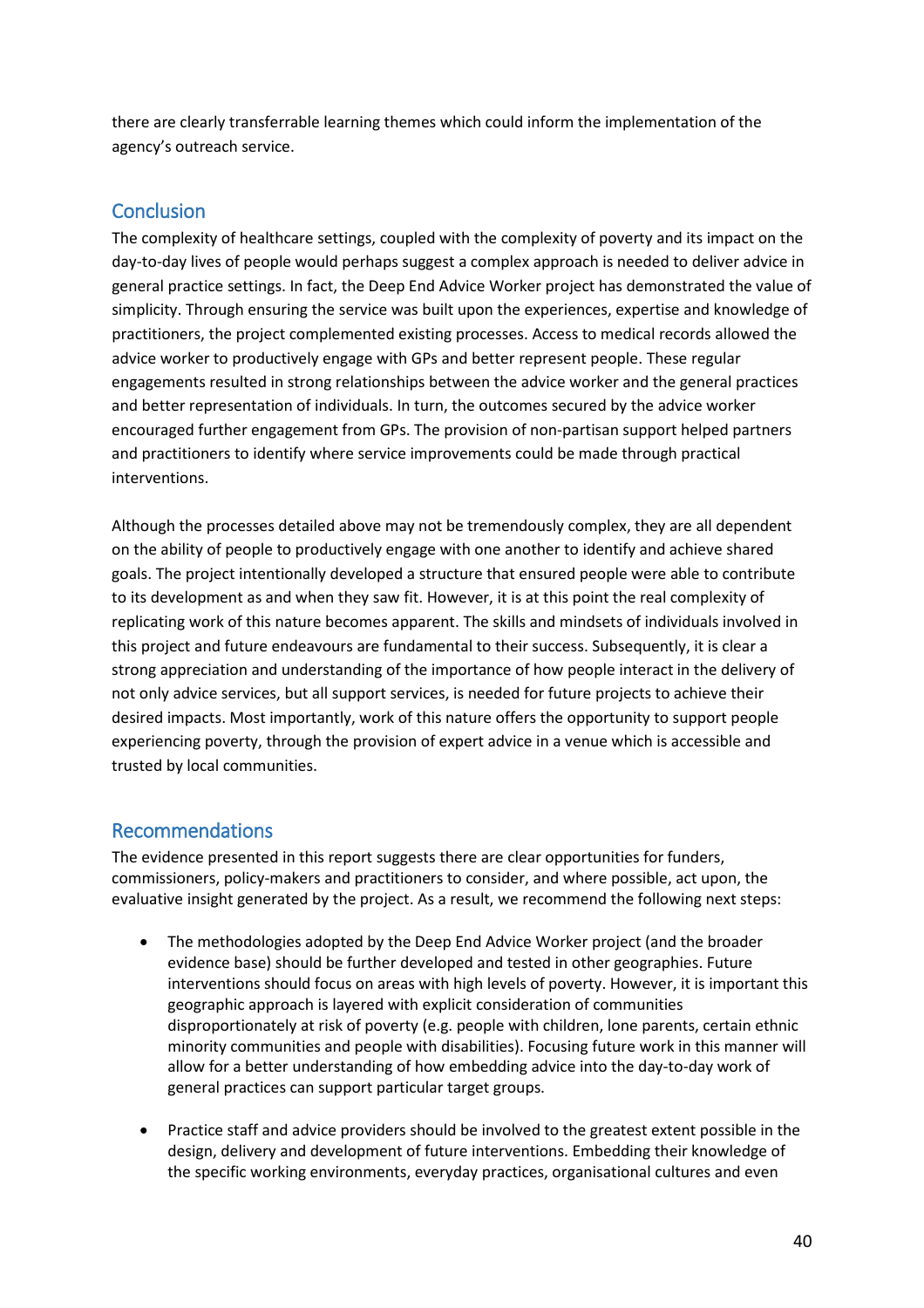patients accessing the service is vital to the development of the methodology. This will ensure the approach adapted by the project remains grounded in the locally specific contexts future projects are based within.

- Particular attention should be given to ensure the presence of advice workers based within general practices is normalised. Access to medical records, a designated consultation room from which to deliver the service and support to develop relationships within the general practices is fundamental to this process.
- The traditional role of advice workers should be reconsidered. The trust and goodwill advice workers develop with people offers them an opportunity to deliver a more holistic service. Advice workers should be supported to develop a broader repertoire of skills and knowledge, which will allow them to better understand an individual's social circumstances and aspirations. This will enable them to support people through both direct advice and into additional forms of support (e.g. employment, education and personal development programmes).
- The implications of the project should be considered in relation to current funding arrangements for advice services at a local and national level. Our findings, in conjunction with evidence from similar projects suggest that exploring the scaling up of advice provision in GP practices could increase the reach of advice services and reduce the non-clinical work of general practices. This process may not necessarily require additional funding, but rather, a realignment of current investment to deliver similar services to a broader population.
- Further work should be completed regarding the impact of the financial gain, debt identification and management, and cost reduction outcomes achieved by the project upon the day-to-day lives of patients accessing this service. Although feedback from the advice worker presents a particularly positive picture, a more in-depth understanding is needed.
- The value of individuals operating in a similar vein to the Building Connections programme manager should be considered and tested in different locations. In particular, further examination of the processes that the Building Connections programme manager adopted, the skillsets and characteristics required to operate in this role and the perceptions of practitioners they engage with is required to fully appreciate the value of this role.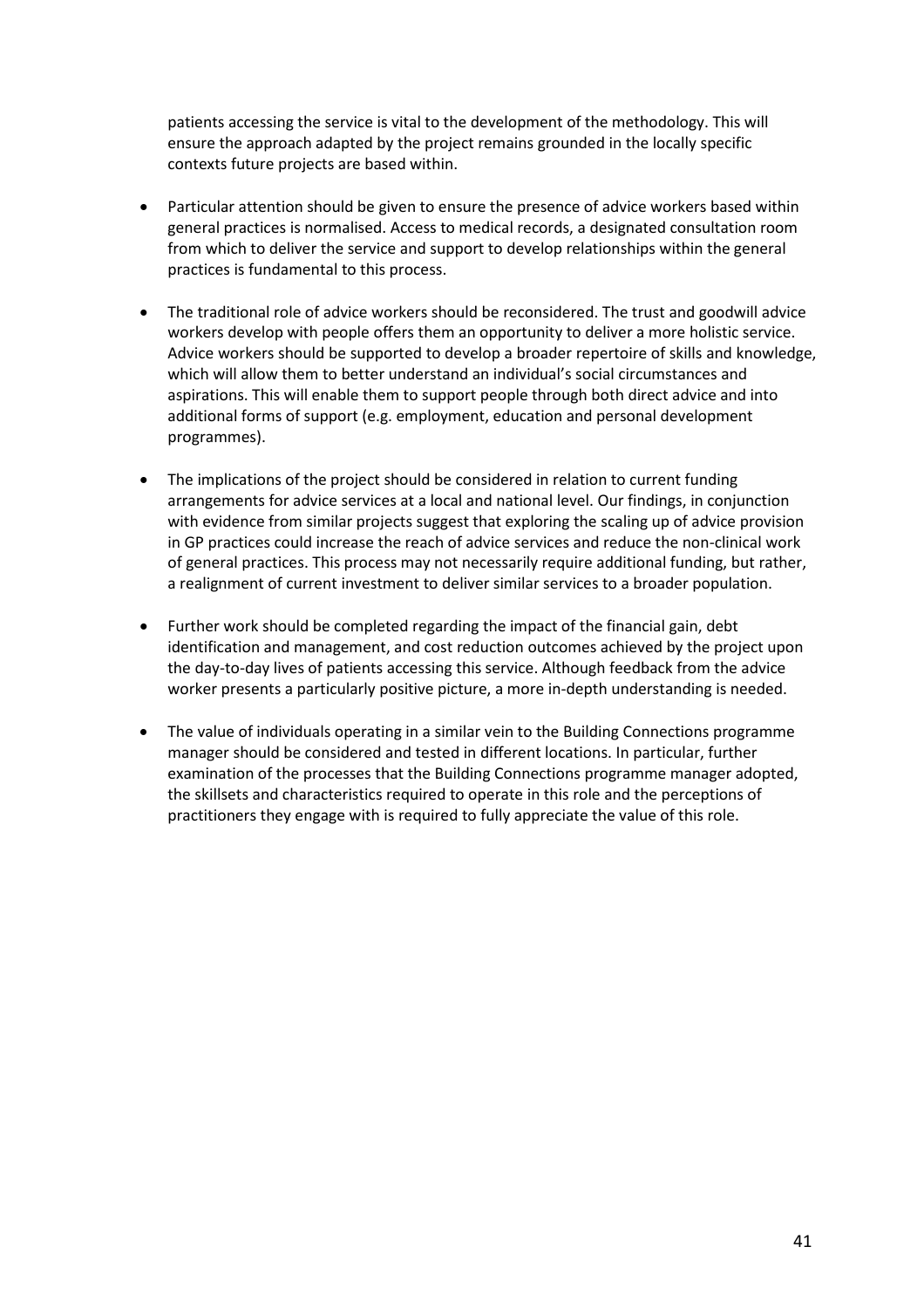# <span id="page-41-0"></span>References

1.The Low Commission. *The role of advice services in health outcomes. Evidence review and mapping study*. London: The Low Commission; 2015.

2. Ashton J, Seymour H. *The New Public Health: The Liverpool Experience.* Milton Keynes: Open University Press; 1988.

3. Burrows J, Baxter S, Baird W, Hirst J, Goyder E. Citizens advice in primary care: A qualitative study of the views and experiences of service users and staff. *Public Health* 2011;125:704-710.

4. Dobbie L, Gillespie M. *The health benefits of financial inclusion: a literature review.* Glasgow: Scottish Poverty Unit; 2010.

5. City of Bradford Metropolitan District Council. *An evaluation of council funded services in Bradford*. Bradford: City of Bradford MDC; 2015.

6. Littler S. *Welfare benefits and a general practice: A study at Keppoch Medical Practice, Possilpark Health and Care Centre*. Glasgow: University of Glasgow; 2015.

7. London Health Network. *Welfare benefits advice through General Practices: A business case*. London: LHN; 2013.

8. Naven L, Withington R, Egan J. *Maximising opportunities: Final evaluation report of the Healthier, Wealthier Children (HWC) project*. Glasgow: GCPH; 2012.

9. Snowden A, Young J. *Evaluation of Glasgow: Improving the cancer journey programme.* Edinburgh: Edinburgh Napier University; 2016.

10. NHS Health Scotland. *Evaluation of the Links Worker Programme in 'Deep End' General Practices in Glasgow.* Edinburgh: NHS Health Scotland; 2016.

11. Watt G. *Deep End Report 25. Strengthening primary care partnership responses to welfare reform.* Glasgow: University of Glasgow; 2014.

12. Watt G. *Deep End Report 30. A role for Members of the Scottish Parliament in addressing inequalities in healthcare in Scotland.* Glasgow: University of Glasgow; 2016

13. Hopkins, N*. Evaluation of 'tackling money worries'.* Glasgow: Nick Hopkins Consulting; 2017.

14. Watt G. *Deep End Report 21*. *GP experience of welfare reform in very deprived areas.* Glasgow: University of Glasgow; 2013.

15. Welsh Government. *An assesment of the implementation of the 'Better Advice, Better Lives' scheme: Final report.* Cardiff: Welsh Government; 2015.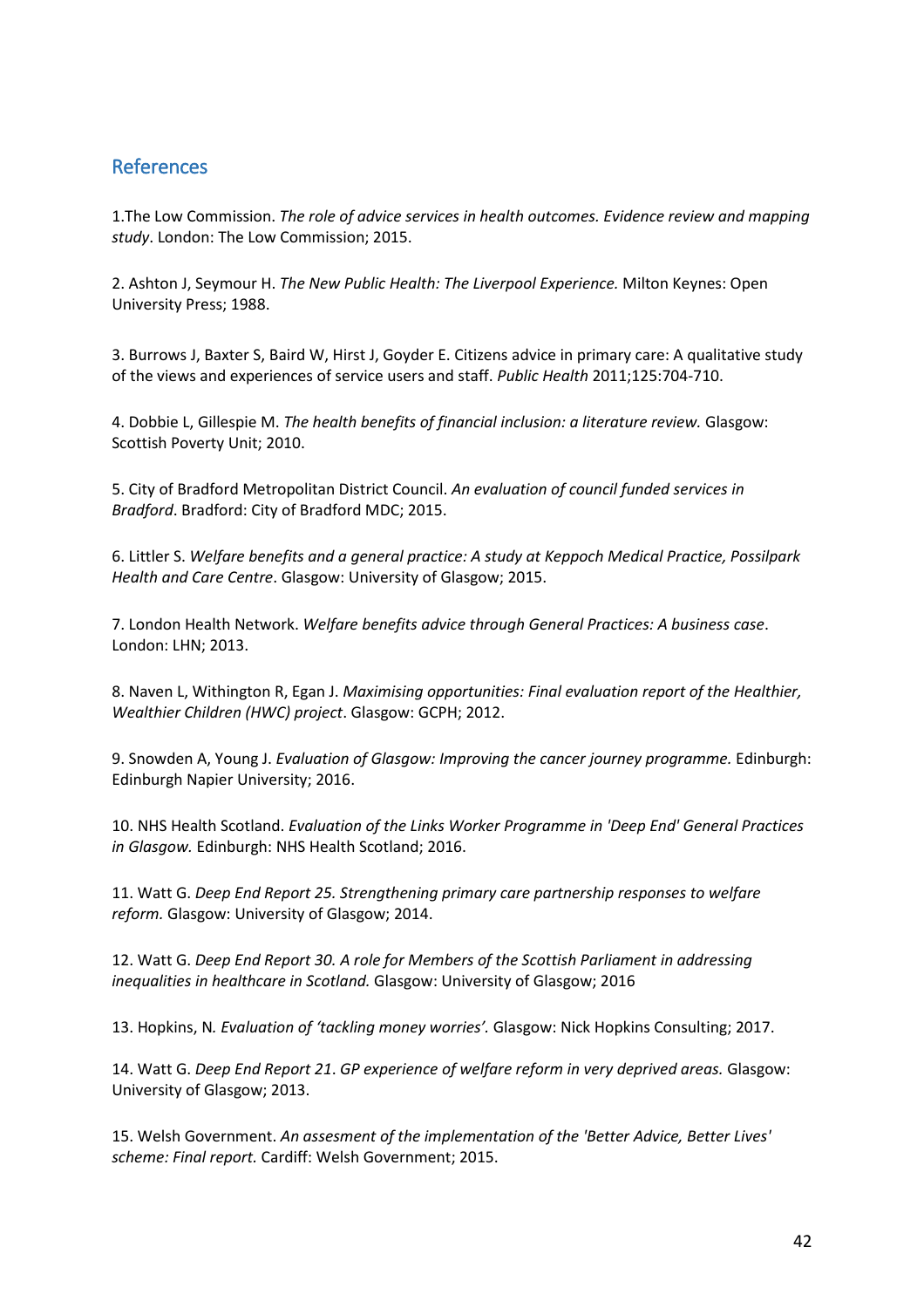16. Derbyshire Citizens Advice Bureau. *GP Project Report 2015/2016.* Derbyshire: Derbyshire CAB; 2016.

17. Citizens Advice Bureau Liverpool South. *Advice on prescription project*[. http://www.southliverpoolcab.org.uk/index.php/en/about-us/2012-04-22-07-19-05/advice](http://www.southliverpoolcab.org.uk/index.php/en/about-us/2012-04-22-07-19-05/advice-on-prescription-project)[on-prescription-project](http://www.southliverpoolcab.org.uk/index.php/en/about-us/2012-04-22-07-19-05/advice-on-prescription-project) (accessed September 2017)

18. Ross A, Myers F. Welfare rights advice in Primary Care. *Evaluation of the Aberdeen Model.* Edinburgh: NHS Health Scotland; 2016.

19. Greasley P, Small N. Providing welfare advice in general practice: referrals, issues and outcomes. *Health and Social Care in the Community* 2005;13(3):249-258.

20. Sherr L, Harding R, Singh S, Sherr A, Moorhead R. *Reducing poverty: welfare rights and health inequalities: a HAZ project. An evaluation of primary care based specialist welfare rights advice provsion in Lambeth, Southwarka and Lewisham*. London: HAZ; 2002.

21. Improvement Service. *Return on Investment: Welfare Advice in General Practice.* Edinburgh: Improvement Service; 2017.

22. General Practitioners at the Deep End. *GPs at the Deep End.* <http://www.gla.ac.uk/researchinstitutes/healthwellbeing/research/generalpractice/deepend/> (accessed September 2017)

23. Watt G. *Deep End Report 27. Improving partnership working between general practices and financial advice services in Glasgow: one year on*. Glasgow: Univeristy of Glasgow; 2015.

24. Watt G. *GP use of additional time at Govan Health Centre as part of the SHIP project.* Glasgow: University of Glasgow; 2016.

25. Wiliamson A, Craig M. *Deep End Report 31: attached alcohol nurse Deep End Pilot (July 2015- 2016).* Glasgow: University of Glasgow; 2016.

26. Maclean G, Guthrie B, Mercer SW, Watt G. General practice funding underpins the persistance of the inverse care law: cross-secitonal study in Scotland. *British Journal of Geneneral Practice* 2015;65(641):799-805.

27. Watt G. What can the NHS do to prevent and reduce health inequalities? *British Journal of General Practice* 2013:494-495.

28. Macintyre S. *Inequalities in health in Scotland: what are they and what can we do about them?*  Glasgow: MRC Social and Public Health Sciences Unit; 2007.

29. NHS Scotland. *Health inequalities: What are they? How do we reduce them?* Edinburgh: NHS; 2015.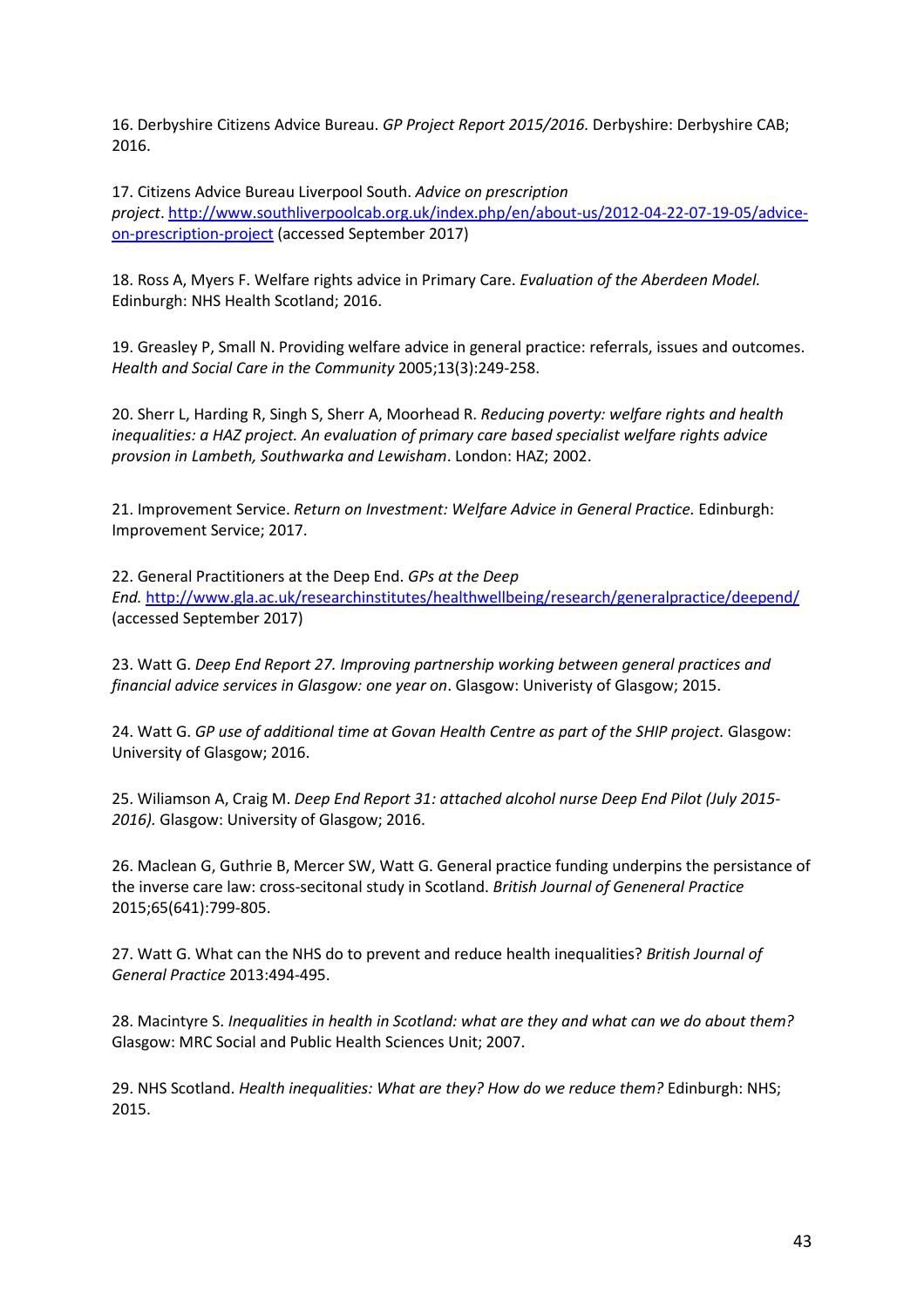30. Understanding Glasgow. *Health,Disability,* 

*Overview.* [http://www.understandingglasgow.com/indicators/health/trends/disability\\_trends\\_scotti](http://www.understandingglasgow.com/indicators/health/trends/disability_trends_scottish_cities/overview) [sh\\_cities/overview](http://www.understandingglasgow.com/indicators/health/trends/disability_trends_scottish_cities/overview) (accessed September 2017)

31. Walsh D, McCartney G, Collins C, Taulbut M, Batty GD. *History, politics and vulnerability: explaining excess mortaility in Scotland and Glasgow.* Glasgow: GCPH; 2016.

32. Beatty C, Fothergill S. *The local impact of welfare reform.* Sheffield: Sheffield Hallam University, Centre for Regional Economic and Social Research; 2014.

33. Blaine D, Watt G. *Deep End Report 16: GP experience of the impact of austerity on patients and general practices in very deprived areas.* Glasgow: University of Glasgow; 2012.

34. Scottish Government. *Health and welfare reform.* <http://www.gov.scot/Topics/People/fairerscotland/HealthWelfareReform> (accessed September 2017)

35. Beatty C, Fothergill S. *The impact on Scotland of the new welfare reforms*. Edinburgh: Scottish Parliament; 2016.

36. Scottish Government. *Social Security for Scotland: Benefits being devolved to the Scottish Parliament – March 2017.* Edinburgh: Scottish Government; 2017.

37. Scottish Government. *A New Future for Social Security – Consulation on Social Security in Scotland.* Glasgow: Scottish Government; 2016.

38. Glasgow Centre for Population Health. *Response to the Scottish Government's consultation on Social Security in Scotland.* Glasgow: GCPH; 2016.

39. Scottish Index of Multiple Deprivation. *SIMD 2016*[. http://simd.scot/2016/#/simd2016/BTTTTTT/14/-4.1982/55.8490/](http://simd.scot/2016/#/simd2016/BTTTTTT/14/-4.1982/55.8490/) (accessed September 2017)

40. Beatty C, Fothergill S. *The cumulative impact of welfare reform on households in Scotland.*  Edinburgh: Scottish Parliament; 2015.

41. Understanding Glasgow. Profiles, Children and young people's profiles, Parkhead and Dalmarnock. [http://www.understandingglasgow.com/profiles/children\\_and\\_young\\_peoples\\_profile](http://www.understandingglasgow.com/profiles/children_and_young_peoples_profiles/1_ne_sector/21_parkhead_and_dalmarnock) s/1 ne sector/21 parkhead and dalmarnock (September 2017)

42. Understanding Glasgow. *Children and young people's profiles.* [http://www.understandingglasgow.com/profiles/children\\_and\\_young\\_peoples\\_profiles](http://www.understandingglasgow.com/profiles/children_and_young_peoples_profiles) (accesssed September 2017)

43. Chief Medical Officer. *Annual Report of the Chief Medical Officer. Population Health and Improvement Science.* Edinburgh: Scottish Government; 2012.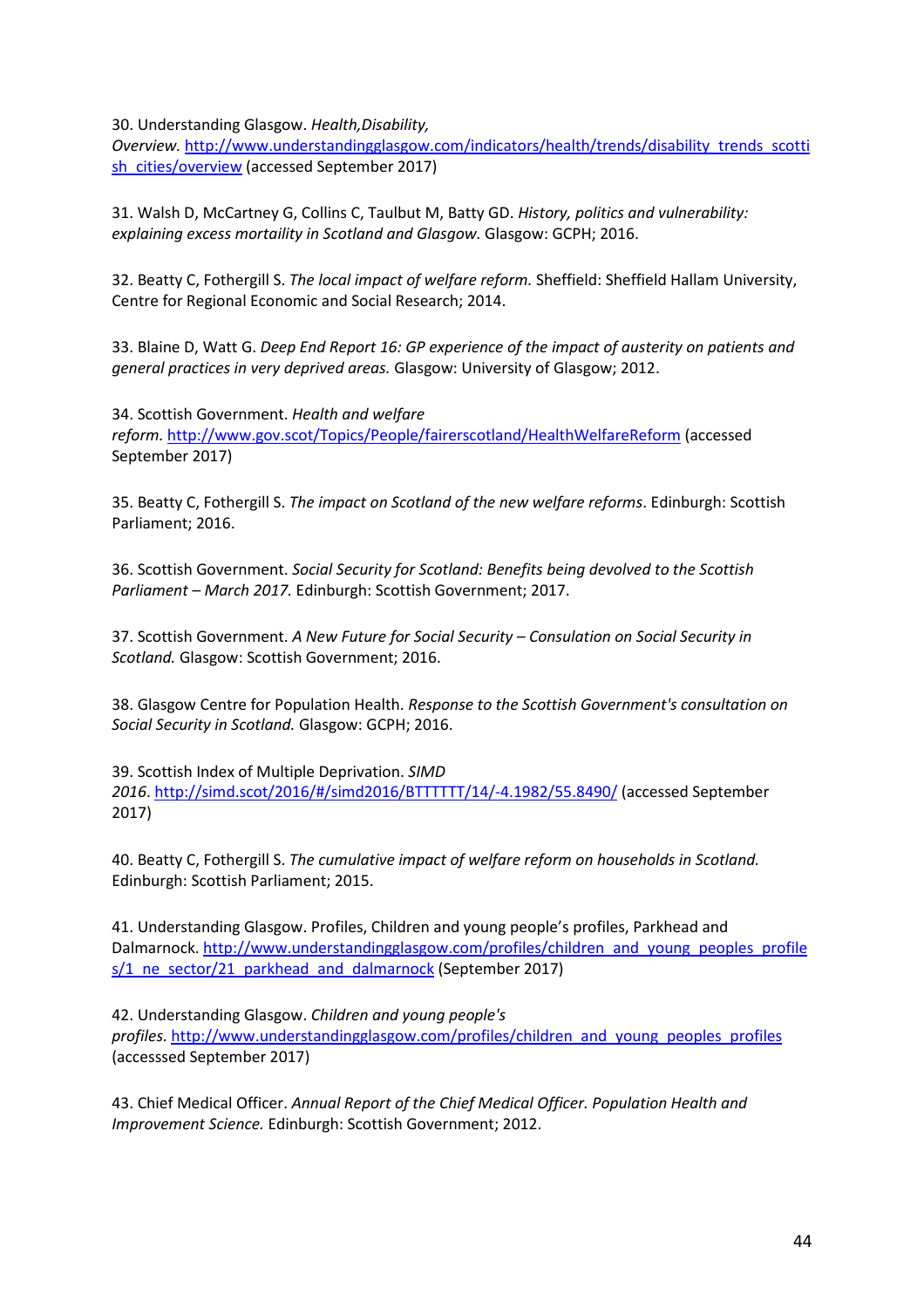44. The Scottish Government. *The 3-Step improvement framework for Scotland's public services.* Edinburgh: Scottish Government; 2013.

45. Moon JA. *Learning journals. A handbook for reflective practice and development.* London: Routledge; 2006.

46. Leitch R, Day C. Action research and reflective practice: towards a holistic view. *Educational Action Research* 2000;8(1):179-193.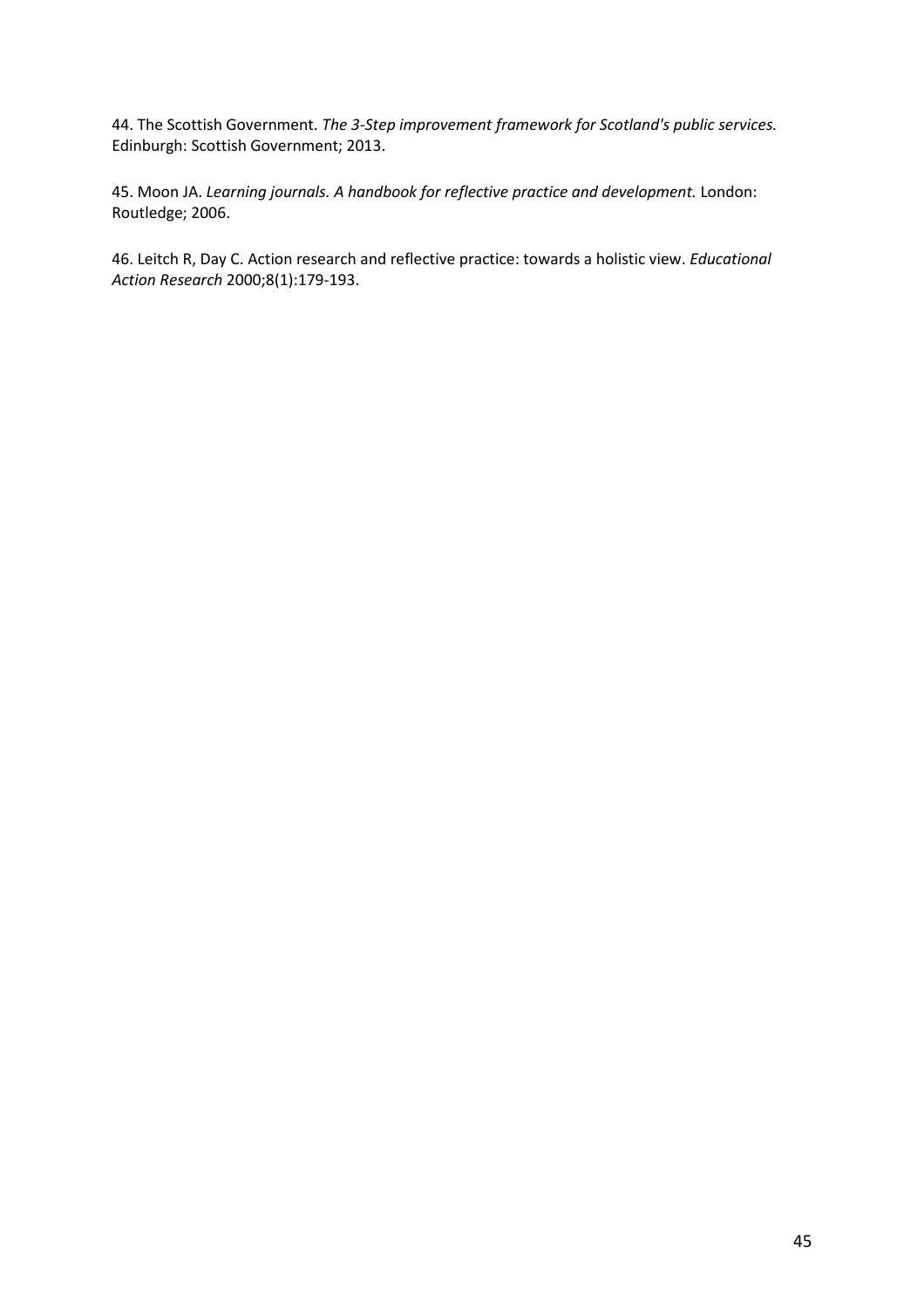# <span id="page-45-0"></span>Appendix 1: GP and practice manager interview topic guide

# **Deep End Advice Worker project**

The topics selected for this interview schedule are based on previous research on financial advice outreach in health/community settings. The questions are intentionally open and will be complemented with probing questions, dependent upon the response of the GP and/or Practice Manager.

# **GP and Practice Managers**

Q1) How do you refer people to GEMAP? *Probe for frequency of referrals and how they identify someone that may need financial support. Explore awareness of the services GEMAP offer.*

Q2) Tell me about your experience of this process? *Probe for positive/negative experiences. Explore impact upon their time and perception of value (i.e. do they see the benefit).*

Q3) Moving forwards, what do you think could improve access to GEMAP? *Probe for thoughts on how to improve the referral process (e.g. speed of access, data sharing, help identifying people that may be experiencing financial difficulties, staff training.).*

Q4) Any other thoughts or comments?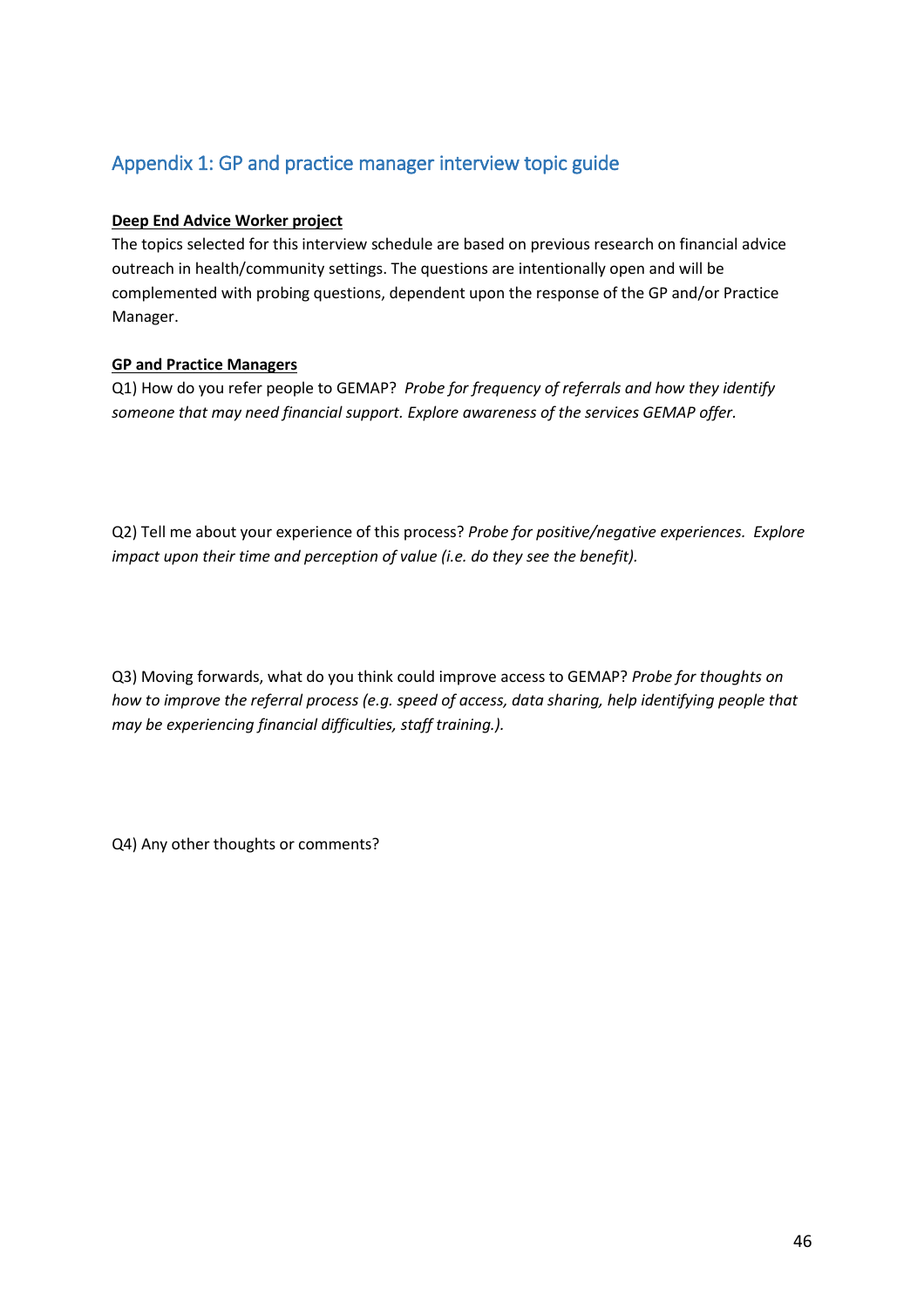# <span id="page-46-0"></span>Appendix 2: Advice worker interview topic guide

# **Deep End GP – Financial Advice Outreach Evaluation**

The topics selected for this interview schedule are based on previous research on financial advice outreaches in health/community settings. The questions are intentionally open and will be complemented with probing questions, dependent upon the response of the individual.

# **GEMAP Worker**

Q1) How do you receive referrals from the GP surgery? *Probe for experience of referral system, frequency and appropriateness of referrals, any difficulties encountered etc. Important to differentiate between GP surgeries if one worker covers both.*

Q2) Tell me about your experience of delivering financial advice from the GP surgery. *Explore relationships with staff, working cultures, staff knowledge of GEMAP services. Then focus on the actual engagement with clients (e.g. suitability of venue, levels of client engagement, feedback from clients).*

Q3) Moving forwards, what do you think could improve the outreach? *Probe for thoughts on how to improve the referral process (e.g. speed of access, help identifying people that may be experiencing financial difficulties, staff training etc.).*

Q4) Any other thoughts or comments?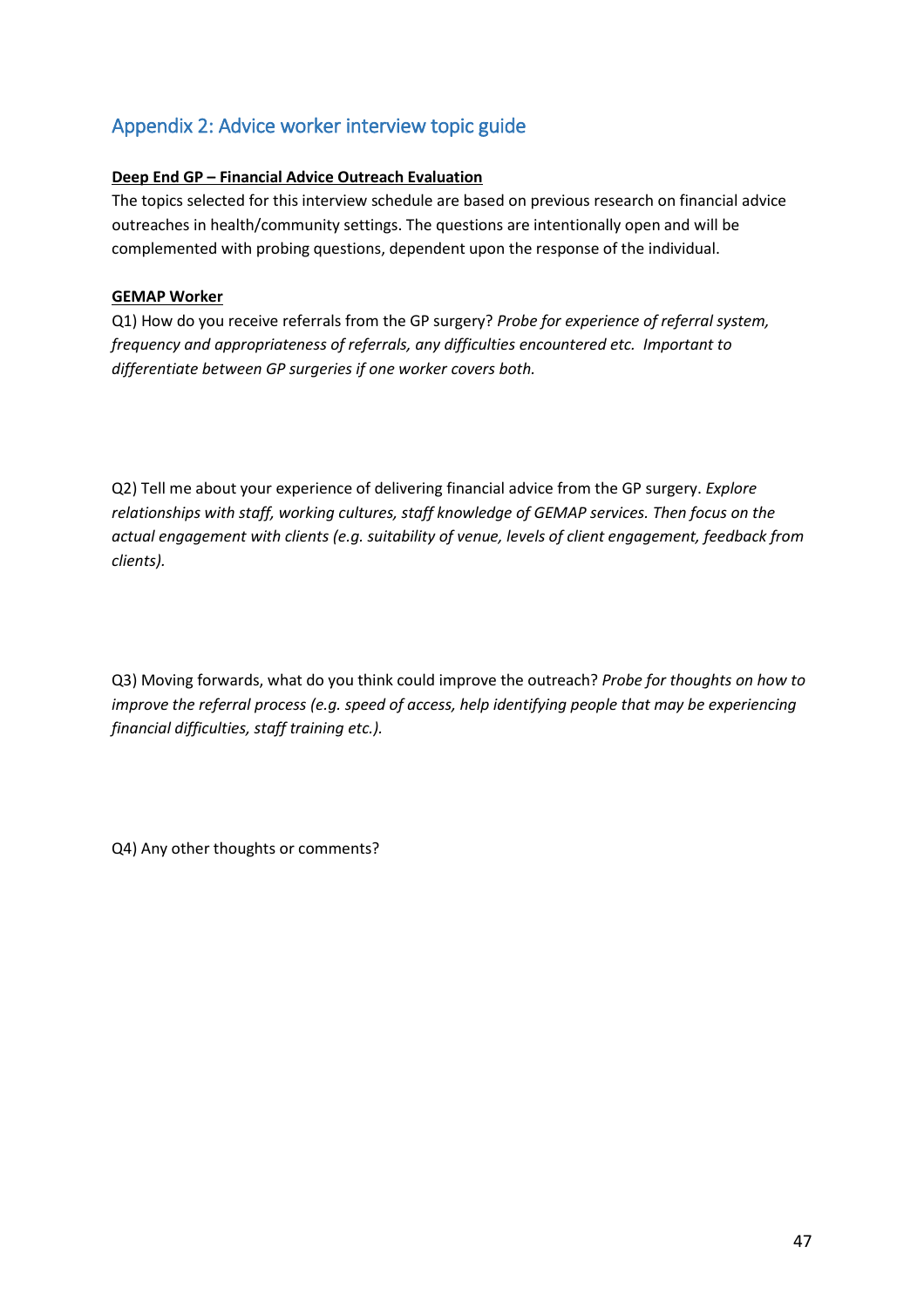# <span id="page-47-0"></span>Appendix 3: GEMAP service overview



#### **GEMAP – Services We Provide**

We are able to offer the following support to patients:

#### **Benefits:** New Claims, Reconsiderations, Appealing Rejected Claims.

*We work with people claiming benefits, including, but not limited to: Jobseekers Allowance, Employment Support Allowance and Personal Independence Payment (PIP). We can support people claiming Housing Benefit and Council Tax Reduction.*

**Debt**: Organising Payment Plans, Working with Creditors, Household Bills.

*We support people to manage and reduce their debt. This includes debt from credit cards, loans, payday loans, catalogue loans and other forms of debt, such as rent arrears, council tax and mobile phone bills.*

#### **Housing**: Rent Arrears, Mortgage Arrears, Fuel Costs/Debts, Evictions and Homelessness Support.

*For any housing issues, please speak to Robert. This is a broad area and he will be able to provide further information.*

**Budgeting**: Financial Planning, Saving Plans, Affordable Credit, Opening Bank Accounts.

*We offer specialist advice and training on money. We support people to help manage their money better.*

**We can also refer people to our partners, who help people get back into work through training courses, developing CVs, building computer skills, volunteering and apprenticeships.**

*Please note, once a patient has been referred, we will organise an appointment for our Friday surgery. If you have any questions, please contact Robert on: Email: Mobile: Office:*